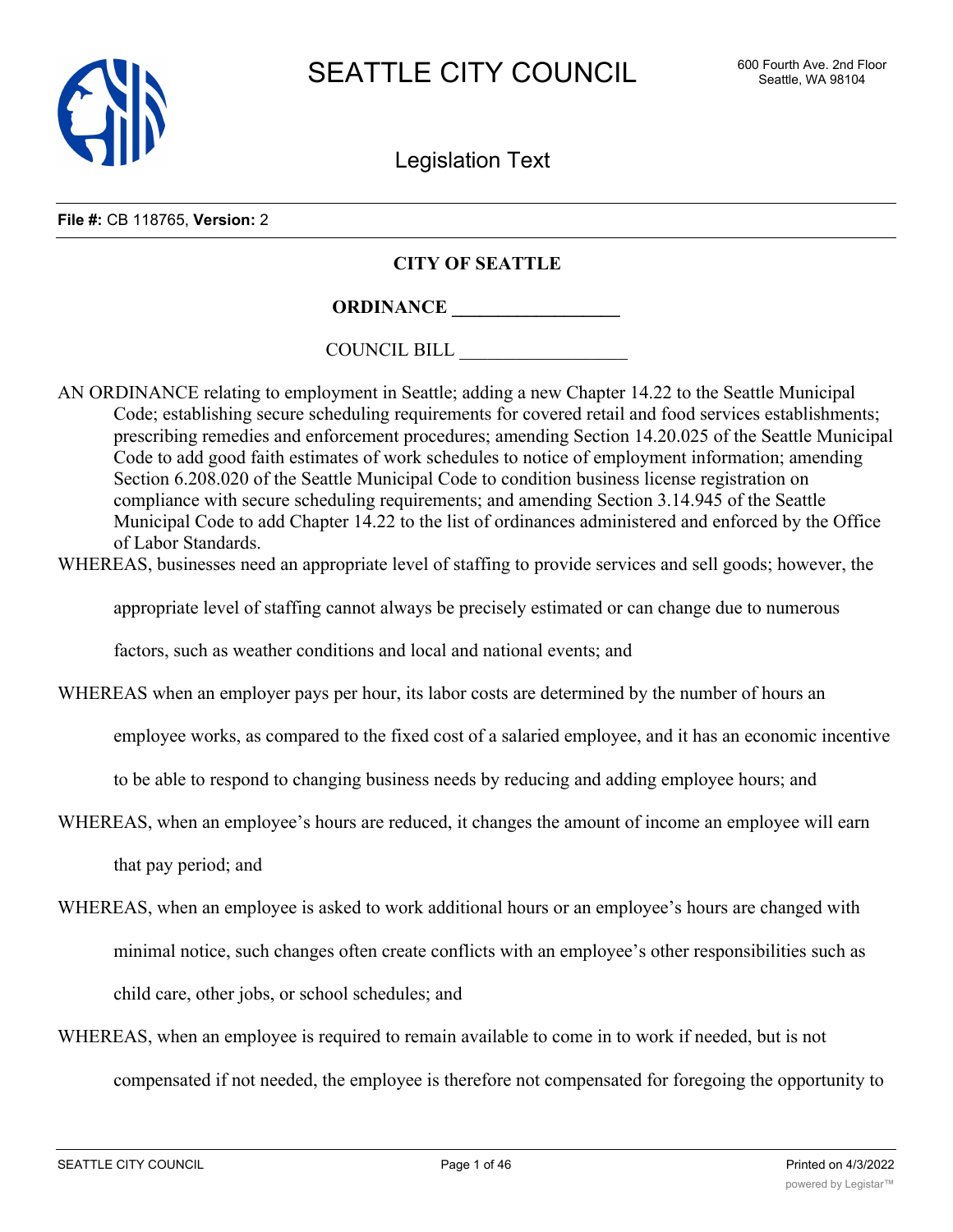tend to other responsibilities or pursue other interests; and

- WHEREAS, if employers maintain a large pool of part-time employees to draw on when extra staff are needed, employees in that pool might work fewer and more variable hours than employees who are not parttime; and
- WHEREAS, in *Schedule Unpredictability among Early Career Workers in the US Labor Market: a National Snapshot*, using data from a national survey of early career adults aged 26-32 years, Professor Susan Lambert of the University of Chicago, found that 40 percent of hourly workers knew their work schedule less than one week in advance, and 74 percent had fluctuating hours during a single month, with 50 percent having fluctuations of more than eight hours or one day's pay; and
- WHEREAS, Professor Lonnie Golden of Pennsylvania State University found that, by income level, nationally the lowest income workers face the most irregular schedules and that 43 percent of part-time workers were working fewer hours per week than they preferred; and
- WHEREAS, part-time work has a correlation with national poverty levels; for example, the poverty rate for households with children is 11.2 percent with one full-time worker in the household and 27.5 percent with a part-time worker, the poverty rate for Hispanics is 9.4 percent with one full-time worker in the household and 44.1 percent with a part-time worker, and the poverty rate for African-Americans is 6.9 percent with one full-time worker in the household and 55.5 percent with a part-time worker; and
- WHEREAS, the City contracted with Vigdor Measurement and Evaluation to provide data on scheduling practices in Seattle; and
- WHEREAS, as discussed in *Scheduling in Seattle: Current State of Practice and Prospects for Intervention,* Seattle scheduling practices are not dissimilar to national scheduling practices: while many respondents were satisfied with their schedules, 30 percent of part-time workers want to work more hours, 31 percent reported working both a closing and opening shift consecutively, nearly half of the survey respondents would sacrifice a 20 percent pay premium in order to have one week's advance notice of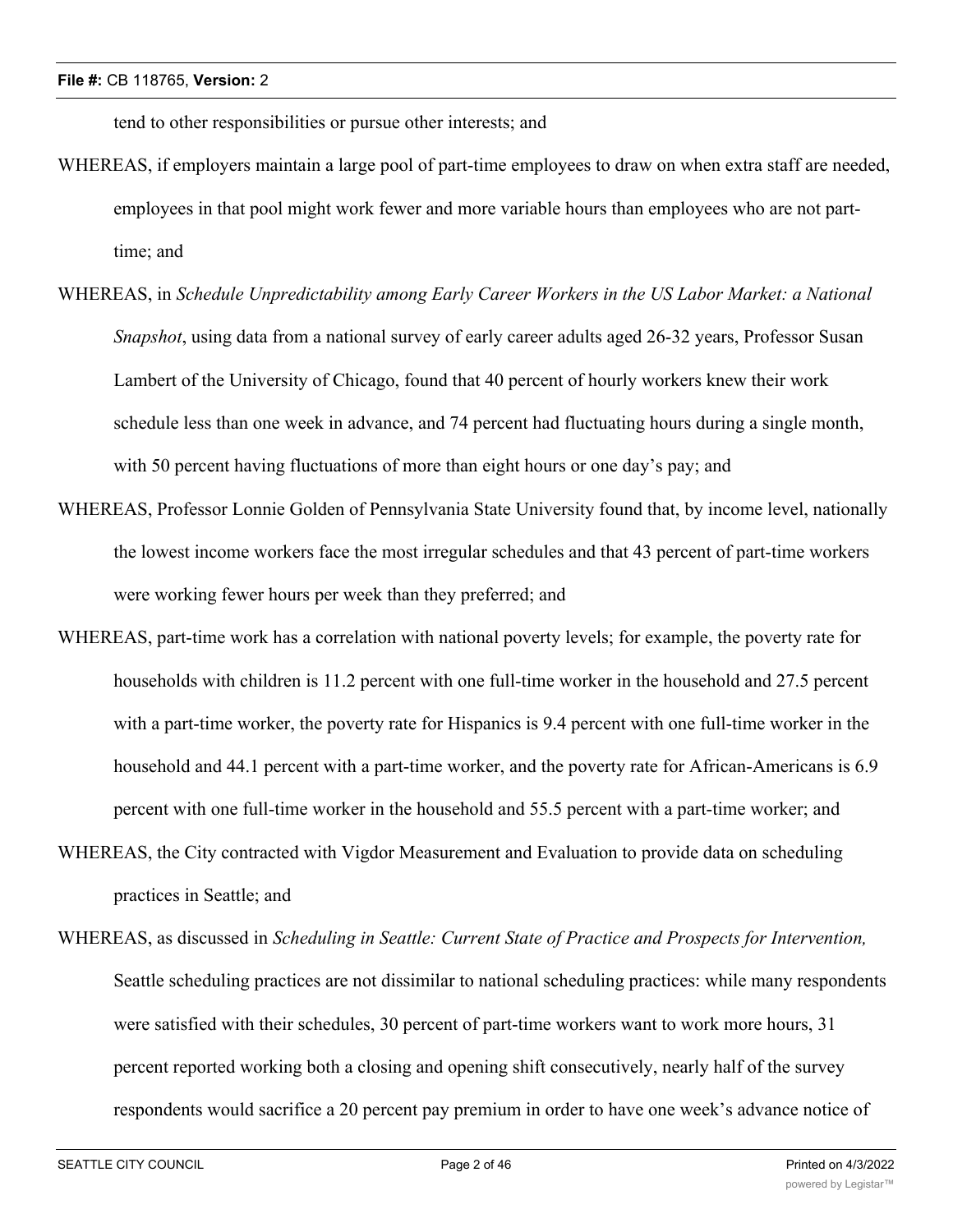their schedule; and African-American and Latino respondents reported significantly higher rates of scheduling-related hardship and were more likely to receive short notice of their schedules, to work oncall shifts, and to have their hours reduced; and

- WHEREAS, 1930s federal labor laws, such as the Fair Labor Standards Act that limited the number of work hours in a day and week, addressed the manufacturing industry that was the predominant employer at the time but are inadequate to address the conditions that have arisen in the service and retail industries in which an ever-increasing number of U.S. employees are employed; and
- WHEREAS, several jurisdictions across the country, including Oregon, California, New York, North Carolina, Connecticut, Washington D.C., and Illinois are considering scheduling legislation to address the issues faced by employees with unpredictable work schedules and consequently unpredictable income; and
- WHEREAS, the City and County of San Francisco recently enacted two ordinances, the Hours and Retention Protections for Formula Retail employees, and Predictable Scheduling and Fair Treatment for Formula Retail Employees, commonly referred to together as the Formula Retail Workers Bill of Rights, that require a two-week advance notice of work schedules, additional compensation for certain changes to an employee's work schedule, equal treatment of part-time employee in wages, time off and promotion opportunities, offering additional hours of work to existing employees before hiring new employees, and certain protections if a business is sold; and
- WHEREAS, to gain a fuller understanding of scheduling practices in Seattle the Mayor and Seattle City Council convened stakeholder meetings with both business owners and worker advocates who met 17 times over six months and the Mayor and Council's staff met individually with businesses and workers; and
- WHEREAS, the Seattle City Council's Civil Rights, Utilities, Economic Development, and Arts (CRUEDA) committee heard reports from these stakeholders at ten meetings over six months and from researchers in the field and the San Francisco Office of Labor Standards Enforcement; and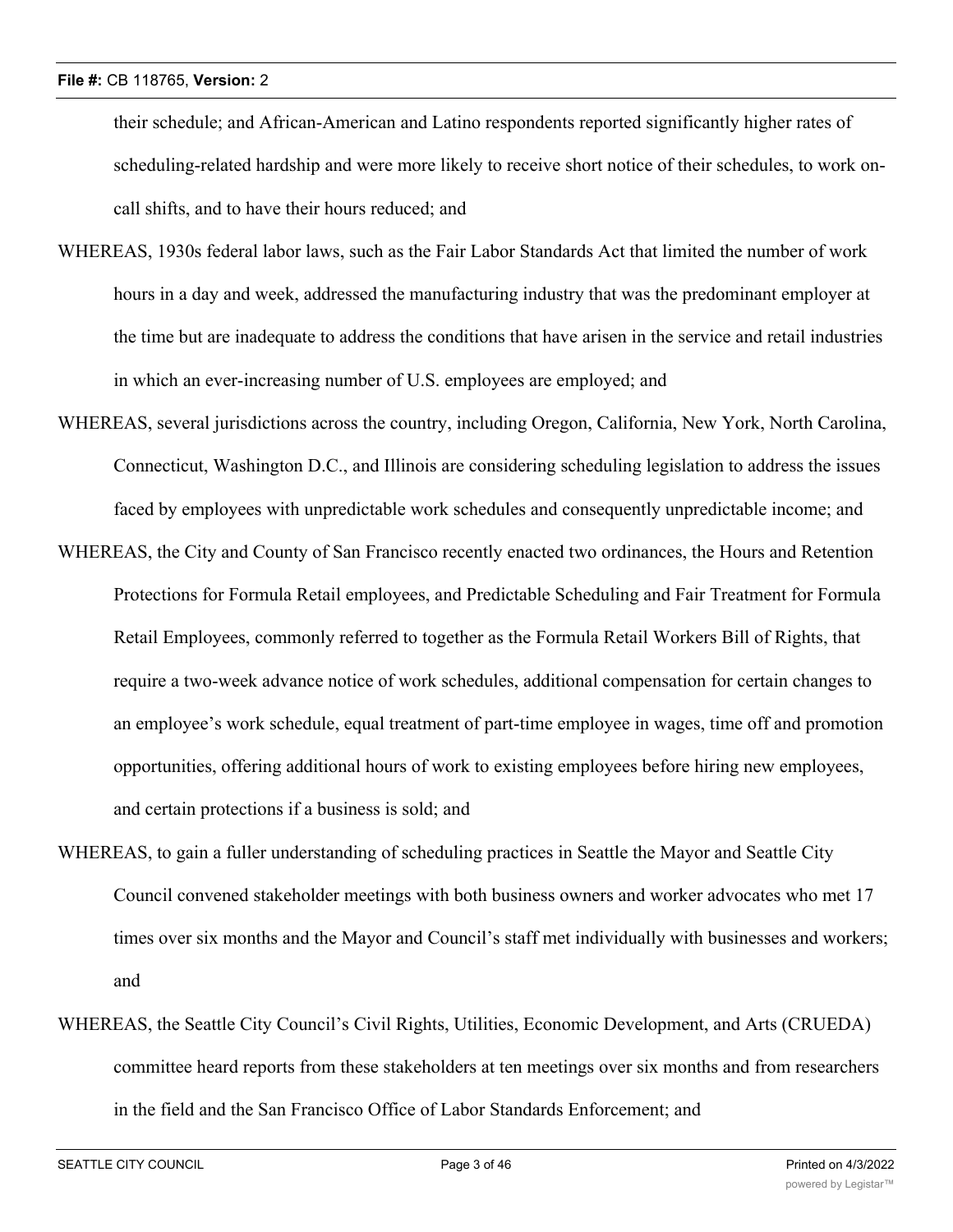- WHEREAS, clearer communication between employers and employees, at time of hire and periodically, about the employer's scheduling needs and employee's availability and preference of hours would establish a stronger basis of understanding between employers and employees; and
- WHEREAS, the Seattle City Council, in recognition of the growing income inequality in the city, enacted a new minimum wage and minimum compensation in recognition that the federal minimum wage was inadequate and that local governments must act in the absence of action by the federal government; and
- WHEREAS, increased wages will not help decrease the income inequality gap if employees can not work sufficient hours to support themselves and their dependents or know what hours and therefore what income they can count on that week; NOW, THEREFORE,

# **BE IT ORDAINED BY THE CITY OF SEATTLE AS FOLLOWS:**

Section 1. A new Chapter 14.22 is added to the Seattle Municipal Code as follows:

# **14.22 SECURE SCHEDULING**

# **14.22.005 Short title**

This Chapter 14.22 shall constitute the "Secure Scheduling Ordinance" and may be cited as such.

# **14.22.010 Definitions**

For purposes of this Chapter 14.22:

"Adverse action" means denying a job or promotion, demoting, terminating, failing to rehire after a seasonal interruption of employment, threatening, penalizing, engaging in unfair immigration-related practices, filing a false report with a government agency, changing an employee's status to a nonemployee, or otherwise discriminating against any person for any reason prohibited by Section 14.22.035. "Adverse action" for an employee may involve any aspect of employment, including pay, work hours, responsibilities, or other material change in the terms and condition of employment.

"Agency" means the Office for Civil Rights and any division therein.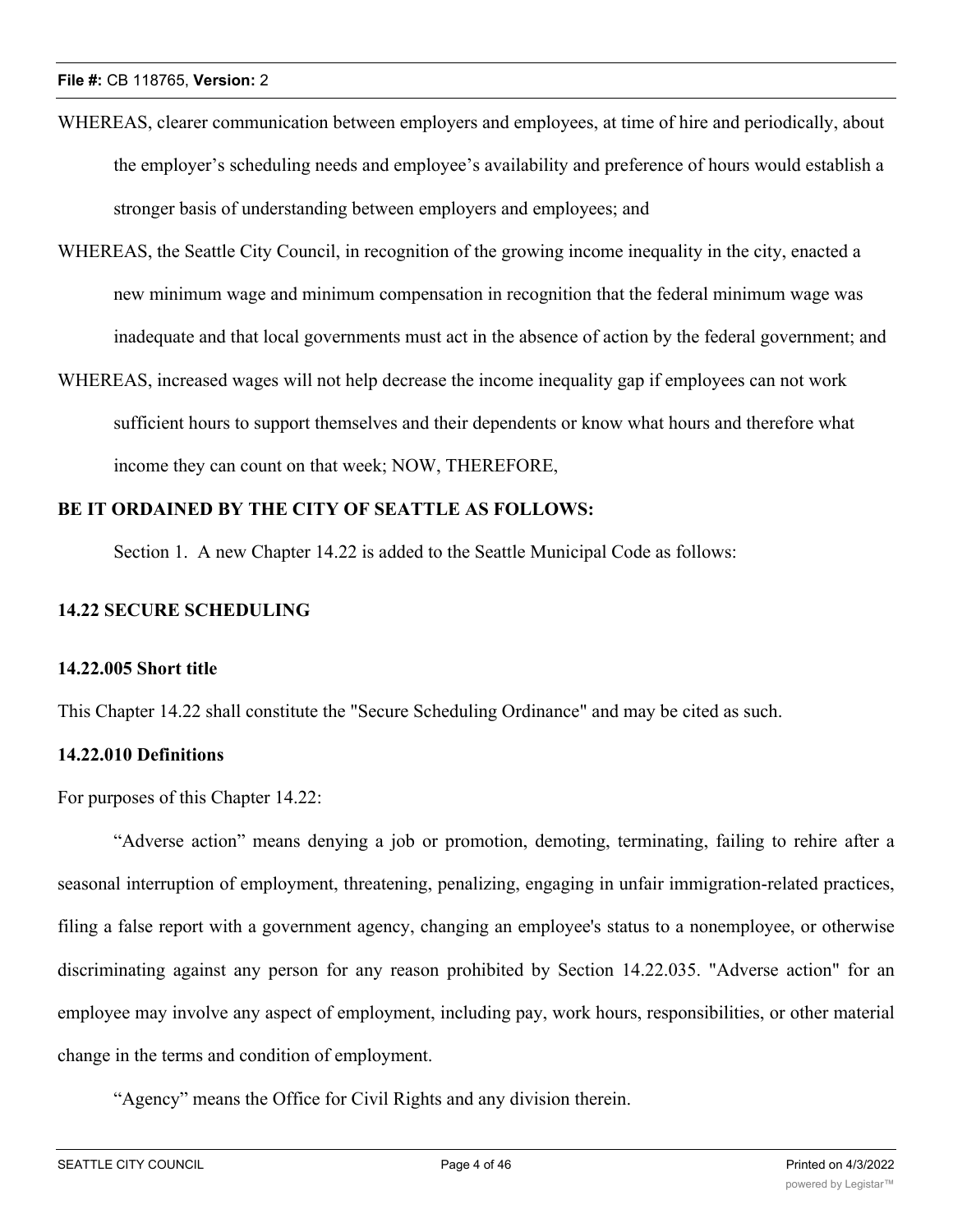"Aggrieved party" means the employee or other person who suffers tangible or intangible harm due to the employer or other person's violation of this Chapter 14.22.

"At time of hire" means the period after offer and acceptance of employment, and on or before the commencement of employment.

"Bona fide business reason" means:

1. An action that would cause the employer to violate a law, statute, ordinance, code and/or governmental executive order; or

2. A significant and identifiable burden of additional costs to the employer; or

3. A significant and identifiable detrimental effect on the employer's ability to meet organizational demands, including:

a. A significant inability of the employer, despite best efforts, to reorganize work among existing employees;

b. A significant detrimental effect on business performance;

c. A significant inability to meet customer needs or demands; or

d. A significant insufficiency of work during the periods the employee proposes

to work.

"City" means the City of Seattle.

"Career-related educational or training program" means

1. An educational or training program;

2. A pre-apprenticeship or apprenticeship program; or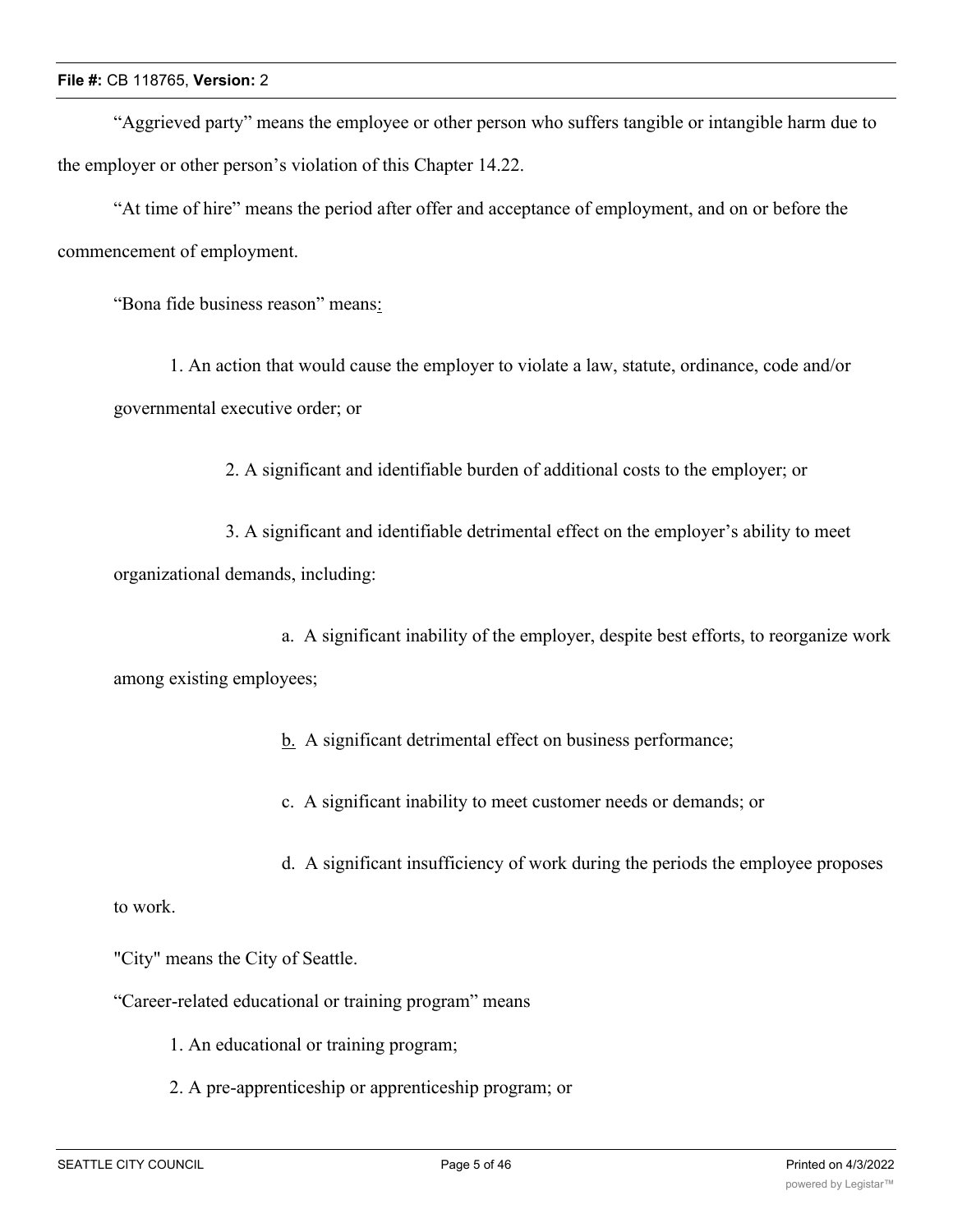3. A program of study offered by a public, private, or nonprofit career and technical education school, institution of higher education, or other entity that provides academic education, career and technical education, or training, including but not limited to remedial education or English as a second language, as appropriate.

"Caregiver" means an employee who has the responsibility of providing

1. Ongoing care or education, including responsibility for securing the ongoing care or education of a child;

2. Ongoing care, including the responsibility for securing the ongoing care of

a. An individual with a serious health condition who is in a family relationship with the employee; or

b. A parent of the individual.

"Child" means a biological, adopted, or foster child, a stepchild, a legal ward, or a child of an individual standing in loco parentis who is:

1. Under 18 years of age; or

2. 18 years of age or older, and incapable of self-care because of a mental or physical disability.

"Director" means the Division Director of the Office of Labor Standards within the Office for Civil Rights or the Division Director's designee.

"Employ" means to suffer or permit to work.

"Employee" means any individual employed by the employer, including but not limited to full-time employees, part-time employees, and temporary workers. An alleged employer bears the burden of proof that the individual is, as a matter of economic reality, in business for oneself (i.e. independent contractor) rather than dependent upon the alleged employer.

"Employer" means any individual, partnership, association, corporation, business trust, or any entity, person or group of persons, or a successor thereof, that employs another person and includes any such entity or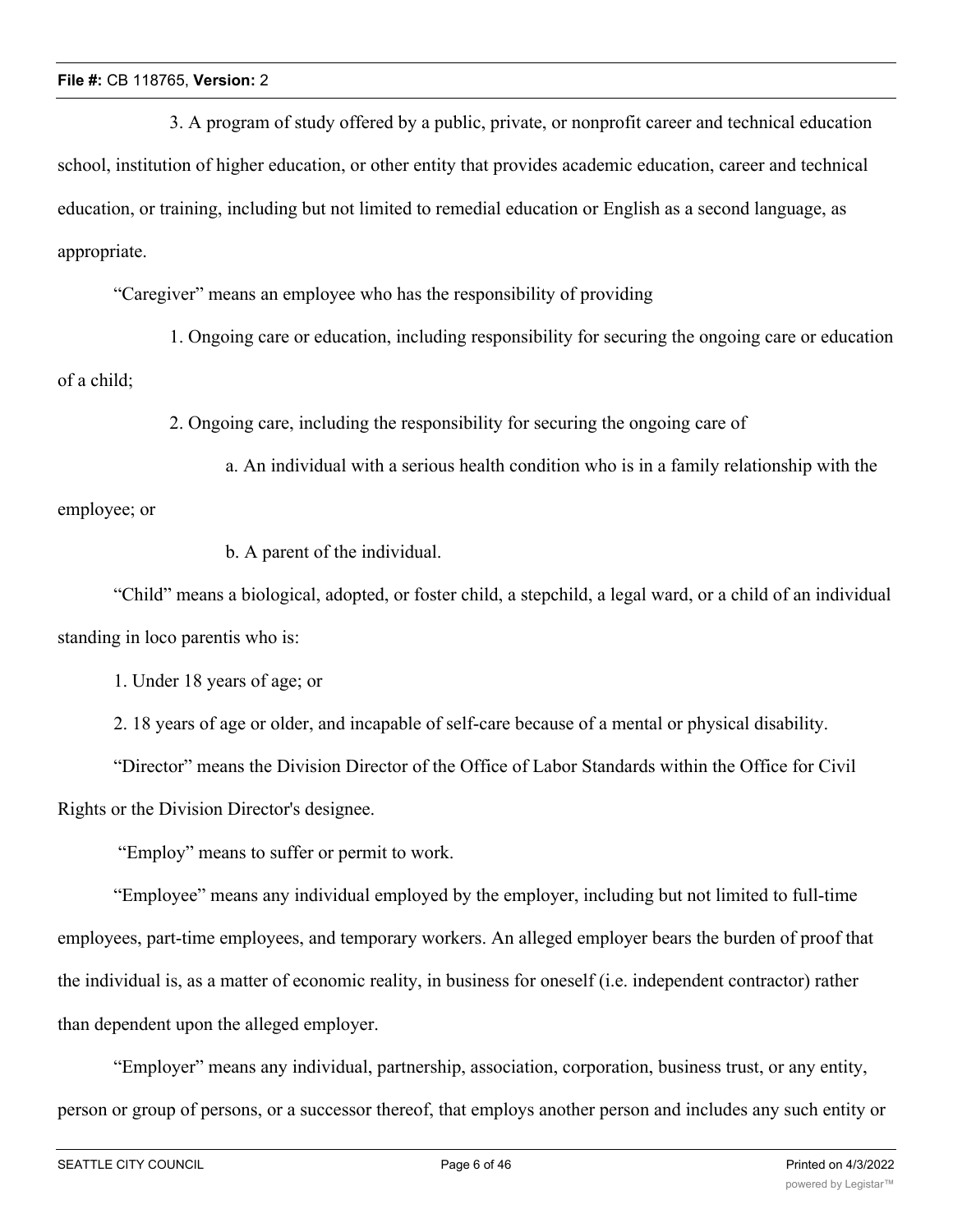person acting directly or indirectly in the interest of the employer in relation to the employee. More than one entity may be the "employer" if employment by one employer is not completely disassociated from employment by the other employer.

"Family relationship" means a relationship with

1. A child, spouse, parent, grandchild, grandparent, sibling, or parent of a spouse of the employee; or

2. Any individual related to the employee involved by blood or affinity, whose close association with the employee is the equivalent of a family relationship as described in subsection 1 of this definition.

"Food services establishment" means the fixed point of sale location for food services contractors; caterers; mobile food services; drinking places (alcoholic beverages); full service restaurants; limited-service restaurants; cafeterias, grill buffets, and buffets; and snack and nonalcoholic beverage bars, as defined under the 2012 North American Industry Classification System ("NAICS") 722.

"Franchise" means a written agreement by which:

1. A person is granted the right to engage in the business of offering, selling, or distributing goods or services under a marketing plan prescribed or suggested in substantial part by the grantor or its affiliate;

2. The operation of the business is substantially associated with a trademark, service mark, trade name, advertising, or other commercial symbol; designated, owned by, or licensed by the grantor or its affiliate; and

3. The person pays, agrees to pay, or is required to pay, directly or indirectly, a franchise fee. "Franchisee" means a person to whom a franchise is offered or granted.

"Franchisor" means a person who grants a franchise to another person.

"Front pay" means the compensation the employee would earn or would have earned if reinstated to the employee's former position.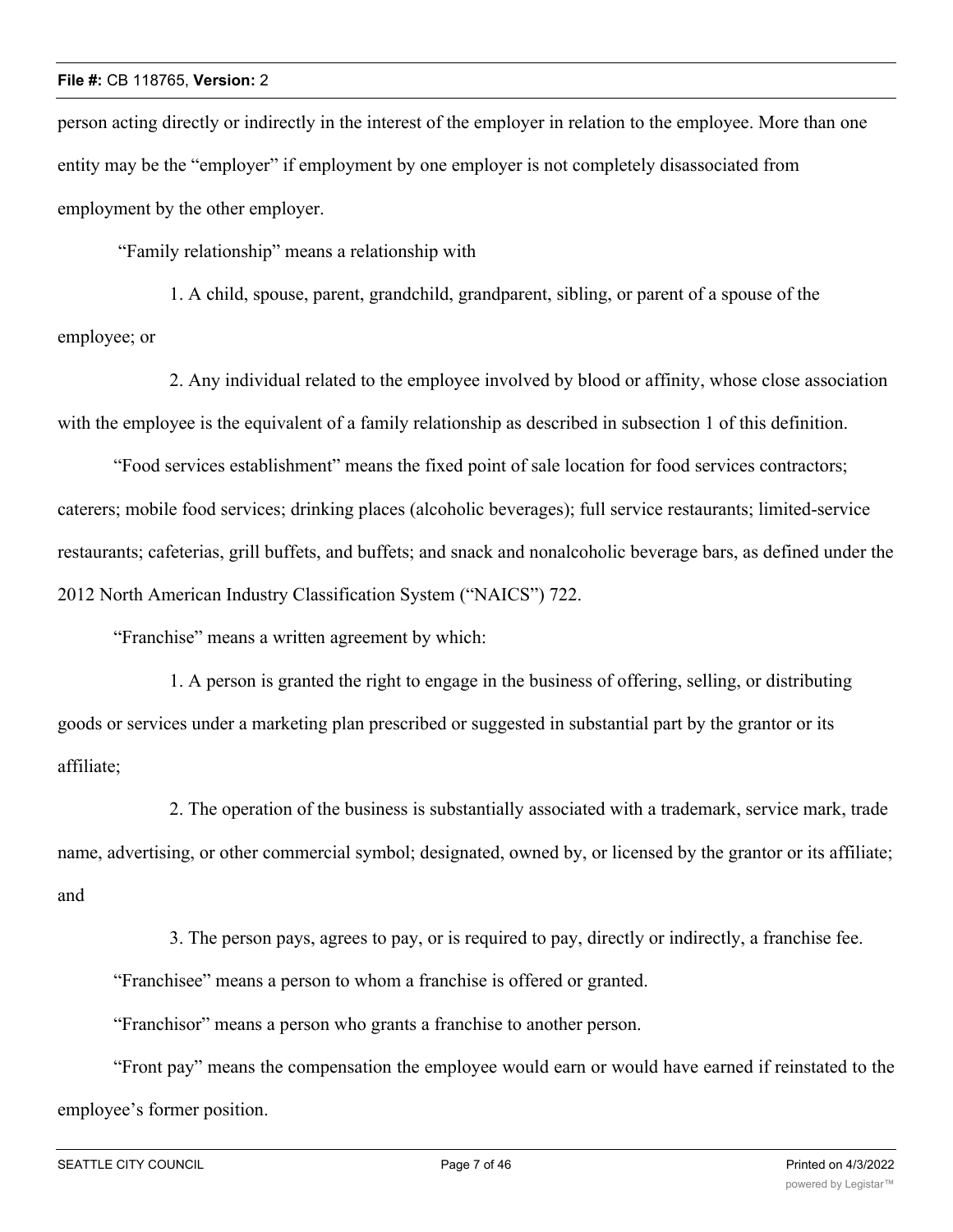"Grandchild" means the child of a child of the employee.

"Grandparent" means a parent of a parent of the employee.

"Hearing Examiner" means the official appointed by the City Council and designated as the Hearing Examiner, under Chapter 3.02 or that person's designee (e.g., Deputy Hearing Examiner or Hearing Examiner Pro Tem).

"Interactive process" means a timely, good faith process that includes a discussion between the employer and the employee for the purpose of arriving at a mutually beneficial arrangement for a work schedule that meets the needs of the employee and the employer. The discussion may include the proposal of alternatives by the employee and the employer.

"Major life event" means a major event related to the employee's access to the workplace due to changes in the employee's transportation or housing; the employee's own serious health condition; the employee's responsibilities as a caregiver; the employee's enrollment in a career-related educational or training program; or the employee's other job or jobs.

"On-call shift" means any time that the employer requires the employee to be available to work, contact the employer or the employer's designee, or wait to be contacted by the employer or the employer's designee, for the purpose of determining whether the employee must report to work. During such time, on-call status applies regardless of whether the employee is located on or off the employer's premises.

"Parent" means a biological or adoptive parent, a stepparent, or a person who stood in loco parentis to the employee when the employee was a child.

"Rate of inflation" means 100 percent of the annual average growth rate of the bi-monthly Seattle-Tacoma-Bremerton Area Consumer Price Index for Urban Wage Earners and Clerical Workers, termed CPI-W, for the 12 month period ending in August, provided that the percentage increase shall not be less than zero.

"Regular rate of pay" means the hourly rate that is used to determine the employee's overtime premium (i.e. one and one-half times the regular rate of pay) for all hours worked in excess of forty per work week.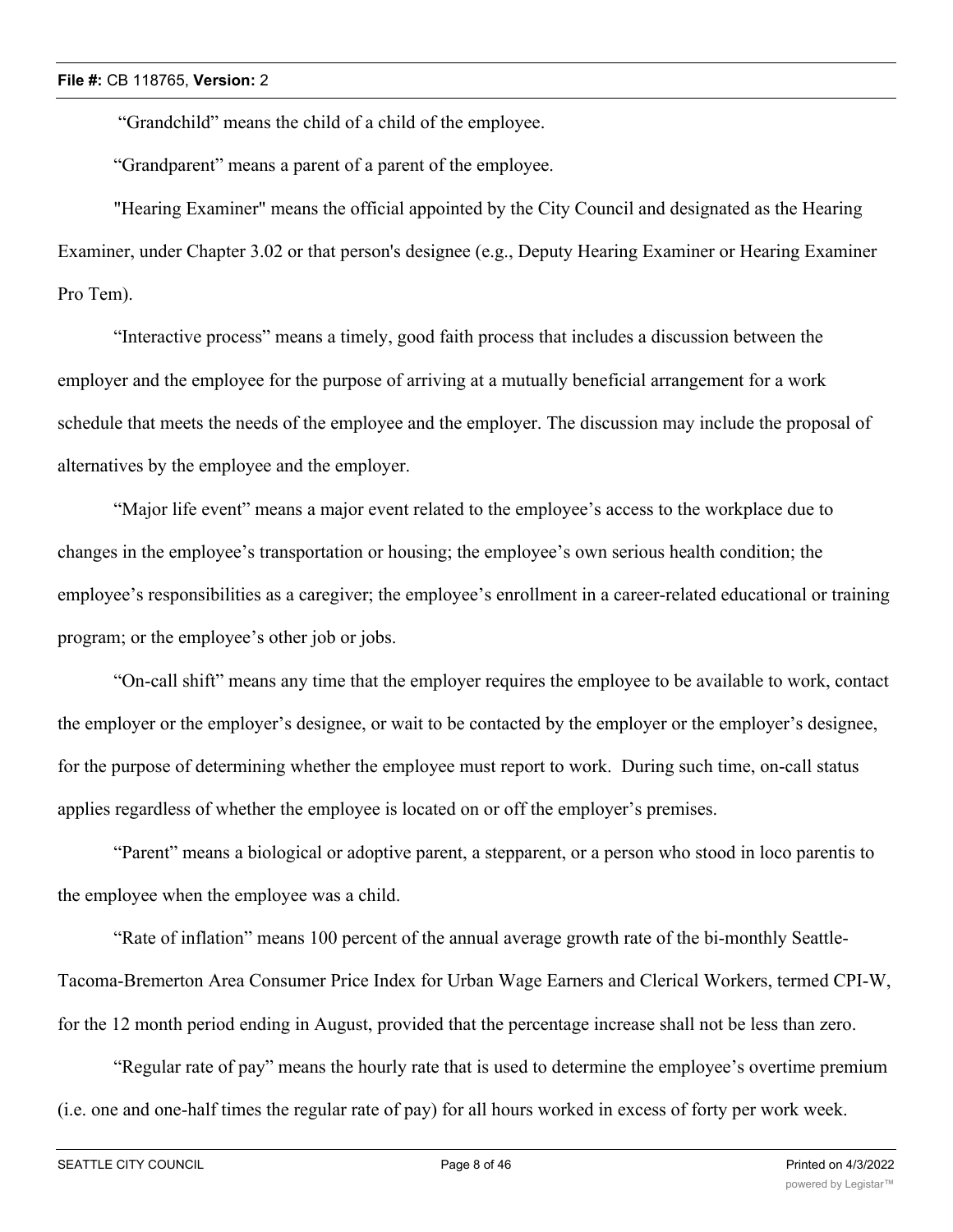"Respondent" means the employer or any person who is alleged or found to have committed a violation of this Chapter 14.22.

"Retail establishment" means the fixed point-of-sale location of a store retailer, as defined under the 2012 North American Industry Classification System ("NAICS") 441 through 453998.

"Scheduled rate of pay" means the hourly rate that the employee is entitled to earn for an hour worked in a particular work shift.

 "Seasonal employment" means a period of employment that is cyclical in nature, occurs at approximately the same time each year, often to accommodate a seasonal increase in business, and lasts for a duration of less than twelve months during any year.

"Serious health condition" means an illness, injury, impairment, or physical or mental condition that involves:

1. Inpatient care in a hospital, hospice, or residential medical care facility, including any period of incapacity; or

2. Continuing treatment by a health care provider.

 "Sibling" means a brother or sister, whether related by half blood, whole blood, or adoption, or as a stepsibling. Where necessary to implement this Chapter 14.22, gender-specific terms such as brother and sister used in any statute, rule, or other law shall be construed to be gender-neutral.

"Spouse" means husband, wife, or domestic partner. For purposes of this Chapter 14.22 the terms spouse, marriage, marital, husband, wife, and family shall be interpreted as applying equally to city or state registered domestic partnerships or individuals in city or state registered domestic partnerships as well as to marital relationships and married persons to the extent that such interpretation does not conflict with federal law. Where necessary to implement this Chapter 14.22, gender-specific terms such as husband and wife used in any statute, rule, or other law shall be construed to be gender-neutral and applicable to individuals in city or state registered domestic partnerships.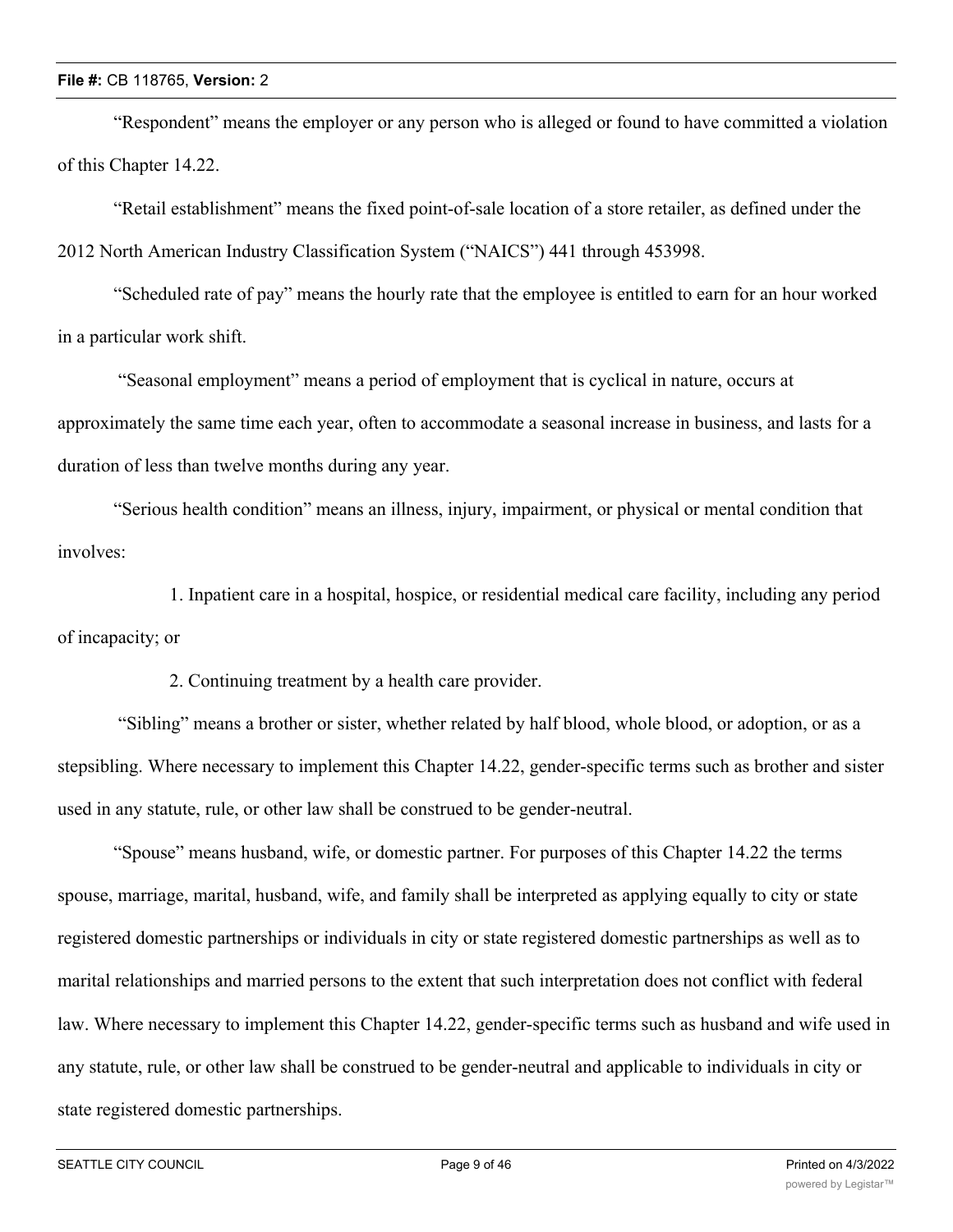"Successor" means any person to whom the employer quitting, selling out, exchanging, or disposing of a business sells or otherwise conveys in bulk and not in the ordinary course of the employer's business, a major part of the property, whether real or personal, tangible or intangible, of the employer's business. For purposes of this definition, "person" means an individual, receiver, administrator, executor, assignee, trustee in bankruptcy, trust, estate, firm, corporation, business trust, partnership, limited liability partnership, company, joint stock, company, limited liability company, association, joint venture, or any other legal or commercial entity.

 "Wage" means compensation due to the employee by reason of employment, payable in legal tender of the United States or checks on banks convertible into cash on demand at full face value, subject to such deductions, charges, or allowances as may be permitted by rules of the Director.

"Work schedule" means the hours, days and times, including regular and on-call shifts, when the employee is required by the employer to perform duties of employment for which the employee will receive compensation for a given period of time.

"Work schedule change" means any employer-requested modification to the employee's work schedule that occurs after the advance notice required in Section 14.22.040, including but not limited to: the addition or reduction of hours; cancellation of a work shift or portion of a work shift; a change in the date or time of a work shift by the employer; or scheduling the employee for an on-call shift for which the employee does not need to report to work.

"Work shift" means the specific and consecutive hours the employer requires the employee to work or to be on call to work.

"Work week" means a fixed and regularly recurring period of 168 hours or seven consecutive 24 hour periods; it may begin on any day of the week and any hour of the day, and need not coincide with a calendar week.

"Written" or "writing" means a printed or printable communication in physical or electronic format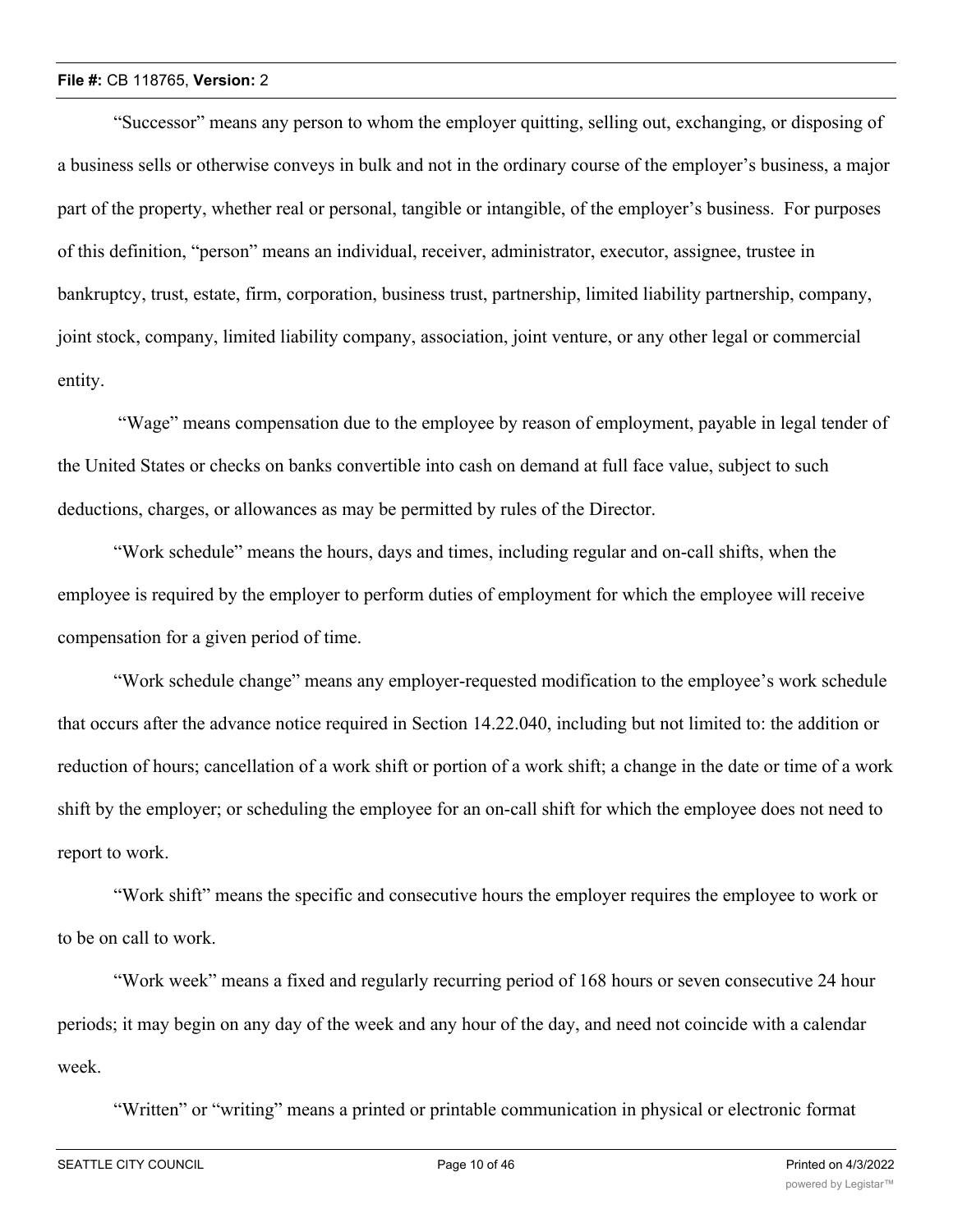.

including a communication that is transmitted through email, text message or a computer system, or is otherwise sent and maintained electronically.

"Year" means any fixed, consecutive 12 month period of time.

# **14.22.012 Intent of secure scheduling**

The intent of this Chapter 14.22 is to establish predictable work schedules that advance race and social equity, promote greater economic security, further the health, safety and welfare of employees, create opportunity for employee input into scheduling practices, and create a mechanism for employees to obtain access to additional hours of work before the employer hires new employees from an external applicant pool or subcontractors, including hiring through the use of temporary services or staffing agencies.

## **14.22.015 Employee coverage**

For the purposes of this Chapter 14.22, covered employees under this Chapter 14.22 are limited to those who:

A. Are defined under Section 12A.28.200;

B. Work at a fixed, point of sale location of a covered employer; and

C. Provide such employment services in a physical location that is within the geographic

boundaries of the City at least 50 percent of the time.

#### **14.22.020 Employer coverage**

A. For the purposes of this Chapter 14.22, covered employers are limited to:

1. retail establishments that employ 500 or more employees worldwide regardless of where those employees are employed, including but not limited to chains, integrated enterprises, or franchises associated with a franchisor or network of franchises that employ more than 500 employees in aggregate.

2. food services establishments that employ 500 or more employees worldwide regardless of where those employees are employed, including but not limited to chains, integrated enterprises, or franchises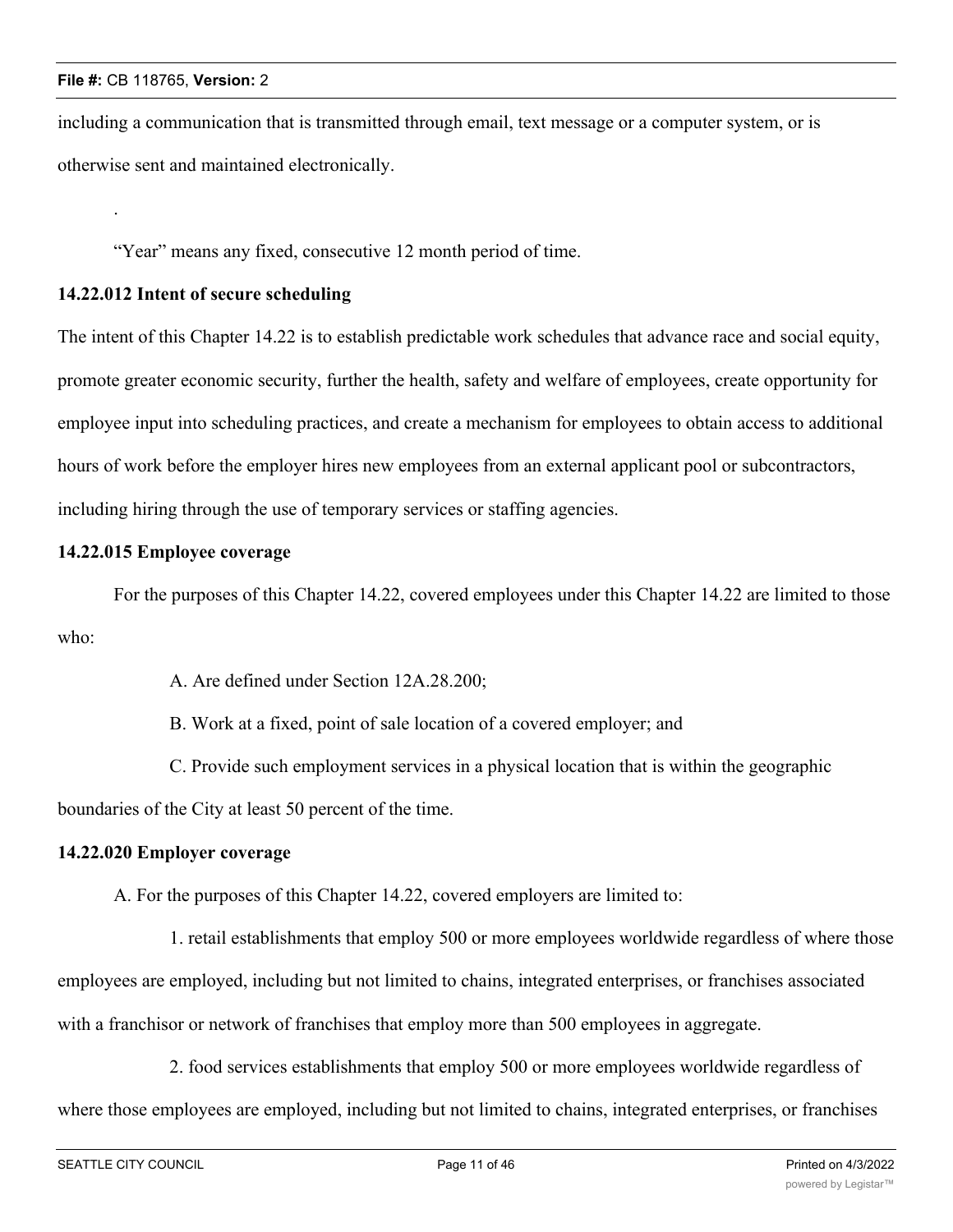associated with a franchisor or network of franchises that employ more than 500 employees in aggregate. In addition to employing 500 or more employees worldwide, "full service restaurants" also must have 40 or more full service restaurant locations worldwide, including but not limited to locations that are a part of a chain, integrated enterprise, or franchise where the franchisor owns or operates 40 or more such establishments in aggregate.

B. To determine the number of employees for the current calendar year, the calculation shall be based upon:

1. The average number per calendar week of employees who worked for compensation during the preceding calendar year for any and all weeks during which at least one employee worked for compensation. For employers that did not have any employees during the previous calendar year, the number of employee will be calculated based upon the average number per calendar week of employees who worked for compensation during the first 90 calendar days of the current year in which the employer engaged in business; and

2. All hours worked for compensation by all employees, including but not limited to:

- a. Work performed by employees who are not covered by this Chapter 14.22;
- b. Work performed by employees inside the City;
- c. Work performed by employees outside the City; and

d. Work performed by employees in full-time employment, part-time employment, joint employment, temporary employment, or through the services of a temporary services or staffing agency or similar entity.

C. Separate entities that form an integrated enterprise shall be considered a single employer under this Chapter 14.22. Separate entities will be considered an integrated enterprise and a single employer under this Chapter 14.22 where a separate entity controls the operation of another entity. The factors to consider include, but are not limited to: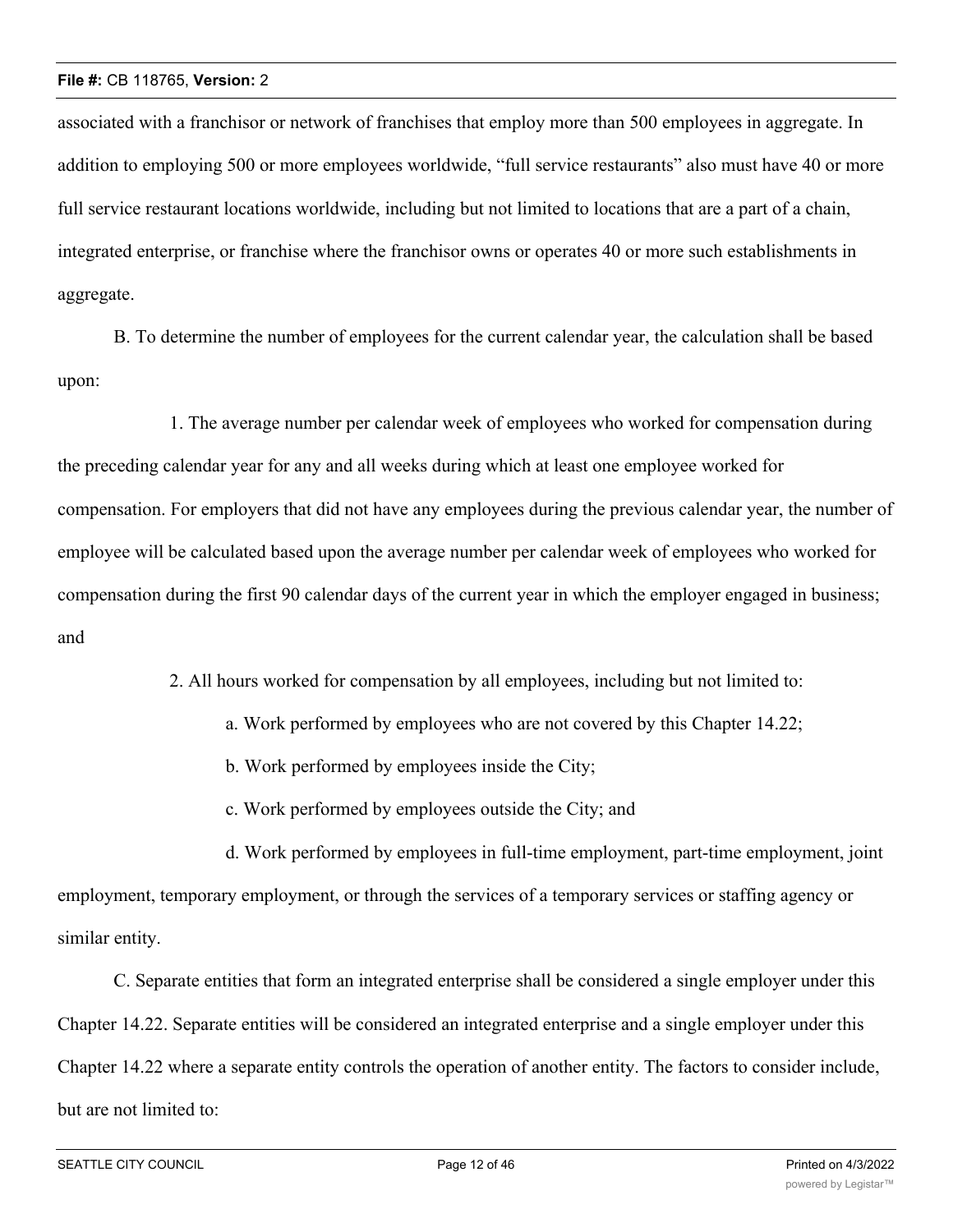- 1. Degree of interrelation between the operations of multiple entities;
- 2. Degree to which the entities share common management;
- 3. Centralized control of labor relations; and
- 4. Degree of common ownership or financial control over the entities.

#### **14.22.025 Good faith estimate of work schedule**

A. For new employees, the employer shall provide the employee with a written good faith estimate of the employee's work schedule at time of hire. The good faith estimate shall include the median number of hours the employee can expect to work each work week, and whether the employee can expect to work on-call shifts.

1. For existing employees, the employer shall revise the good faith estimate once every year calculated from the point of the last good faith estimate, and when there is a significant change to the employee's work schedule due to changes in the employee's availability or to the employer's business needs.

2. The good faith estimate shall not constitute a contractual offer and the employer shall not be bound by the estimate. However, the employer shall initiate an interactive process with the employee to discuss any significant change from the good faith estimate, and if applicable state a bona fide business reason for the change.

3. The employer shall include the good faith estimate, in English and the employee's primary language, with the written notice of employment information required by subsection 14.20.025.D.

## **14.22.030 Right to request input into the work schedule**

A. At time of hire and during employment, the employee may identify any limitations or changes in work schedule availability. The employee has the right to request not to be scheduled for work shifts during certain times or at certain locations and the right to identify preferences for the hours or locations of work.

B. The employer shall consider and respond to employee requests under subsection 14.22.030A as follows:

1. If the employee's request is not due to a major life event, the employer shall engage in an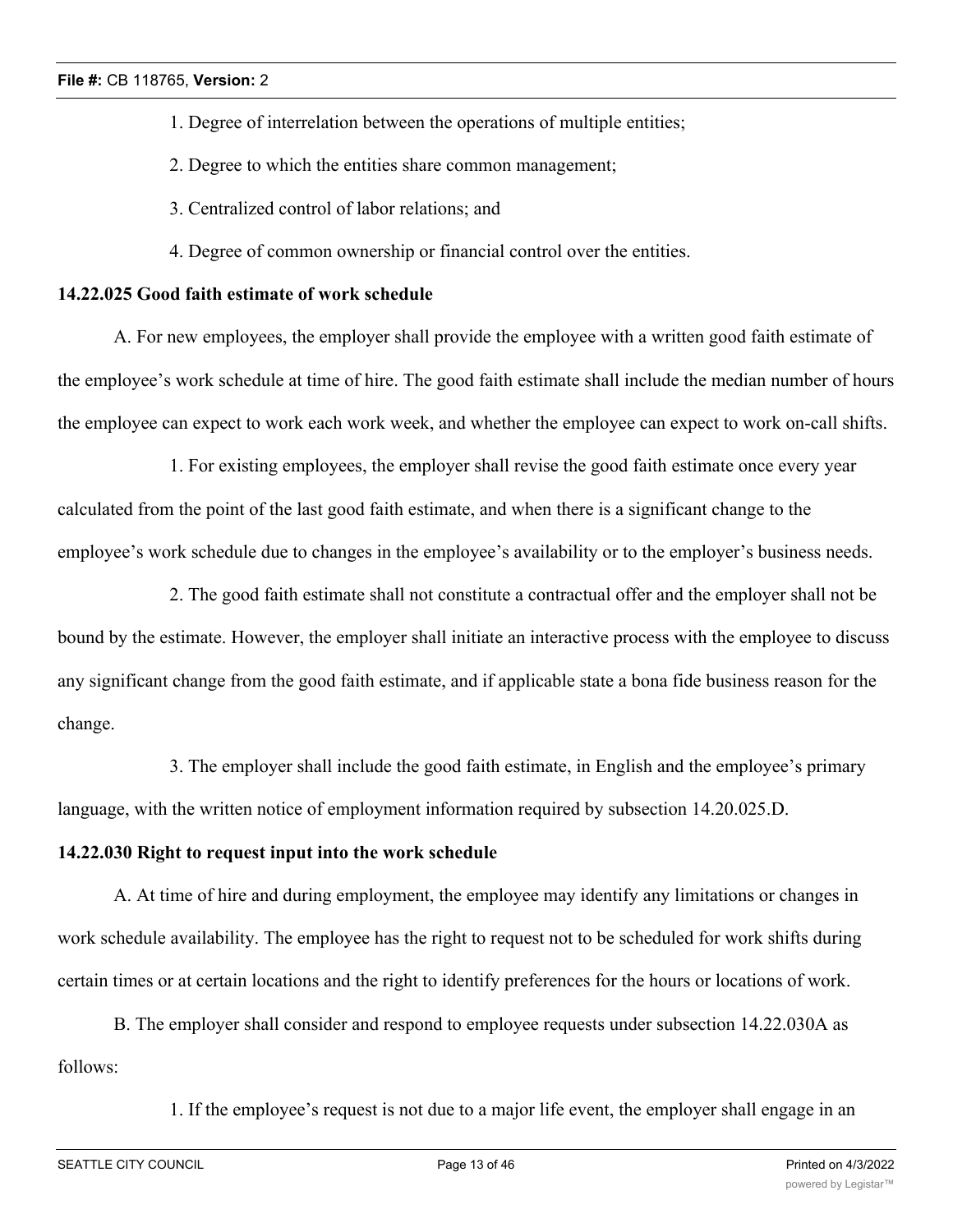interactive process with the employee to discuss the request. The employer may grant or deny the request for any reason that is not unlawful.

2. If the employee's request is due to a major life event, the employer shall engage in an interactive process with the employee to discuss the request, and may require verifying information from the employee with adequate notice and reasonable time to respond. The employer shall grant the request unless the employer has a bona fide business reason for denial and shall provide a written response. In the event of a denial, the employer's written response shall provide an explanation of the complete or partial denial of the request, and the bona fide business reason for the decision.

### **14.22.035 Right to rest between work shifts**

A. Unless the employee requests or consents to work such hours, the employer shall not schedule or require the employee to work:

1. Less than ten hours after the end of the previous calendar day's work shift; or

2. Less than ten hours following the end of a work shift that spanned two calendar days.

B. The employer shall compensate the employee who works hours under subsection 14.22.035.A at one and one-half times the employee's scheduled rate of pay for the hours worked that are less than ten hours apart.

C. The requirement for additional compensation in subsection 14.22.035.B shall not apply for work hours that constitute a split shift subject to rules issued by the Director.

D. An employee compensated for hours worked under subsection 14.22.035.B shall not be additionally compensated for those hours under Section 14.22.050.

# **14.22.040 Advance notice of work schedule**

A. Subject to the provisions of subsection 14.22.040.B, the employer shall provide employees with a written work schedule at least 14 calendar days before the first day of the work schedule

B. For new employees at time of hire, and for existing employees returning to work after a leave of absence, the employer may provide the employee with a written work schedule that runs through the last date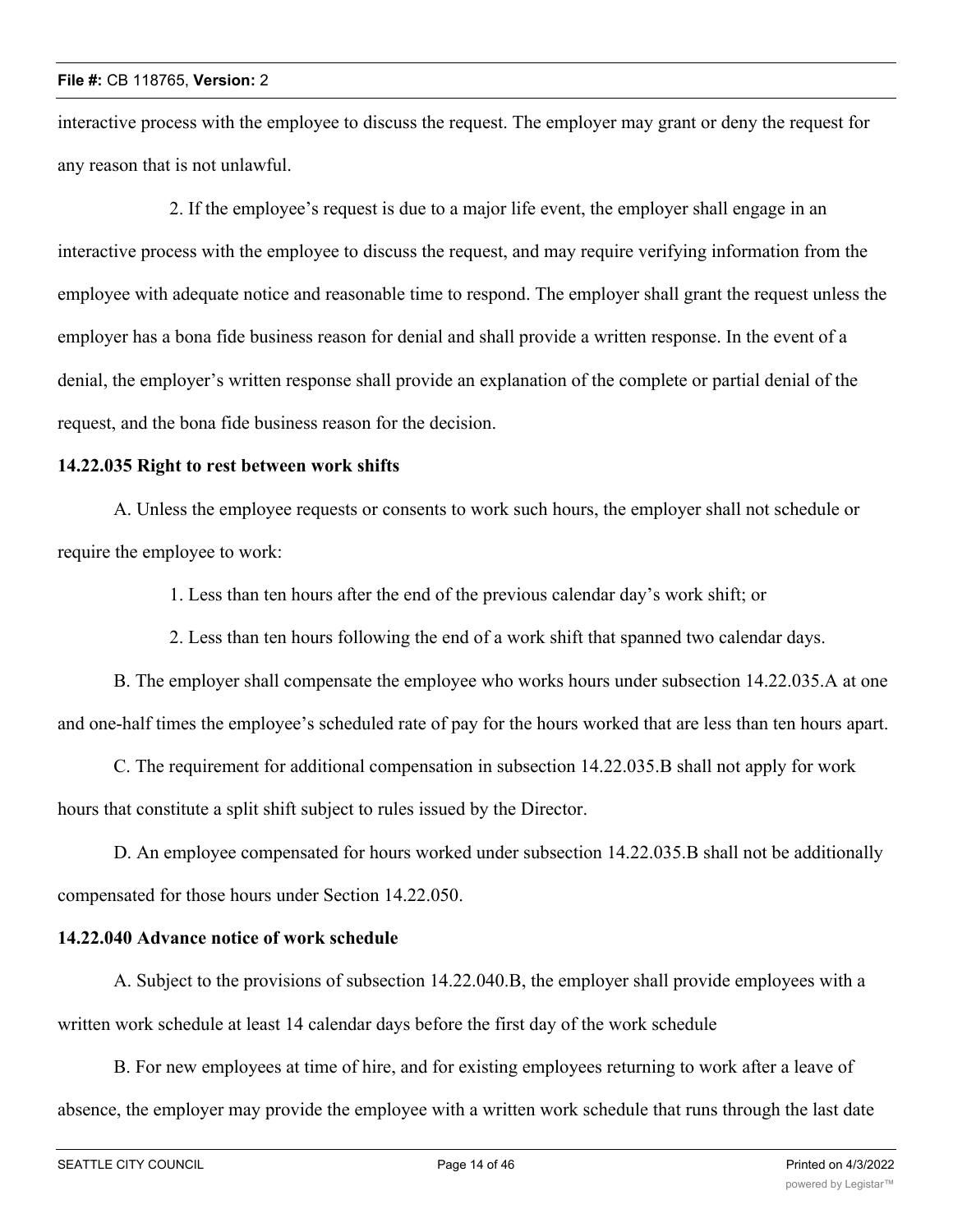of the currently posted schedule. Thereafter, the employer shall include these employee(s) in the schedule for existing employees as described in subsection 14.20.040.B.

C. The written work schedule shall include all regular and on-call shifts for the work period.

D. The employer shall post the written work schedule in a conspicuous and accessible location, in English and in the primary language(s) of the employee(s) at the particular workplace.

#### **14.22.045 Notice of work schedule changes**

A. For employer-requested changes to the written work schedule that occur after the advance notice required in Section 14.22.040:

1. The employer shall provide the employee with timely notice of the change by in-person conversation, telephone call, email, text message, or other accessible electronic or written format; and

2. The employee may decline to work any hours not included in the employee's work schedule.

B. For employee-requested changes to the written work schedule that occur after the advance notice required in Section 14.22.040:

1. The employee shall provide notice of the request per the employer's usual and customary notice and procedural requirements for foreseeable changes, or as soon as practicable for unforeseeable circumstances; and

2. The employee shall comply with the employer's reasonable normal notification requirements and/or call-in procedures, provided that such requirements do not interfere with the purposes for which the work schedule change is needed if it is due to a reason covered by another local, state or federal law or is due to a major life event.

3. The employer's ability to ask or require the employee to find a replacement employee for coverage of any hours during which the employee is unable to work a scheduled shift is as follows:

a. The employer shall not ask or require the employee to find replacement coverage if the employee is unable to work the scheduled hours due to a reason covered by another local, state or federal law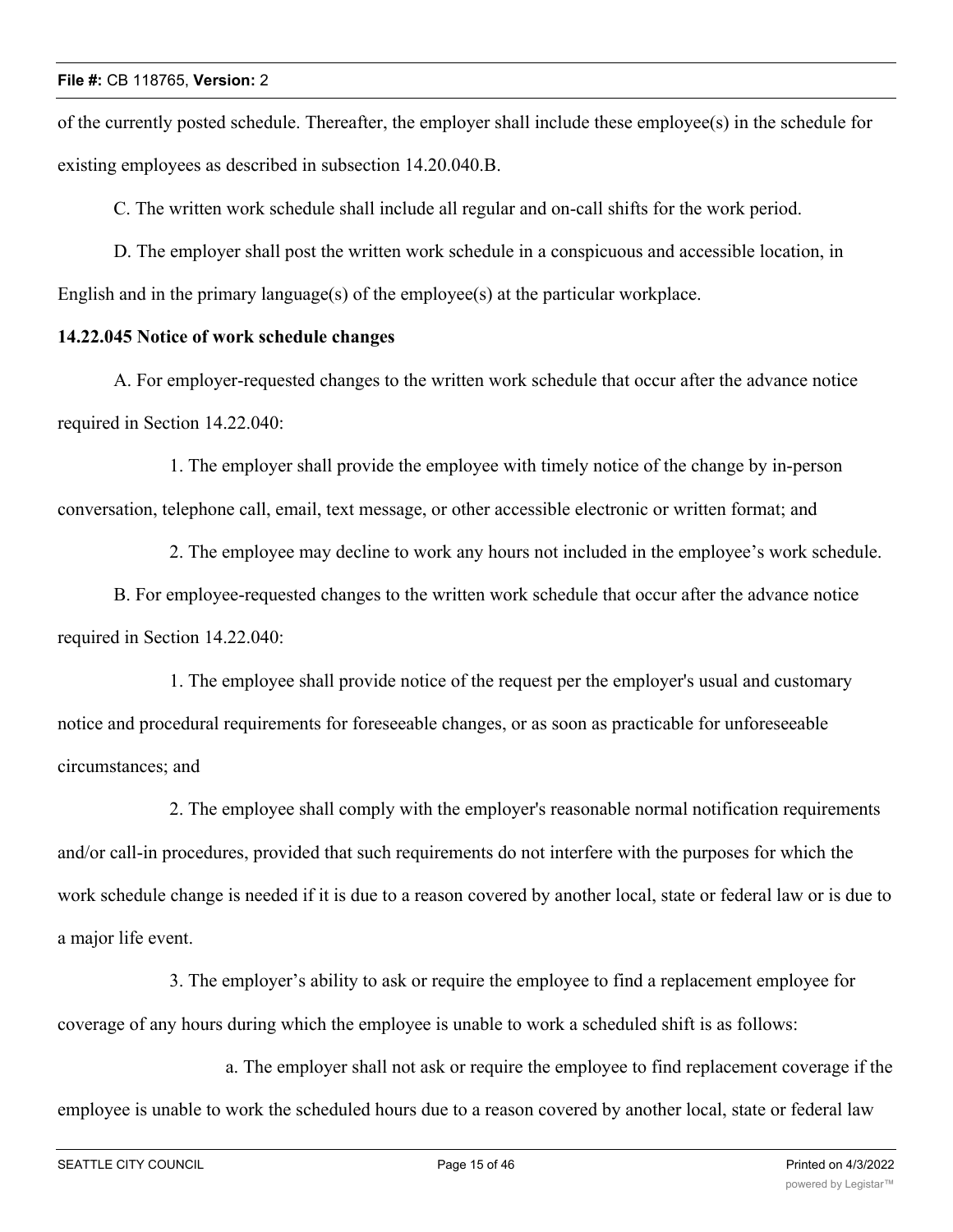that prohibits asking such questions or protects the absence from employer interference, including but not limited to work schedule changes related to use of paid sick and safe time under Chapter 14.16.

b. The employer may ask but not require the employee to find replacement coverage if the employee is unable to work scheduled hours due to an emergency or major life event that prevents the employee from working scheduled hours, unless the major life event is also covered by another local, state or federal law pursuant to subsection 14.22.045.B.3.a. The employer may require a written statement from the employee verifying that the employee is unable to work the scheduled hours due to an emergency or major life event. The employee shall not have to explain the nature of the emergency or major life event.

c. The employer may ask and require the employee to find replacement coverage if the employee is unable to work the scheduled hours due to a reason other than a reason covered by a local, state or federal law pursuant to subsection 14.22.045.B.3.a or an emergency or major life event pursuant to 14.22.045.B.3.b.

# **14.22.050 Compensation for work schedule changes**

A. Subject to the provisions of this subsection 14.22.050.A, the employer shall compensate employees for each employer-requested change to the employee's written work schedule that occurs after the advance notice required in Section 14.22.040.

1. The employer shall compensate the employee with one hour of pay at the employee's scheduled rate of pay, in addition to wages earned, for the following reasons:

a. Adding hours of work; or

b. Changing the date or start or end time of a work shift with no loss of hours.

2. The employer shall compensate the employee with no less than one-half times the employee's scheduled rate of pay per hour for any scheduled hours the employee does not work for the following reasons:

a. Subtracting hours from a regular work shift before or after the employee reports for

duty;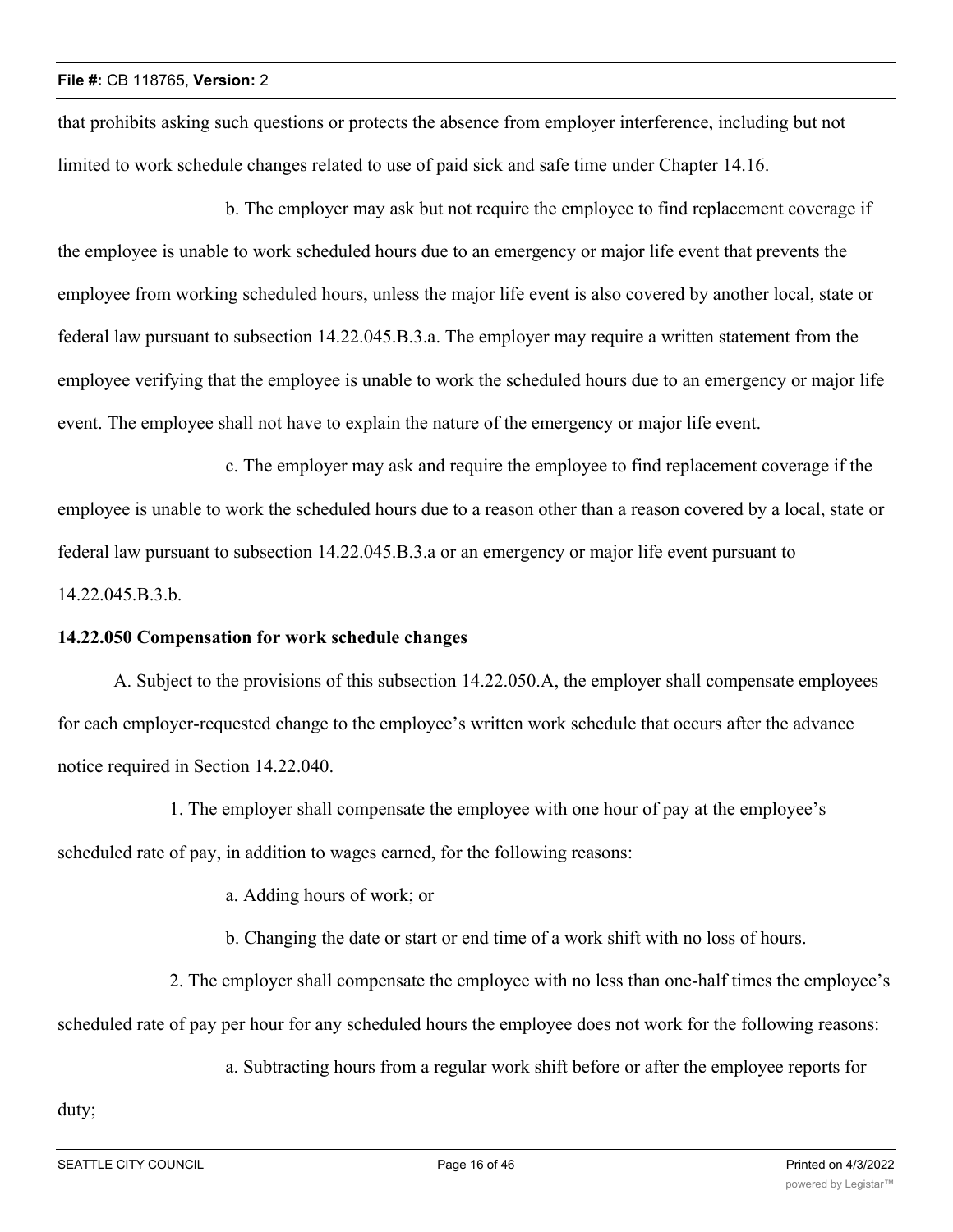b. Changing the date or start or end time of a work shift resulting in a loss of hours;

c. Cancelling a work shift; or

d. Scheduling the employee for an on-call shift for which the employee does not need to report to work.

B. The requirements for additional compensation in subsection 14.22.050.A shall not apply under the following circumstances:

 1. Mutually agreed upon work shift swaps or coverage among employees. The employer may require that it pre-approve work shift swaps or coverage and may assist employees in finding such arrangements. Assistance shall be limited to helping an employee identify other employees who may be available to provide coverage or shift swap and does not include the employer arranging the shift swap or coverage.

2. Additional hours that the employee volunteers to work in response to a mass communication, in writing from the employer, about the availability of additional hours, provided that the mass communication is

a. Only used for additional hours that are the result of another employee being unable to work scheduled hours, and

b. Is clear that accepting such hours is voluntary and the employee has the right to decline such hours;

3. Additional hours that an employer requests employees who are currently working, through an inperson group communication, to work in order to address present and unanticipated customer needs, so long as the hours are consecutive to the hours the employee is currently working and the employee consents to take the hours.

4. Additional hours that the employee consents to work as the result of accepting an offer of work pursuant to Section 14.22.055;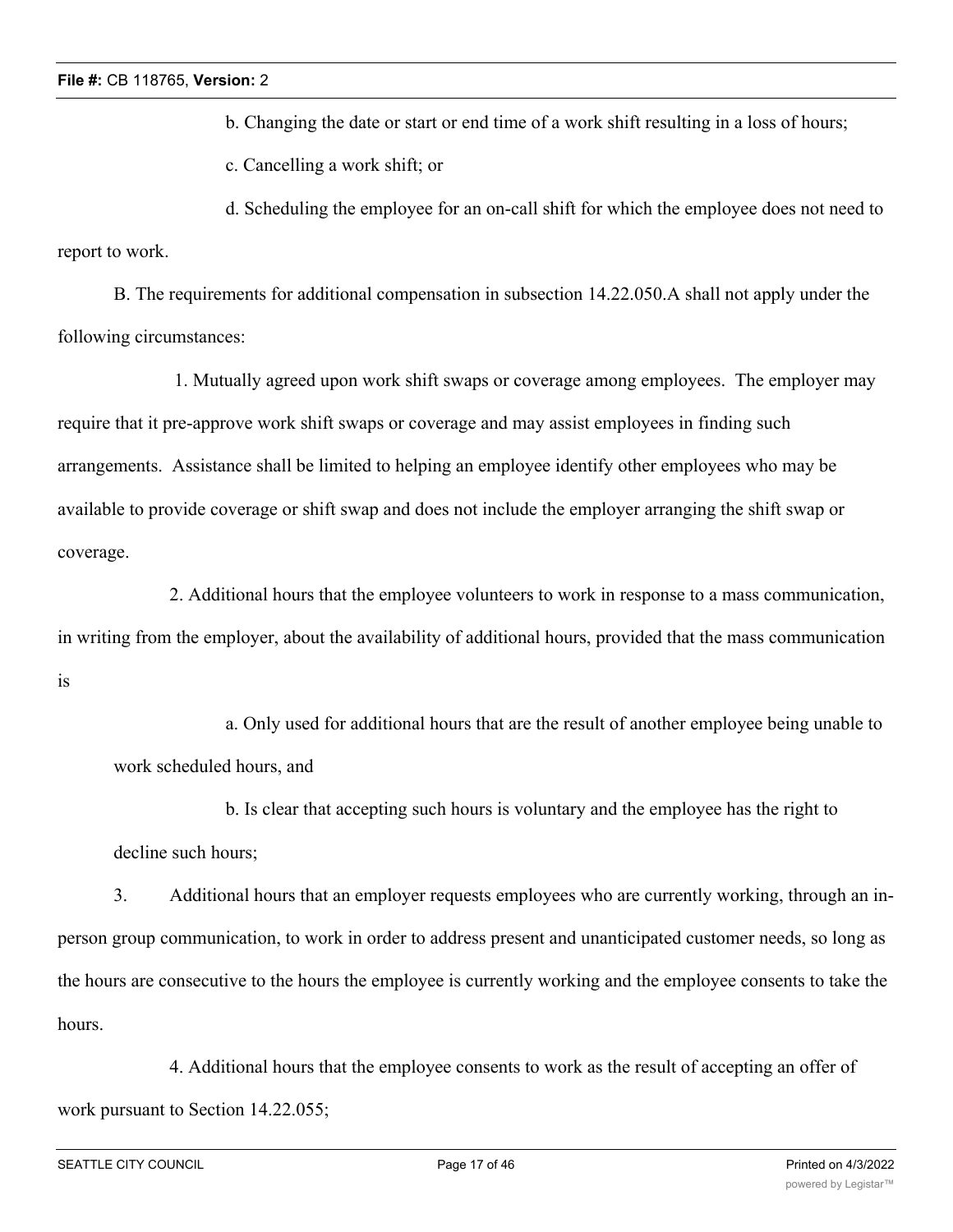5. Employee-requested changes including additional or subtracted hours that the employee voluntarily makes to the employee's work schedule and documents in writing;

6. Employee hours that are subtracted due to disciplinary reasons, provided the employer documents in writing the incident leading to discipline;

7. Operations cannot begin or continue due to threats to employees or property, or due to the recommendation of a public official that work cannot begin or continue;

8. Operations cannot begin or continue because public utilities fail to supply electricity, water, or gas, or there is a failure in the public utilities, or sewer system; or

9. Operations cannot begin or continue due to natural disaster or other cause not within the employer's control pursuant to rules issued by the Director.

# **14.22.052 Pattern or practice of underscheduling**

The employer shall not engage in a systemic pattern or practice of significant underscheduling where the hours that employees actually work are significantly above the hours in the written work schedule required by Section 14.22.040.

#### **14.22.055 Access to hours for existing employees**

A. Before hiring new employees from an external applicant pool or subcontractors, including hiring through the use of temporary services or staffing agencies, an employer must offer additional hours of work to existing employees when those hours become available at their place of work as defined by the employers usual and customary business practice.

B. Except as provided in this subsection 14.22.055.B, the employer must post written notice of available hours of work for at least three consecutive calendar days.

- 1. The notice must contain the following information:
	- a. Description and title of the position;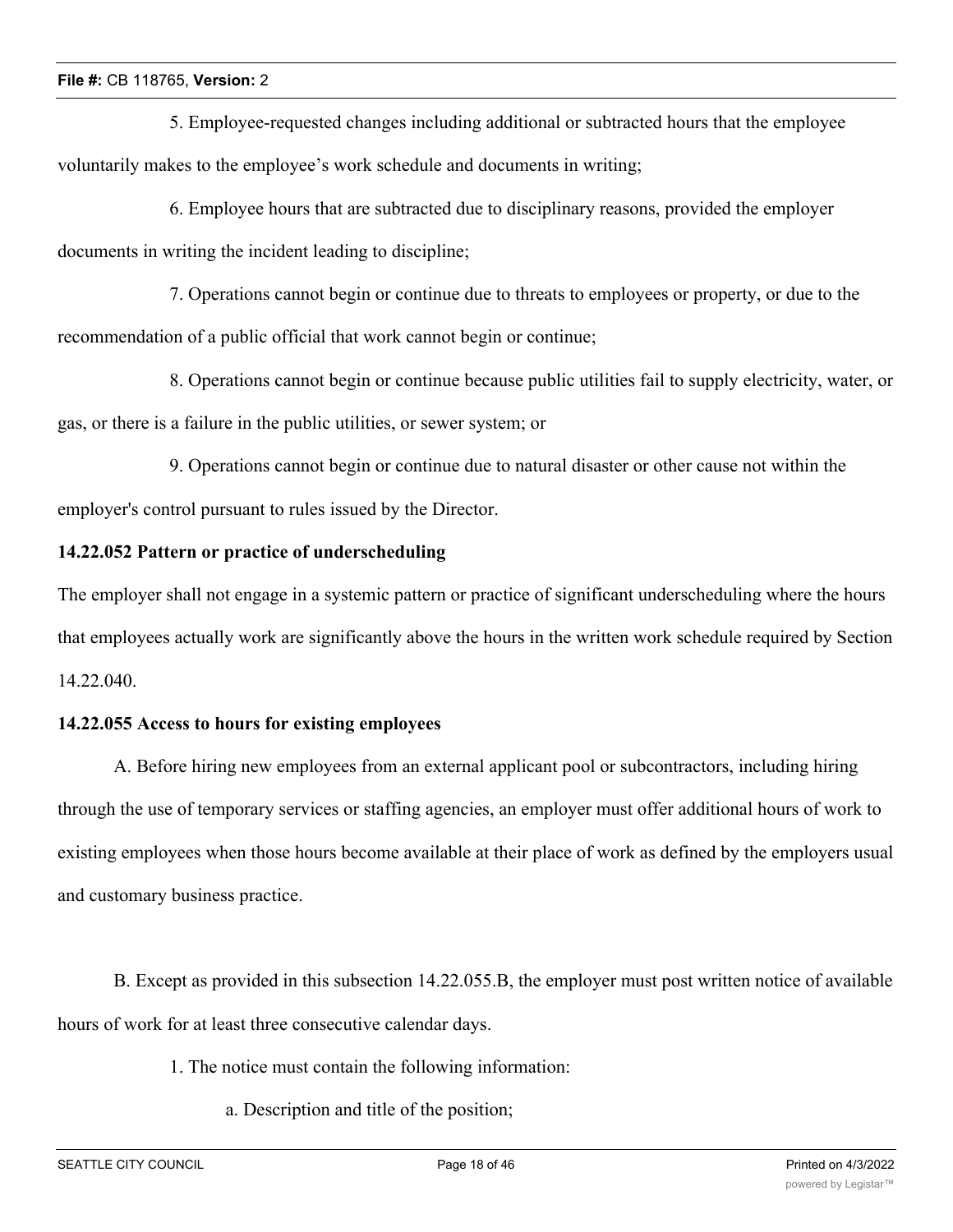b. Required qualifications for the position;

- c. Total hours of work being offered;
- d. Schedule of available work shifts;
- e. Whether the available work shifts will occur at the same time each week; and

f. Length of time the employer anticipates requiring coverage of the additional hours.

2. The employer must post the notice in a conspicuous and accessible location where employee notices are customarily posted. If the employer posts the notice in electronic format, all employees in the workplace must have access to it on-site.

3. The employer must post the notice in English and the primary language(s) of the employee(s) at the particular workplace. The Agency shall create and distribute a model notice in English, Spanish and other languages that are necessary for employers to comply with this subsection 14.20.055.B.3.

4. The employer may post the notice concurrently to external candidates.

C. The employer shall offer additional hours of work to an existing employee who has responded to the offer of work, and who, to a reasonable employer acting in good faith is qualified with the skills and experience to perform the work.

1. The employer shall give the employee at least two consecutive calendar days, running from the date of the employer's offer, to accept the additional hours of work.

2. If more than one qualified employee responds to the offer of additional hours of work, the employer may distribute the hours among interested employees or may offer all of the available hours to one qualified employee. The employer may limit distribution of hours to full work shifts rather than parceling hours among employees. The employer may choose among qualified internal candidates following the employer's usual and customary hiring procedures.

3. If the employee accepts additional hours of work for seasonal employment, the employer may reasonably delay scheduling such hours and permit new employees to start working for training purposes,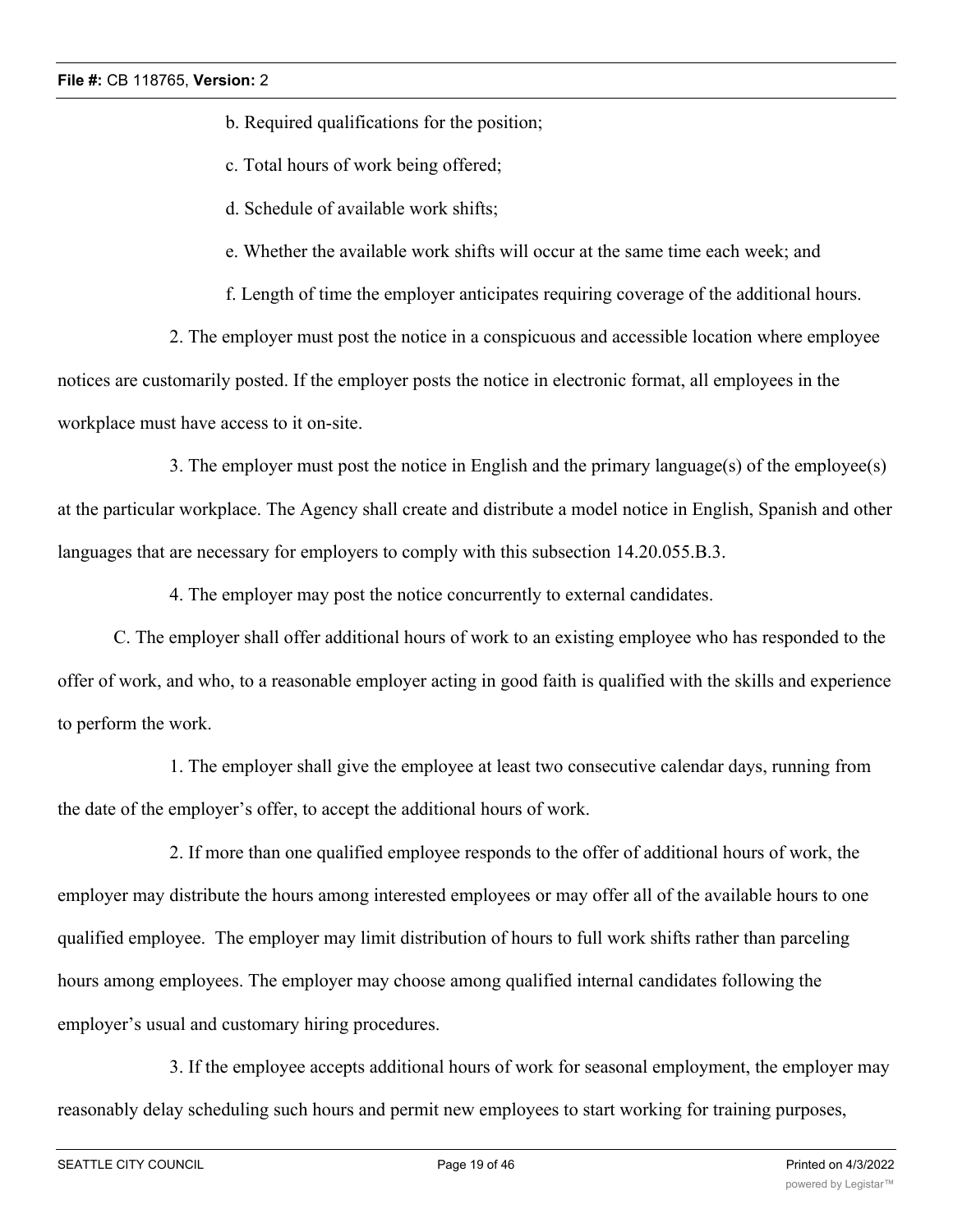provided that the employer follows the employer's usual and customary practices for training new employees and the employer provides the existing employee with a prospective start date for the additional hours.

4. The employer is encouraged to make reasonable efforts to offer employees training opportunities to gain the skills and experience to perform work for which the employer typically has additional needs.

D. If no employee responds to the written notice of additional hours of work following the three consecutive calendar day posting requirement, or accepts an offer of additional hours during the two consecutive calendar day acceptance period, the employer may immediately proceed with hiring new employees from an external applicant pool or subcontractors to work the additional hours.

E. This Section 14.22.055 shall not apply, in whole or in part, as follows:

1. If the employer provides notice of additional hours to all employees and receives written confirmation from all such employees that they are not interested in accepting additional hours of work, the employer may immediately proceed with hiring new employees from an external applicant pool or subcontractors to work the additional hours.

2. If the employer chooses to maintain a written access to hours list, the requirement to offer additional hours of work in subsection 14.022.055 A. may be limited to employees on the access to hours list.

a. At time of hire, the employer shall notify the employee of the ability to be on the access to hours list for written notice of additional hours.

b. The employer shall place the employee on the access to hours list, identifying their availability for additional hours.

c. The employee may opt out of the availability list.

d. The employee may choose to be added or removed from the access to hours list by notifying the employer at any time during employment.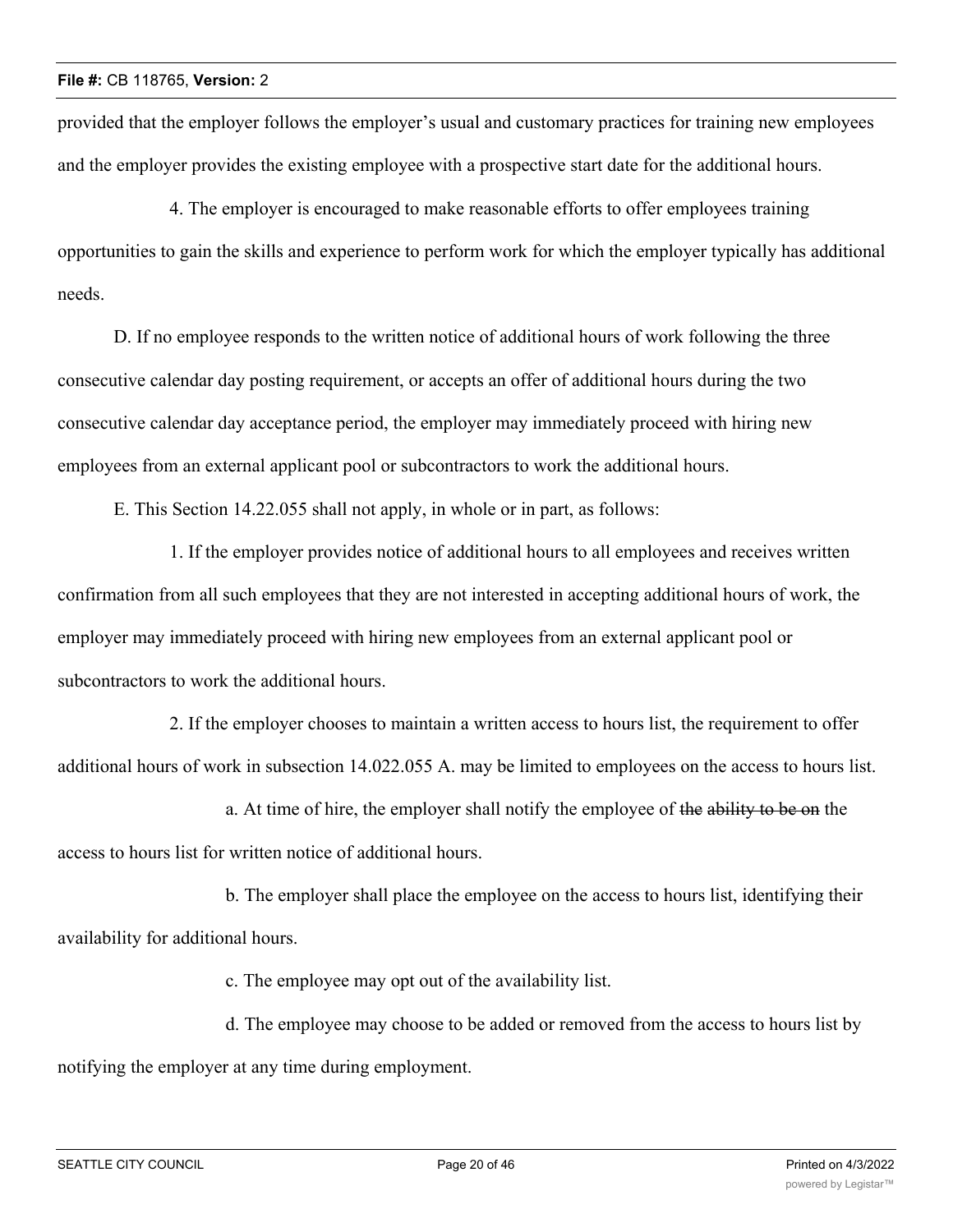e. When being added to the access to hours list, each employee shall, to the extent possible, identify those days and times that they are available for additional work.

f. The employer shall make the access to hours list accessible to employees for viewing upon request.

g. The employer's written notice of additional hours of work shall contain the items described in subsection 14.22.055.B.1 and shall be posted for each employee on the access to hours list in a conspicuous and accessible format, including but not limited to placement where employee notices are customarily posted, in-person delivery, telephone call, email, text message, or other electronic or written format, in English and the primary language(s) of the employee(s) at the particular workplace.

h. If the employer provides notice of additional hours of work to all employees on the access to hours list and receives written confirmation from all such employees that they are not interesting in accepting the additional hours of work, the employer may immediately proceed with hiring new employees from an external applicant pool or subcontractors to work the additional hours.

3. If additional hours become available, the employer must first attempt to use the access to hours list before hiring externally.

a. The employer may limit the distribution of hours to full shifts.

b. If the employer makes a good faith effort to contact employees on the access to hours list and the employees decline or do not respond to the offer, the employer may then hire externally.

c. Employers may use an online or computer based scheduling system and notify the employee through the scheduling system when hours that match their availability from the access to hours list become available.

d. For purposes of this section 14.22.055 E, an employee may not qualify for the additional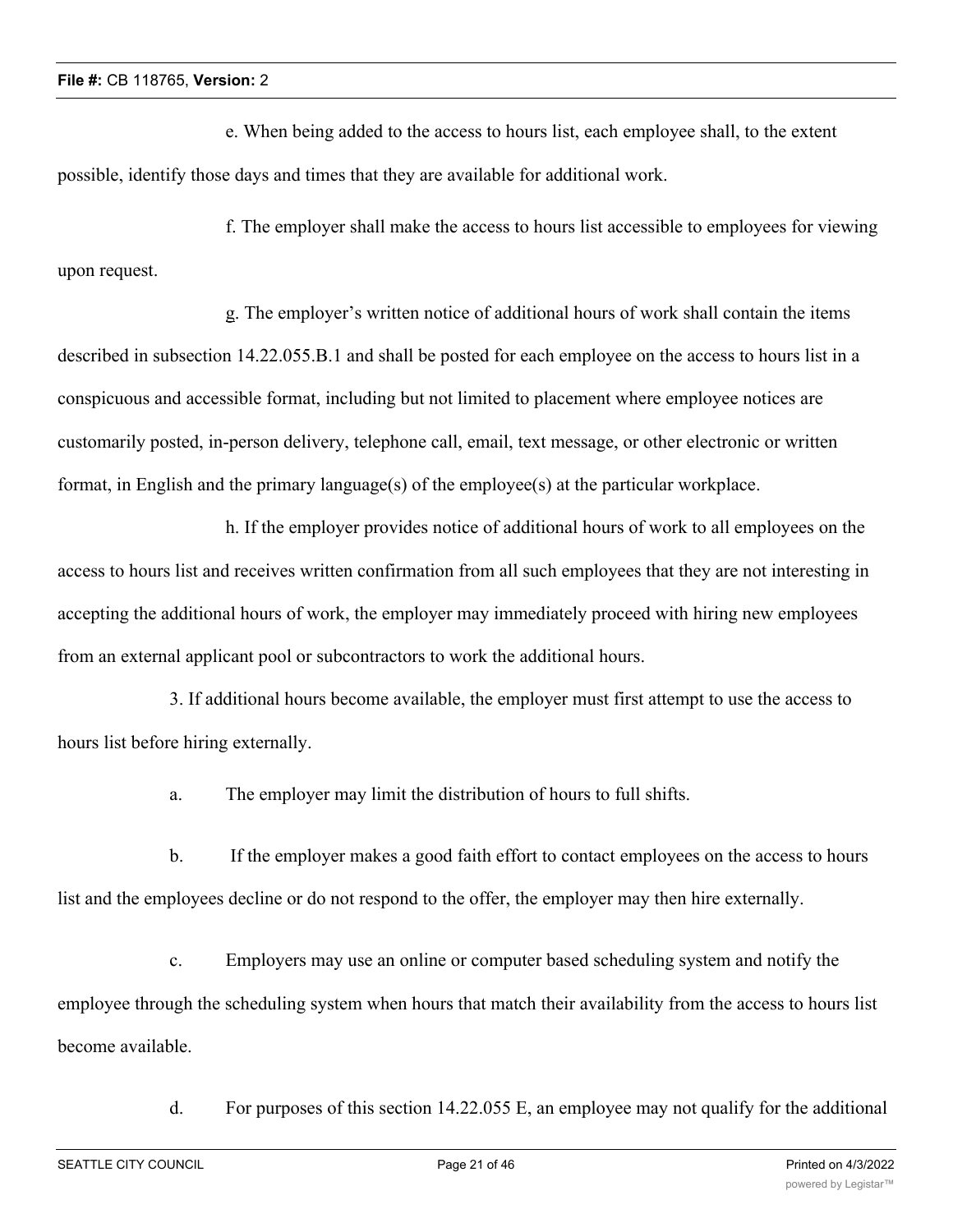hours under the following circumstances:

i. Overtime or predictability pay would be required if the employee received the additional hours;

ii. The employee is not currently in good standing due to a bona fide employer documented discipline or improvement plan;

iii. The employee is barred by other laws from conducting the work required in the available hours.

4. Section 14.22.050 does not apply when an employee consents to work additional hours, on less than 14 days' notice, when the employee is accepting a long-term schedule change based on an access to hours posting.

5. This Section 14.22.055 shall not apply to additional hours of work that the employer has designated for hiring programs, including but not limited to diversity, supported employment hiring programs or young adult hiring programs, affiliated with a government entity or external non-profit organization that has been approved subject to the rules of the Director or is a program that meets the eligibility criteria for the Work Opportunity Tax Credit as defined by the Department of Labor.

6. This Section 14.22.055 shall not be construed to require the employer to offer employees work hours paid at the overtime premium (i.e. one and one-half times the regular rate of pay) nor to prohibit any employer from offering such work hours.

# **14.22.060 Notice and posting**

A. The Agency shall create and distribute a poster giving notice of the rights afforded by Chapter 14.22. The Agency shall create and distribute the poster in English, Spanish, and any other languages that are necessary for employers to comply with subsection 14.22.060.B. The poster shall give notice of the following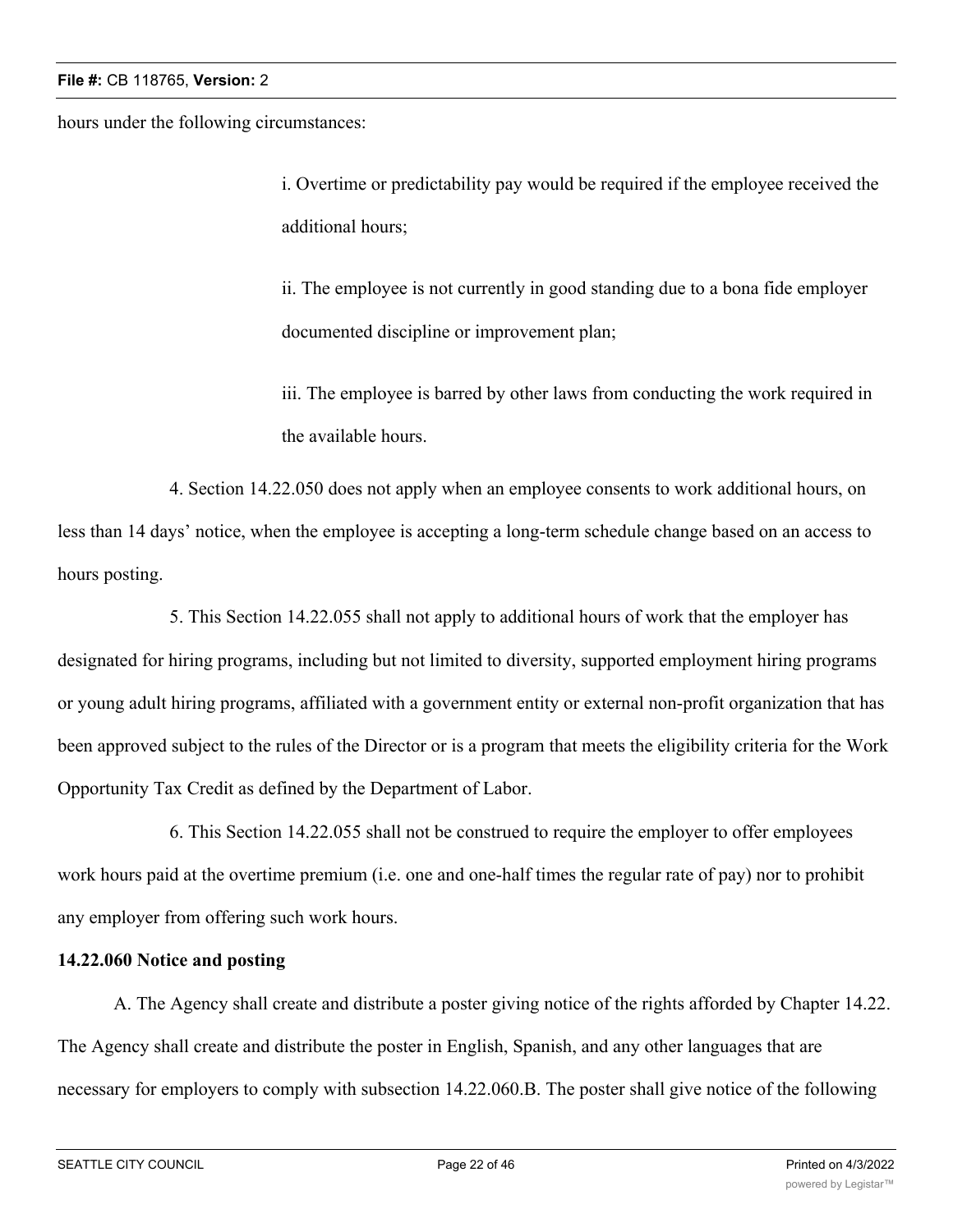rights under this Chapter 14.22:

1. The right to a good faith estimate of work schedules; the right to request input into the work schedule; the right to advance notice of work schedules; the right to rest between work shifts; the right to notice of work schedule changes; the right to compensation for work schedule changes; the right to access additional hours of work;

2. The right to be protected from a pattern or practice of underscheduling;

3. The right to be protected from retaliation for exercising in good faith the rights protected by this Chapter 14.22; and

4. The right to file a complaint with the Agency or bring a civil action for violation of the requirements of this Chapter 14.22, including the employer's failure to pay all compensation owed by reason of employment, and the employer or other person's retaliation against an employee or other person for engaging in an activity protected by this Chapter 14.22.

B. Employers shall display the poster in a conspicuous and accessible place at any workplace or job site where any of their employees work. Employers shall display the poster in English and in the primary language (s) of the employee(s) at the particular workplace. If display of the poster is not feasible, including situations when the employee works remotely or does not have a regular workplace or job site, employers may provide the poster on an individual basis in an employee's primary language in physical or electronic format that is reasonably conspicuous and accessible.

# **14.22.065 Employer records**

A. Each employer shall retain records that document compliance with this Chapter 14.22 including:

1. Written good faith estimates of employee work schedules pursuant to Section 14.22.025;

2. Written documentation regarding the employer's bona fide reason for denying the employee's request for a limitation or change in work schedule due to a major life event pursuant to Section 14.22.030;

3. Work schedules, including but not limited to work schedules created pursuant to Section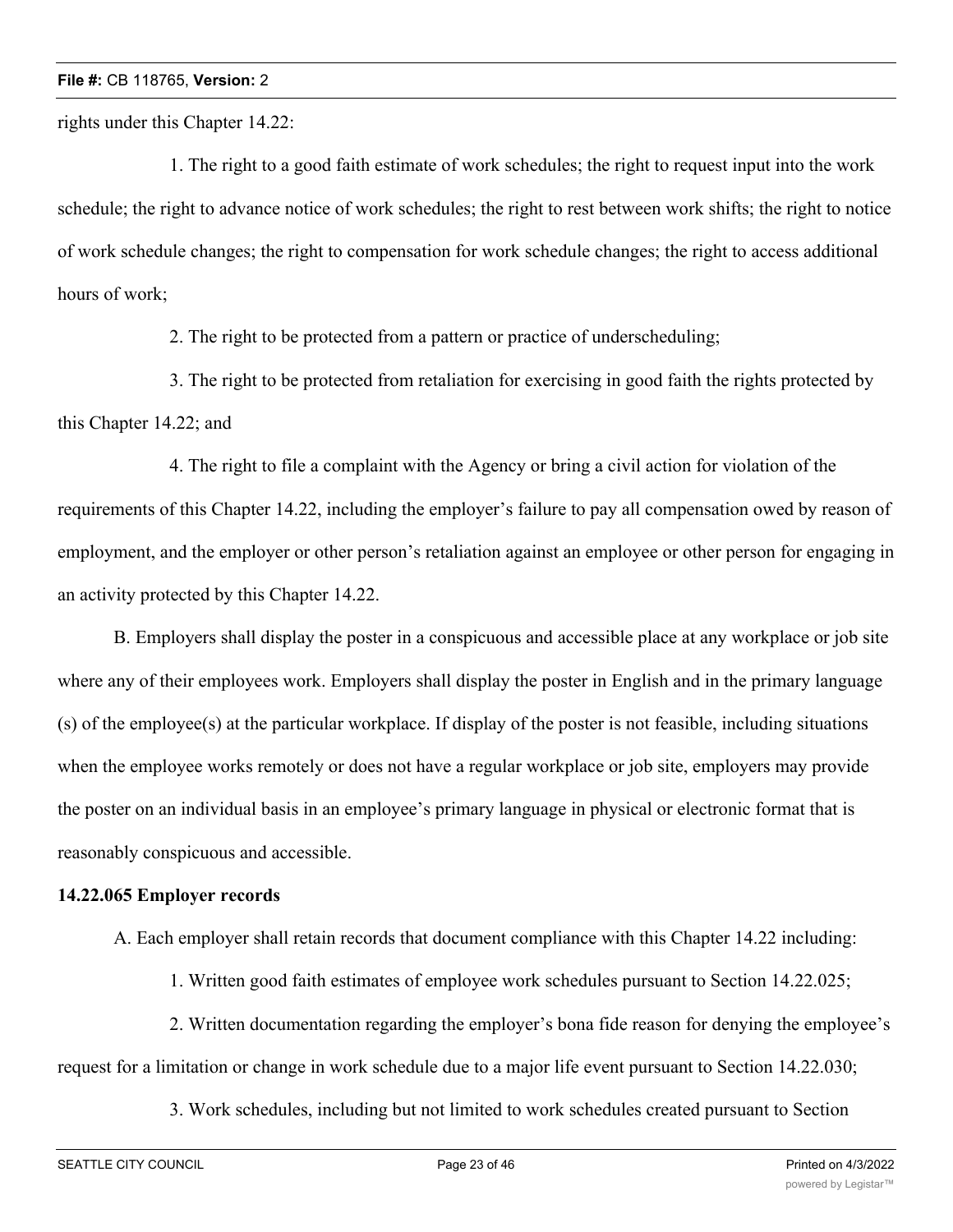14.22.040;

4. Payroll records, including documentation of additional compensation paid to each employee pursuant to Section 14.22.035 and Section 14.22.050;

5. Written documentation of employee-requested changes to the employee's work schedule that do not incur additional compensation pursuant to Section 14.22.050;

6. Written employer mass communications, provided to employees about the availability of additional hours, that do not incur additional compensation pursuant to Section 14.22.050;

7. Written documentation of the incident leading to employee discipline that results in hours subtracted from the employee's work schedule but does not incur additional compensation pursuant to Section 14.22.050;

8. Written notices for additional hours of work available for employees pursuant to Section 14.22.055;

9. Written records of employees who have opted out of receiving written notice of additional hours of work (i.e. access to hours list) pursuant to Section 14.22.055;

10. Written confirmation from all employees, or employees on the access to hours list, that they are not interested in accepting additional hours of work if the employer elects to reduce the notice requirements for access to hours pursuant to Section 14.22.055; and

11. Pursuant to rules issued by the Director, other records that are material and necessary to effectuate the terms of this Chapter 14.22.

12. Upon request, the Office of Labor Standards, in partnership with business and community organizations contracting with the City, will provide technical assistance to employers on implementation of this Chapter 14.22, including but not limited to review of employer record-keeping systems for documenting compliance. The intent of technical assistance is to support employers and employees with methods or procedures for implementation that are effective, efficient and not unreasonably burdensome or impractical.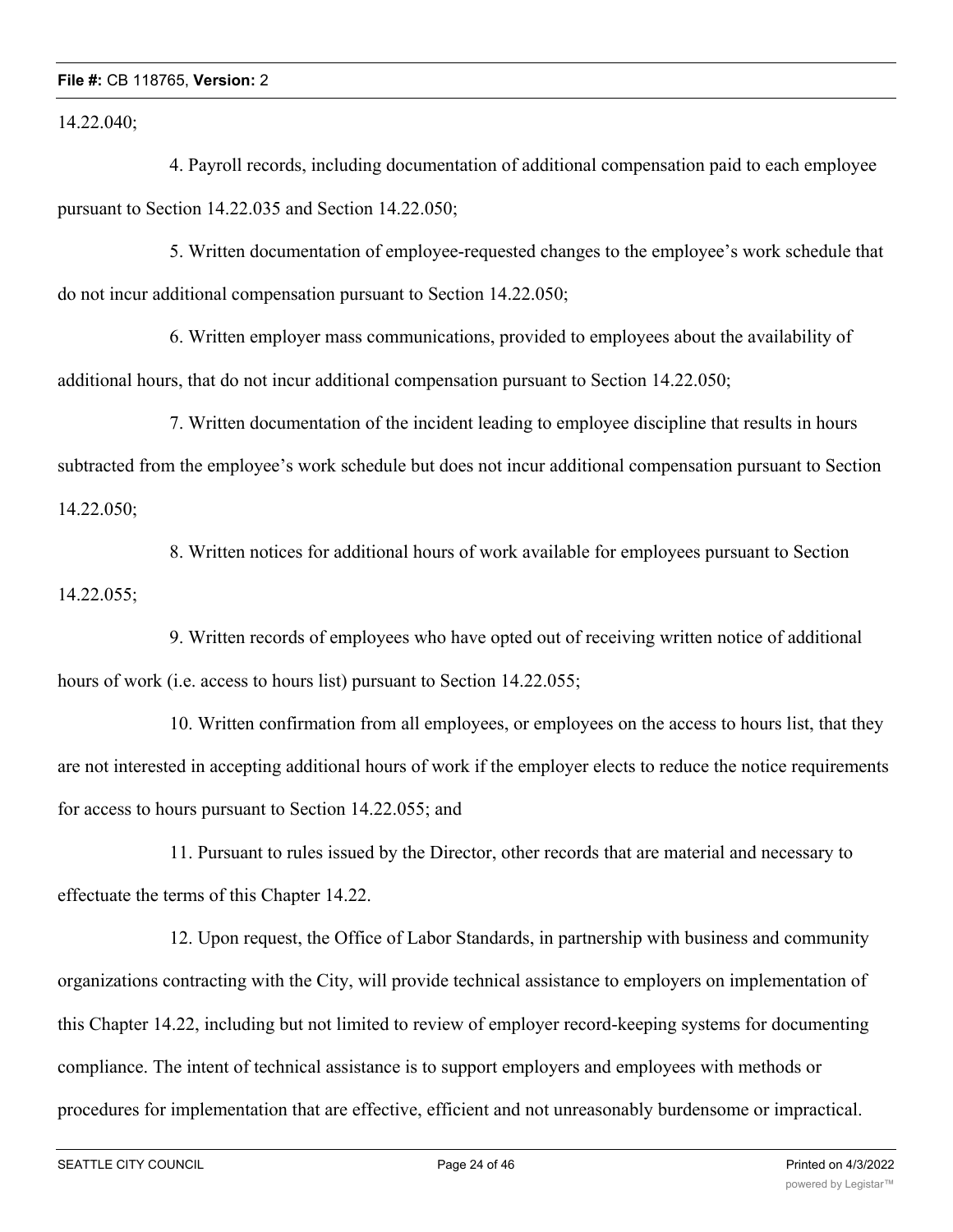B. Records required by this Section 14.22.065 shall be retained for a period of three years.

C. If the employer fails to retain adequate records required under subsection 14.22.065.A, there shall be a presumption, rebuttable by clear and convincing evidence, that the employer violated this Chapter 14.22 for the periods and for each employee for whom records were not retained.

D. Respondents in any case closed by the Agency shall allow the Office of City Auditor access to such records to permit the Office of City Auditor to evaluate the Agency's enforcement efforts. Before requesting records from such a respondent, the Office of City Auditor shall first consult the Agency's respondent records on file and determine if additional records are necessary. The City Auditor may apply by affidavit or declaration in the form allowed under RCW 9A.72.085 to the Hearing Examiner for the issuance of subpoenas under this subsection 14.22.065.D. The Hearing Examiner shall issue such subpoenas upon a showing that the records are required to fulfill the purposes of this subsection 14.22.065.D.

## **14.22.070 Retaliation prohibited**

A. No employer or any other person shall interfere with, restrain, deny, or attempt to deny the exercise of any right protected under this Chapter 14.22.

B. No employer or any other person shall take any adverse action against any person because the person has exercised in good faith the rights protected under this Chapter 14.22. Such rights include but are not limited to the right to make inquiries about the rights protected under this Chapter 14.22; the right to inform others about their rights under this Chapter 14.22; the right to inform the person's employer, union, or similar organization, and/or the person's legal counsel or any other person about an alleged violation of this Chapter 14.22; the right to file an oral or written complaint with the Agency or bring a civil action for an alleged violation of this Chapter 14.22; the right to cooperate with the Agency in its investigations of this Chapter 14.22; the right to testify in a proceeding under or related to this Chapter 14.22; the right to refuse to participate in an activity that would result in a violation of city, state or federal law; and the right to oppose any policy, practice, or act that is unlawful under this Chapter 14.22.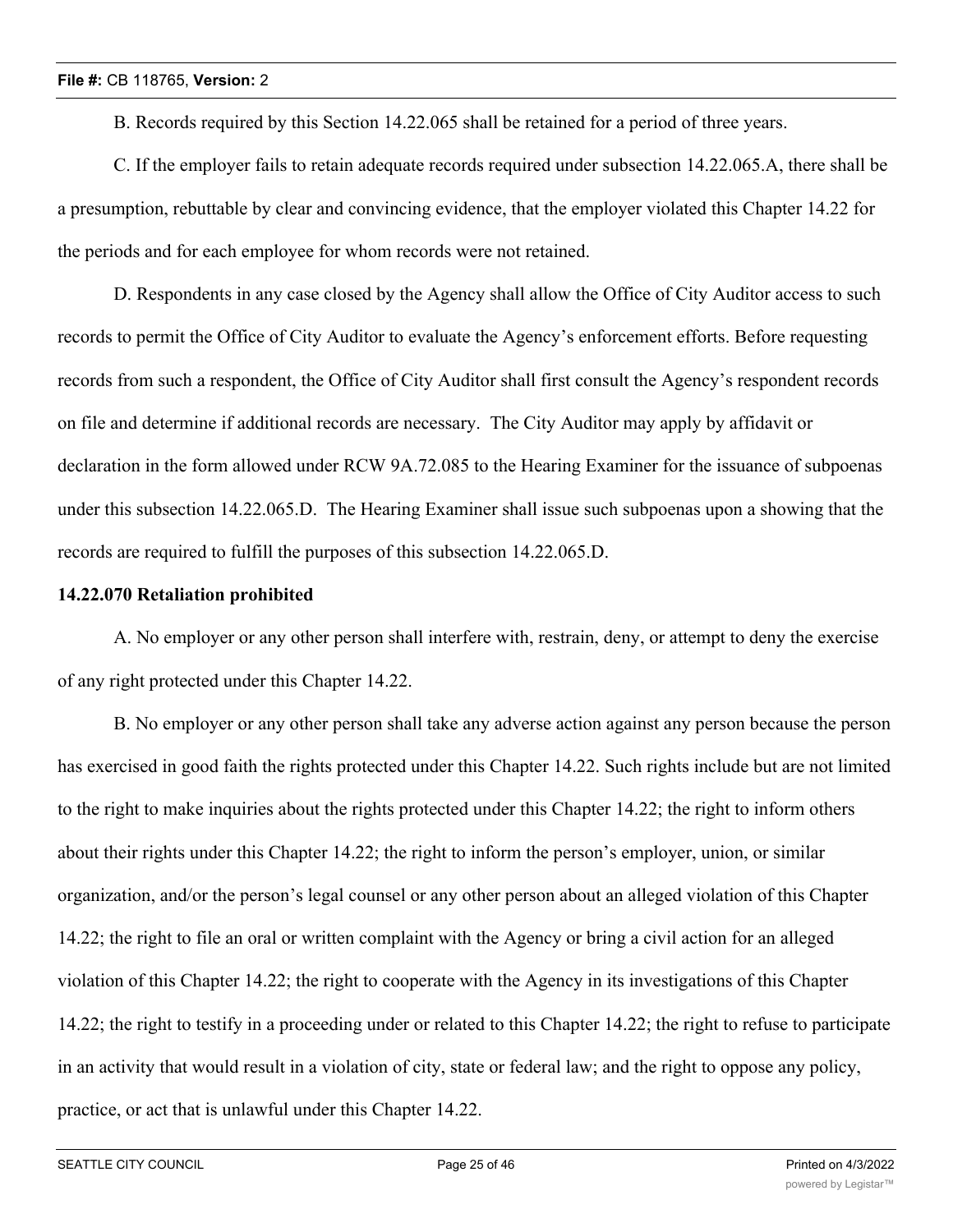C. No employer or any other person shall communicate to a person exercising rights protected under this Section 14.22.070, directly or indirectly the willingness to inform a government employee that the person is not lawfully in the United States, or to report, or to make an implied or express assertion of a willingness to report, suspected citizenship or immigration status of an employee or a family member of the employee to a federal, state, or local agency because the employee has exercised a right under this Chapter 14.22.

D. It shall be considered a rebuttable presumption of retaliation if the employer or any other person takes an adverse action against a person within 90 calendar days of the person's exercise of rights protected in this Section 14.22.070. However, in the case of seasonal employment that ended before the close of the 90 calendar day period, the presumption also applies if the employer fails to rehire a former employee at the next opportunity for work in the same position. The employer may rebut the presumption with clear and convincing evidence that the adverse action was taken for a permissible purpose.

E. Standard of proof. Proof of retaliation under this Section 14.22.070 shall be sufficient upon a showing that the employer or any other person has taken an adverse action against a person and the person's exercise of rights protected in Section 14.22.070 was a motivating factor in the adverse action, unless the employer can prove that the action would have been taken in the absence of such protected activity.

F. The protections afforded under this Section 14.22.070 shall apply to any person who mistakenly but in good faith alleges violations of this Chapter 14.22.

G. A complaint or other communication by any person triggers the protections of this Section 14.22.070 regardless of whether the complaint or communication is in writing or makes explicit reference to this Chapter 14.22.

# **14.22.075 Enforcement power and duties**

A. The Agency shall have the power to investigate violations of this Chapter 14.22, as defined herein, and shall have such powers and duties in the performance of these functions as are defined in this Chapter 14.22 and otherwise necessary and proper in the performance of the same and provided for by law.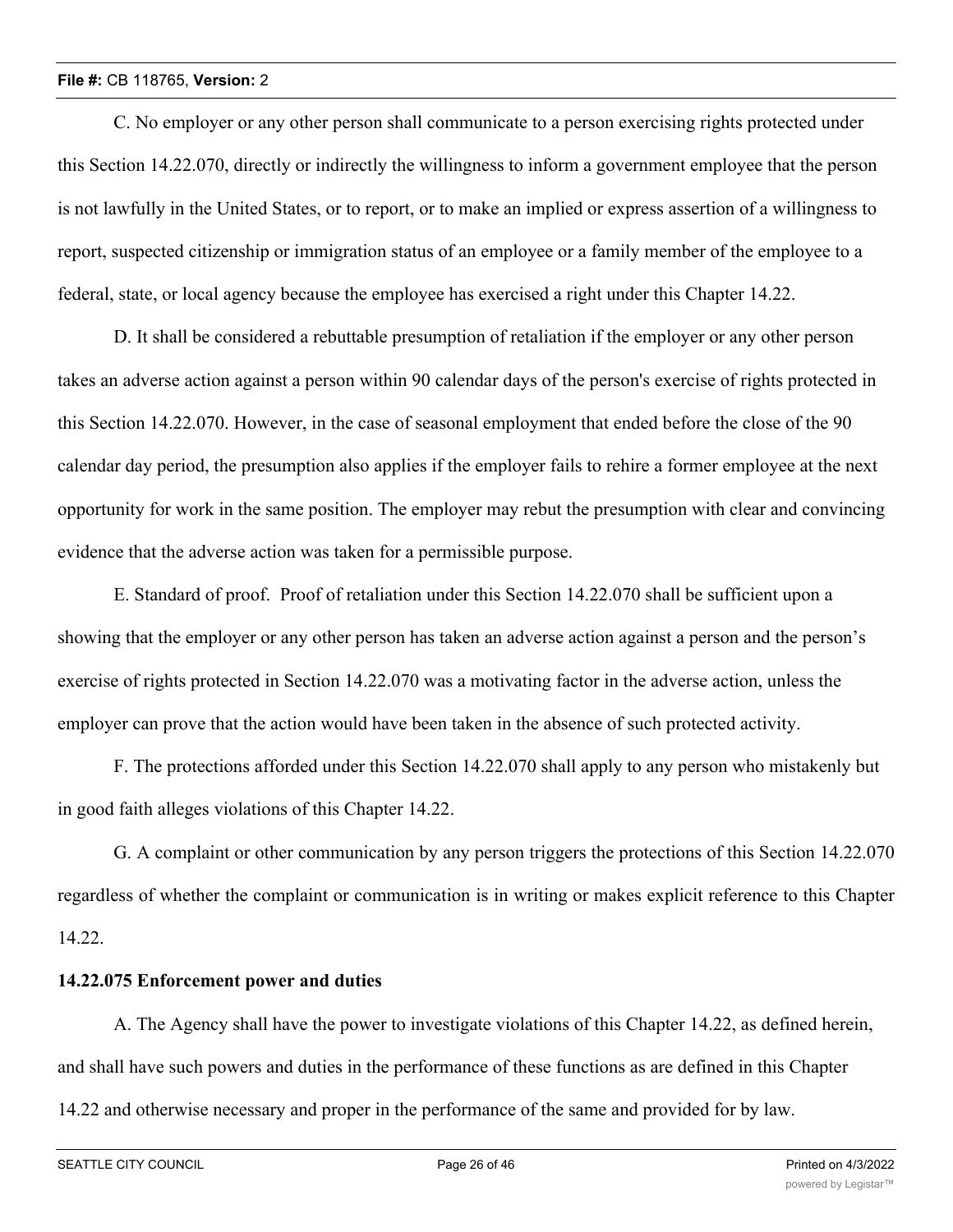B. The Agency shall be authorized to coordinate implementation and enforcement of this Chapter 14.22 and shall promulgate appropriate guidelines or rules for such purposes.

C. The Director of the Agency is authorized and directed to promulgate rules consistent with this Chapter 14.22 and Chapter 3.02. Any guidelines or rules promulgated by the Director shall have the force and effect of law and may be relied on by employers, employees, and other parties to determine their rights and responsibilities under this Chapter 14.22.

# **14.22.080 Violation**

The failure of any respondent to comply with any requirement imposed on the respondent under this Chapter 14.22 is a violation.

# **14.22.085 Investigation**

A. The Agency shall have the power to investigate any violations of this Chapter 14.22 by any respondent. The Agency may initiate an investigation pursuant to rules issued by the Director including, but not limited to, situations when the Director has reason to believe that a violation has occurred or will occur, or when circumstances show that violations are likely to occur within a class of businesses because the workforce contains significant numbers of workers who are vulnerable to violations of this Chapter 14.22 or the workforce is unlikely to volunteer information regarding such violations. An investigation may also be initiated through the receipt by the Agency of a report or complaint filed by an employee or any other person.

B. An employee or other person may report to the Agency any suspected violation of this Chapter 14.22. The Agency shall encourage reporting pursuant to this Section 14.22.085 by taking the following measures:

1. The Agency shall keep confidential, to the maximum extent permitted by applicable laws, the name and other identifying information of the employee or person reporting the violation. However, with the authorization of such person, the Agency may disclose the employee's or person's name and identifying information as necessary to enforce this Chapter 14.22 or for other appropriate purposes.

2. The employer must post or otherwise notify its employees that the Agency is conducting an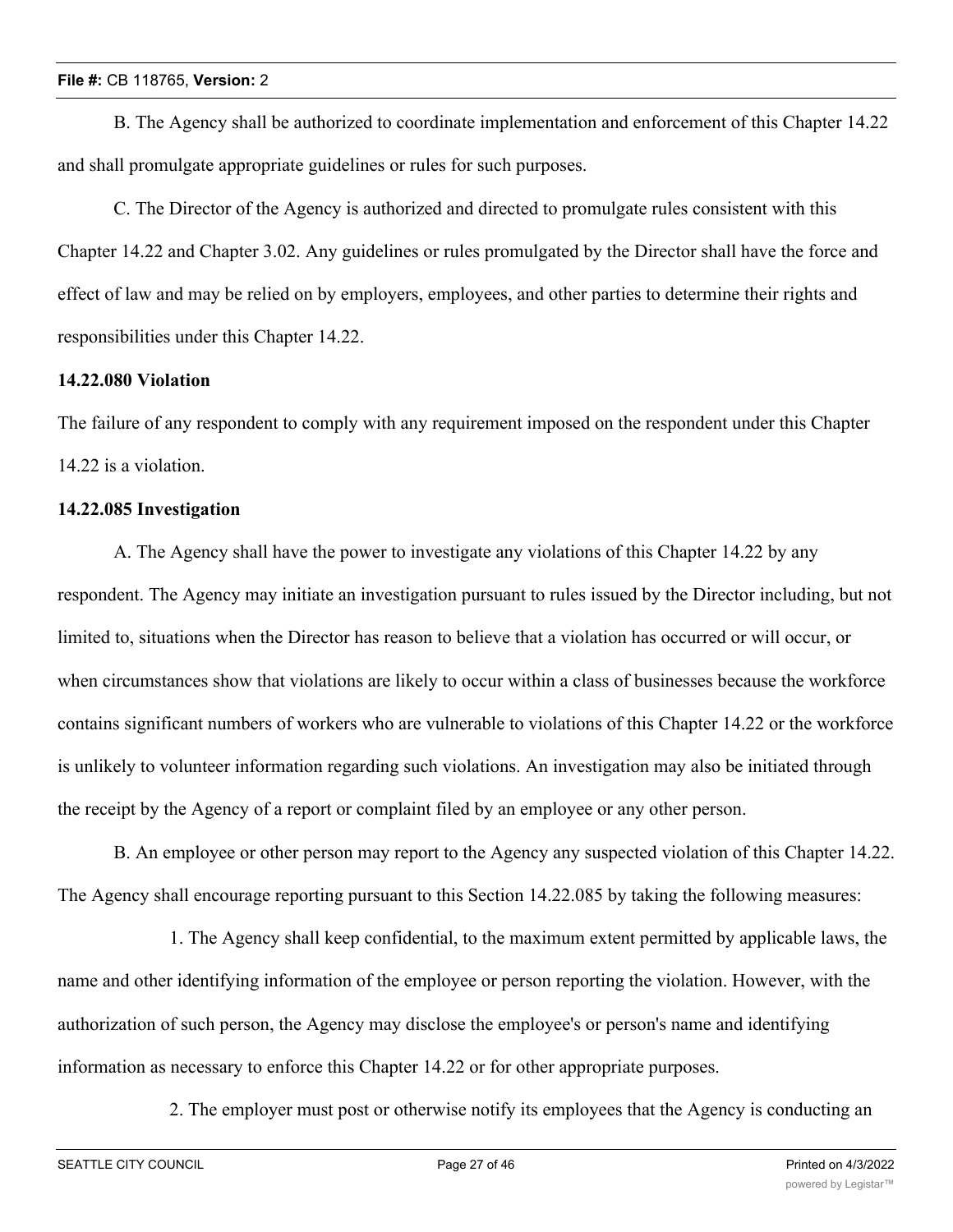investigation, using a form provided by the Agency and displaying it on-site, in a conspicuous and accessible location, and in English and the primary language(s) spoken by the employee(s) at the particular workplace. If display of the form is not feasible, including situations when the employee works remotely or does not have a regular workplace, employers may provide the form on an individual basis in physical or electronic format that is reasonably conspicuous and accessible.

3. The Agency may certify the eligibility of eligible persons for "U" visas under the provisions of 8 U.S.C. § 1184(p) and 8 U.S.C. § 1101(a)(15)(U). The certification is subject to applicable federal law and regulations, and rules issued by the Director.

C. The Agency's investigation must commence within three years of the alleged violation. To the extent permitted by law, the applicable statute of limitations for civil actions is tolled during any investigation under this Chapter 14.22 and any administrative enforcement proceeding under this Chapter 14.22 based upon the same facts. For purposes of this Chapter 14.22:

1. The Agency's investigation begins on the earlier date of when the Agency receives a complaint from a person under this Chapter 14.22, or the Agency opens an investigation under this Chapter 14.22.

2. The Agency's investigation ends when the Agency issues a final order concluding the matter and any appeals have been exhausted; the time to file any appeal has expired; or the Agency notifies the respondent in writing that the investigation has been otherwise resolved.

D. The Agency's investigation shall be conducted in an objective and impartial manner.

E. The Director may apply by affidavit or declaration in the form allowed under RCW 9A.72.085 to the Hearing Examiner for the issuance of subpoenas requiring the employer to produce the records identified in subsection 14.22.065.A, or for the attendance and testimony of witnesses, or for the production of documents required to be retained under subsection 14.22.065.A, or any other document relevant to the issue of whether any employee or group of employees has been or is afforded proper amounts of compensation under this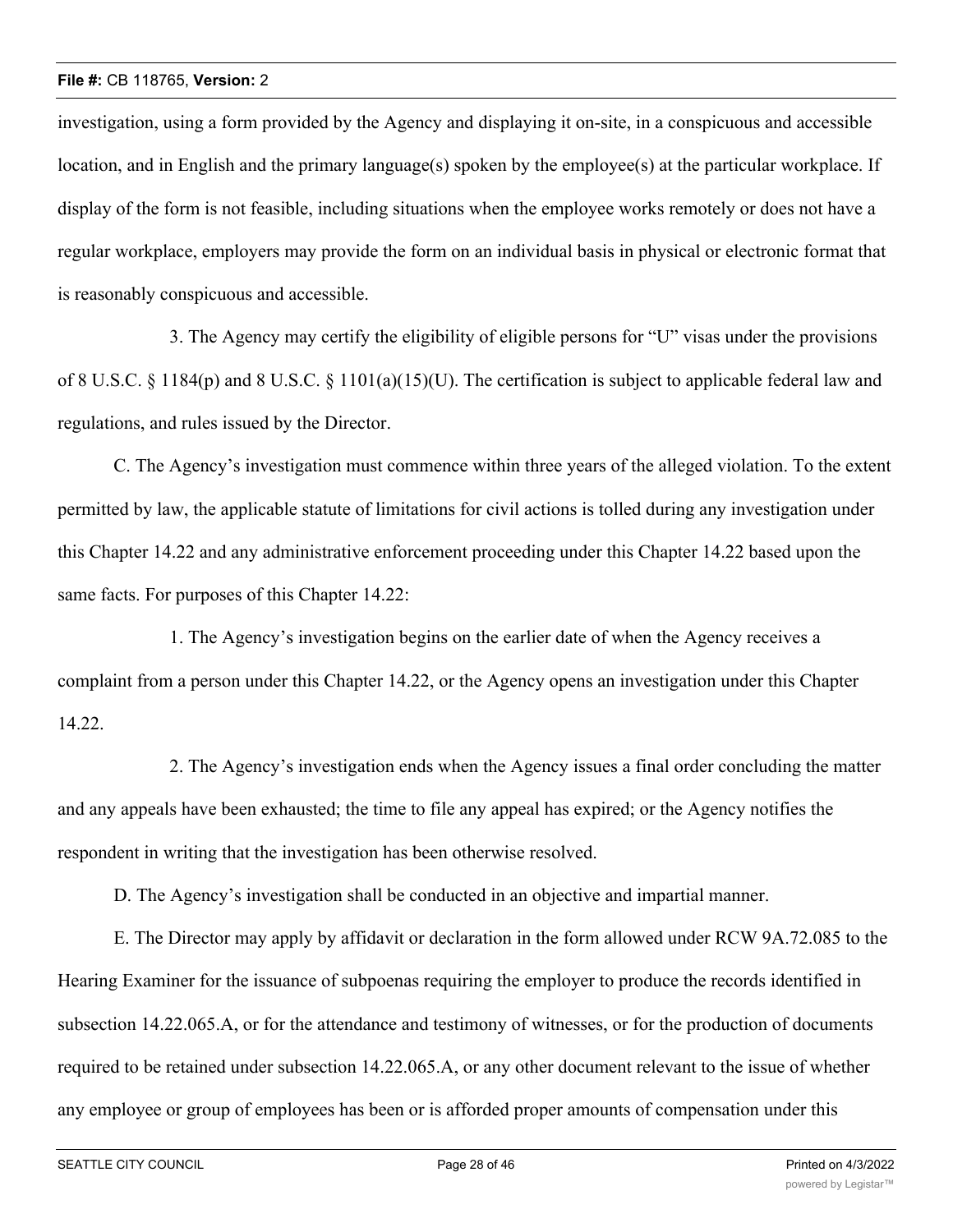Chapter 14.22 and/or to whether the employer has violated any provision of this Chapter 14.22. The Hearing Examiner shall conduct the review without hearing as soon as practicable and shall issue subpoenas upon a showing that there is reason to believe that a violation has occurred if a complaint has been filed with the Agency, or that circumstances show that violations are likely to occur within a class of businesses because the workforce contains significant numbers of workers who are vulnerable to violations of this Chapter 14.22 or the workforce is unlikely to volunteer information regarding such violations.

F. The employer that fails to comply with the terms of any subpoena issued under subsection 14.22.085.E in an investigation by the Agency under this Chapter 14.22 prior to the issuance of a Director's Order issued pursuant to subsection 14.22.090.C may not use such records in any appeal to challenge the correctness of any determination by the Agency of damages owed or penalties assessed.

G. In addition to other remedies, the Director may refer any subpoena issued under subsection 14.22.085.E, to the City Attorney to seek a court order to enforce any subpoena.

H. Where the Director has reason to believe that a violation has occurred, the Director may order any appropriate temporary or interim relief to mitigate the violation or maintain the status quo pending completion of a full investigation or hearing, including but not limited to a deposit of funds or bond sufficient to satisfy a good-faith estimate of compensation, interest, damages and penalties due. A respondent may appeal any such order in accordance with Section 14.22.100.

## **14.22.090 Findings of fact and determination**

A. Except when there is an agreed upon settlement, the Director shall issue a written determination with findings of fact resulting from the investigation and statement of whether a violation of this Chapter 14.22 has or has not occurred based on a preponderance of the evidence before the Director.

B. If the Director determines that there is no violation of this Chapter 14.22, the Director shall issue a "Determination of No Violation" with notice of an employee or other person's right to appeal the decision, subject to the rules of the Director.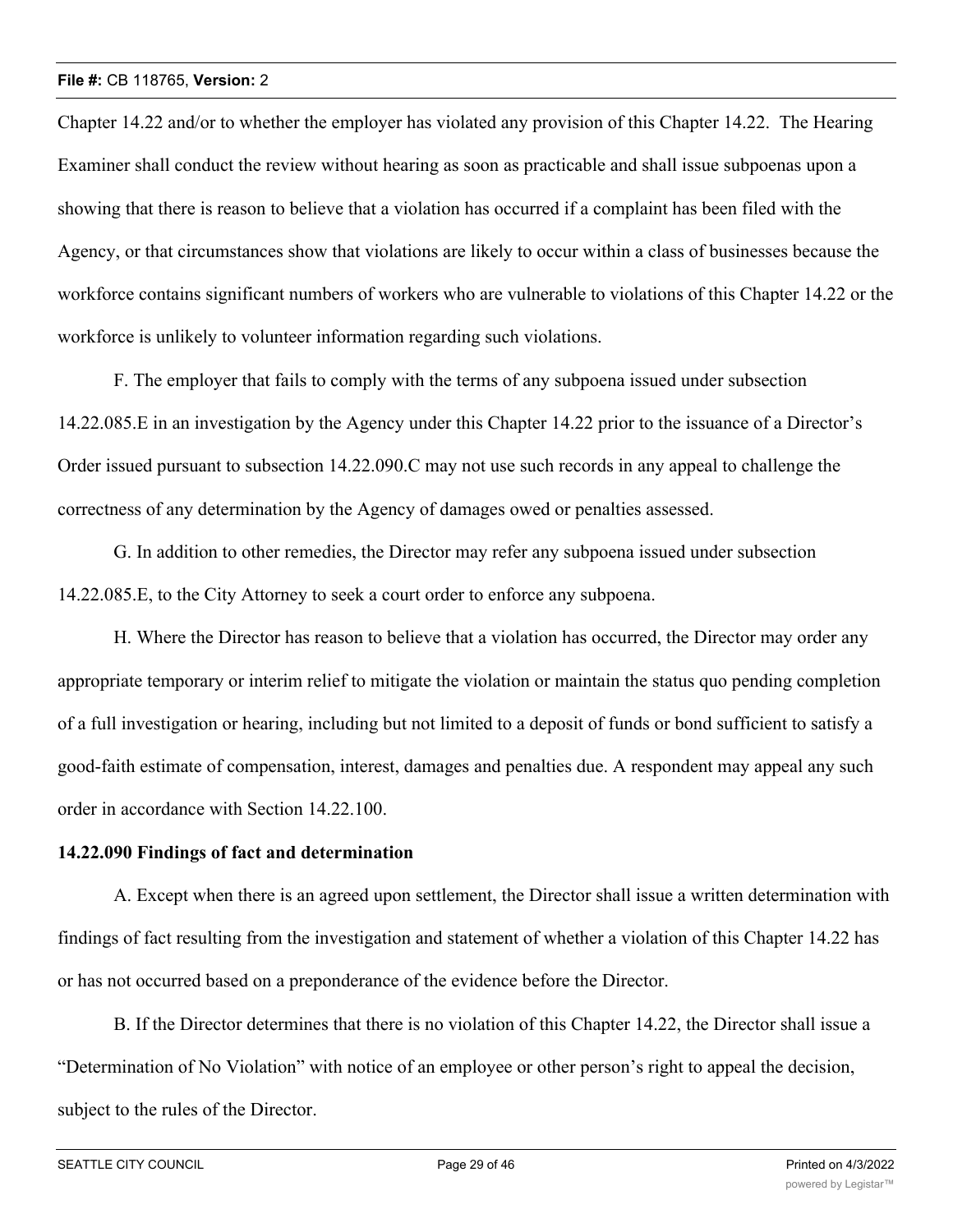C. If the Director determines that a violation of this Chapter 14.22 has occurred, the Director shall issue a "Director's Order" that shall include a notice of violation identifying the violation or violations. The Director's Order shall state with specificity the amounts due under this Chapter 14.22 for each violation, including payment of unpaid compensation, liquidated damages, civil penalties, penalties payable to aggrieved parties, fines, and interest pursuant to Section 14.22.095. The Director's Order may specify that civil penalties and fines due to the Agency can be mitigated for respondent's timely payment of remedy due to an aggrieved party under subsection 14.22.095.A.2. The Director's Order may direct the respondent to take such corrective action as is necessary to comply with the requirements of this Chapter 14.22, including, but not limited to, monitored compliance for a reasonable time period. The Director's Order shall include notice of the respondent's right to appeal the decision, pursuant to Section 14.22.100.

#### **14.22.095 Remedies**

A. The payment of unpaid compensation, liquidated damages, civil penalties, penalties payable to aggrieved parties, fines, and interest provided under this Chapter 14.22 are cumulative and are not intended to be exclusive of any other available remedies, penalties, fines, and procedures.

1. The amounts of all civil penalties, penalties payable to aggrieved parties, and fines contained in this Section 14.22.095 shall be increased annually to reflect the rate of inflation and calculated to the nearest cent on January 1 of each year. The Agency shall determine the amounts and file a schedule of such amounts with the City Clerk.

2. If there is a remedy due to an aggrieved party, the Director may waive the total amount of civil penalties and fines due to the Agency if the Director determines that the respondent paid the full remedy due to the aggrieved party within ten days of service of the Director's Order. The Director may waive half the amount of civil penalties and fines due to the Agency if the Director determines that the respondent paid the full remedy due to the aggrieved party within 15 days of service of the Director's Order. The Director shall not waive any amount of civil penalties and fines due to the Agency if the Director determines that the respondent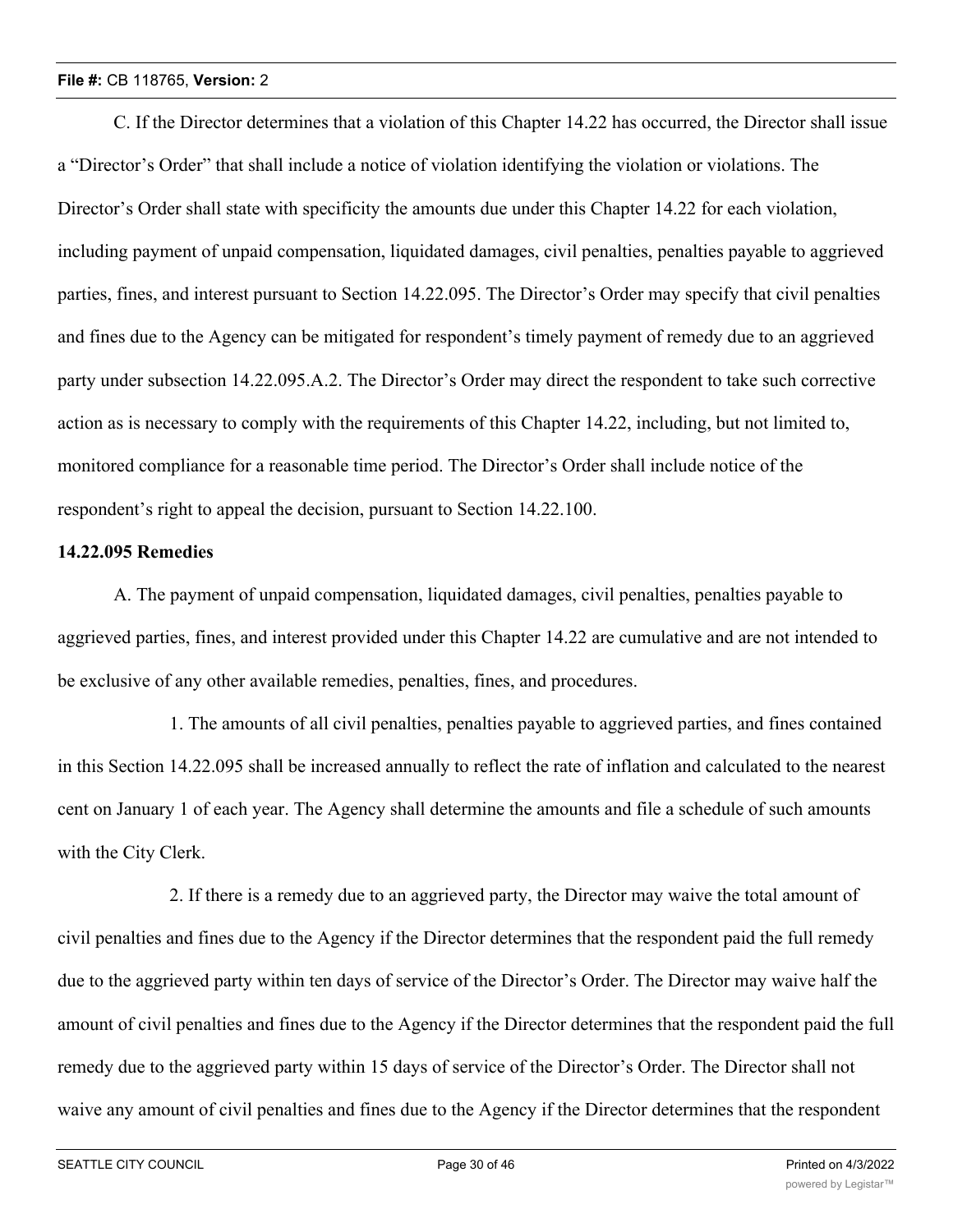has not paid the full remedy due to the aggrieved party after 15 days of service of the Director's Order.

3. When determining the amount of liquidated damages, civil penalties, penalties payable to aggrieved parties, and fines due under this Section 14.22.095, for a Settlement Agreement or Director's Order, including but not limited to the mitigation of civil penalties and fines due to the Agency for timely payment of remedy due to an aggrieved party under subsection 14.22.095.A.2, the Director shall consider the total amount of unpaid compensation, liquidated damages, penalties, fines, and interest due; the nature and persistence of the violations; the extent of the respondent's culpability, the substantive or technical nature of the violations; the size, revenue, and human resources capacity of the respondent; the circumstances of each situation; the amounts of penalties in similar situations; and other factors pursuant to rules issued by the Director.

B. A respondent found to be in violation of this Chapter 14.22 shall be liable for full payment of unpaid compensation plus interest in favor of the aggrieved party under the terms of this Chapter 14.22, and other equitable relief. For a first violation of this Chapter 14.22, the Director may assess liquidated damages in an additional amount of up to twice the unpaid compensation. For subsequent violations of this Chapter 14.22, the Director shall assess an amount of liquidated damages in an additional amount of twice the unpaid compensation. If the violation is ongoing when the Agency receives a complaint or opens an investigation, the Director may order payment of amounts that accrue after receipt of the complaint or after the investigation opens and before the date of the Director's Order. Interest shall accrue from the date the unpaid compensation was first due at 12 percent per annum, or the maximum rate permitted under RCW 19.52.020. For purposes of establishing a first and subsequent violation for this Section 14.22.095, the violation must have occurred within ten years of the Director's Order.

C. A respondent found to be in violation of this Chapter 14.22 for retaliation under Section 14.22.070 shall be subject to any appropriate relief at law or equity including, but not limited to reinstatement of the aggrieved party, front pay in lieu of reinstatement with full payment of unpaid compensation plus interest in favor of the aggrieved party under the terms of this Chapter 14.22, and liquidated damages in an additional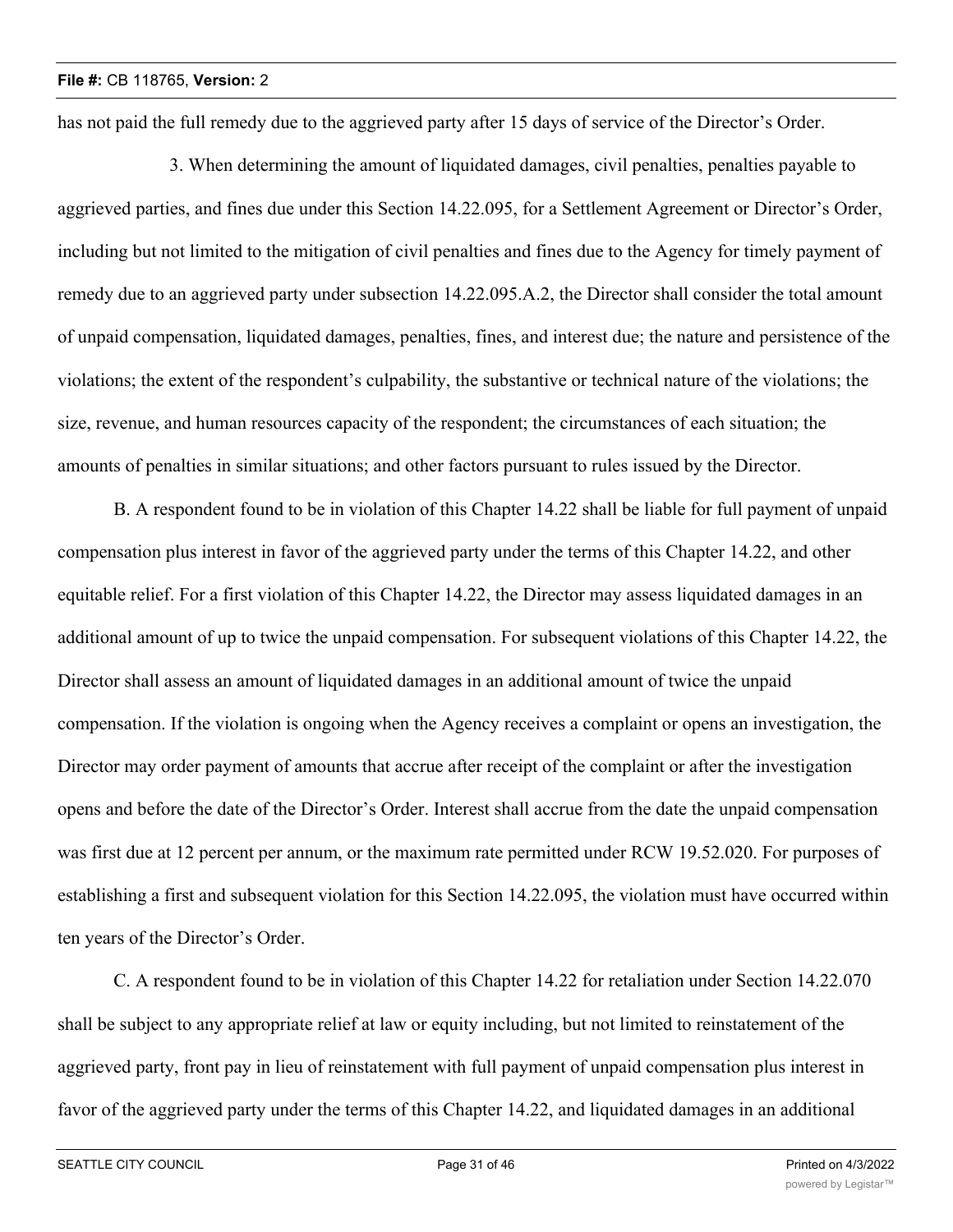amount of up to twice the unpaid compensation. The Director also shall order the imposition of a penalty payable to the aggrieved party of up to \$5,000.

D. A respondent who willfully violates the notice and posting requirements of subsection 14.22.060.B shall be subject to a civil penalty of \$750 for the first violation and \$1,000 for subsequent violations.

E. A respondent who willfully hinders, prevents, impedes, or interferes with the Director or Hearing Examiner in the performance of their duties under this Chapter 14.22 shall be subject to a civil penalty of not less than \$1,000 and not more than \$5,000.

F. For a first violation of this Chapter 14.22, the Director may assess a civil penalty of up to \$500 per aggrieved party. For a second violation of this Chapter 14.22, the Director shall assess a civil penalty of up to \$1,000 per aggrieved party, or an amount equal to ten percent of the total amount of unpaid compensation, whichever is greater. For a third or any subsequent violation of this Chapter 14.22, the Director shall assess a civil penalty of up to \$5,000 per aggrieved party, or an amount equal to ten percent of the total amount of unpaid compensation, whichever is greater. The maximum civil penalty for a violation of this Chapter 14.22 shall be \$20,000 per aggrieved party, or an amount equal to ten percent of the total amount of unpaid compensation, whichever is greater. For purposes of this Section 14.22.095, a violation is a second, third, or subsequent violation if the respondent has been a party to one, two or more than two Settlement Agreements, respectively, stipulating that a violation has occurred; and/or one, two, or more than two Director's Orders, respectively, have issued against the respondent in the ten years preceding the date of the violation; otherwise, it is a first violation.

G. For the following violations, the Director may assess a fine in the amounts set forth below:

| <b>Violation</b>                                       | Fine |
|--------------------------------------------------------|------|
| Failure to provide a good faith estimate of work \$500 |      |
| schedule under Section 14.22.025                       |      |

event under subsection 14.22.030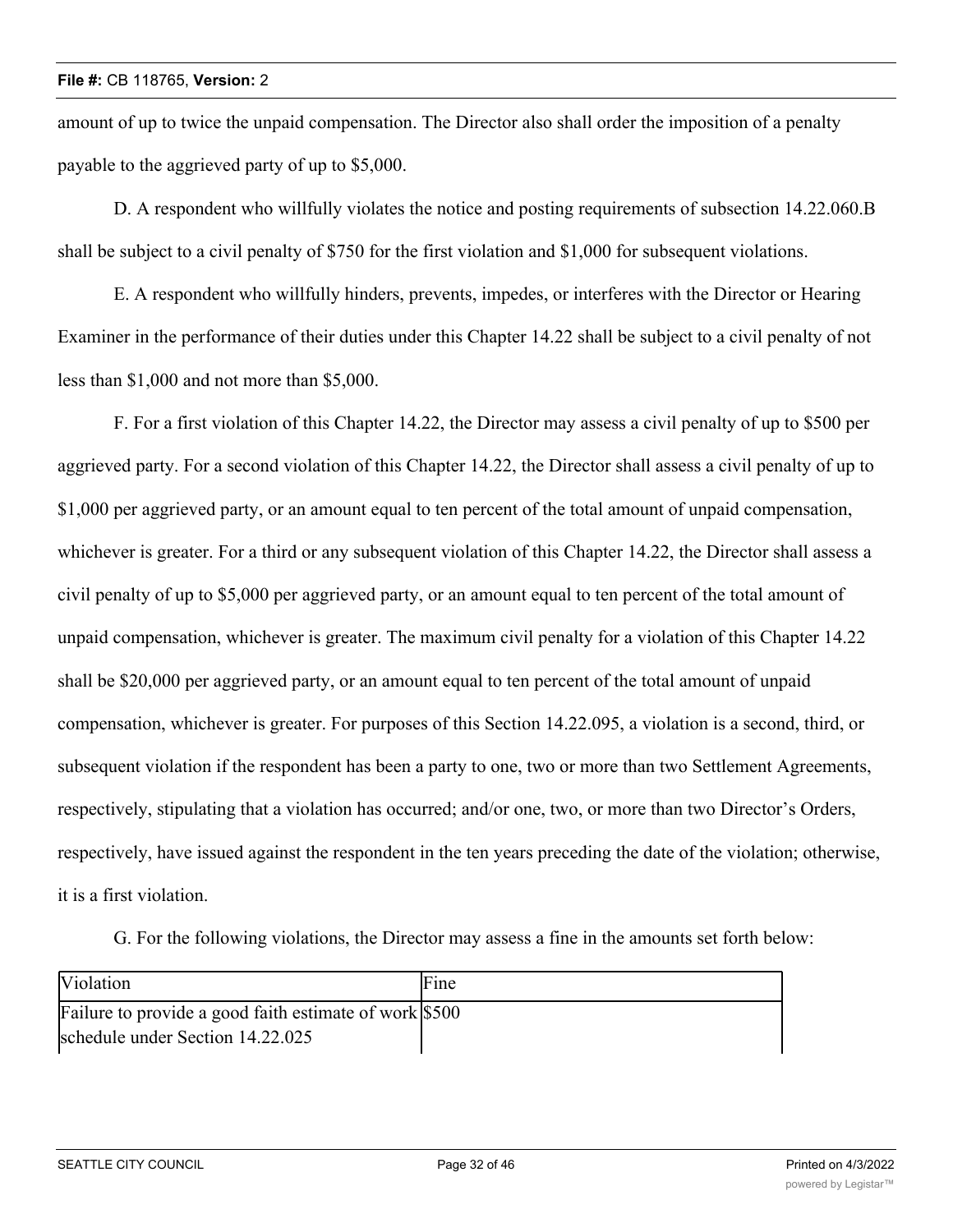# **File #:** CB 118765, **Version:** 2 schedule under Section 14.22.025

| Failure to provide a written response for denial     | \$500                        |
|------------------------------------------------------|------------------------------|
| of the employee's request for a limitation or        |                              |
| change in work schedule due to a major life          |                              |
| event under subsection 14.22.030                     |                              |
| Failure to compensate employee at one and one \$500  |                              |
| -half times pay for working hours that are           |                              |
| separated by less than ten hours from the            |                              |
| previous shift under Section 14.22.035               |                              |
| Failure to provide at least 14 calendar days of      | \$500                        |
| advance notice of work schedule under Section        |                              |
| 14.22.040                                            |                              |
| Failure to provide notice of work schedule           | \$500                        |
| changes under Section 14.22.045                      |                              |
| Failure to comply with prohibitions against          | \$500                        |
| asking or requiring an employee to find              |                              |
| coverage for scheduled hours if the employee is      |                              |
| unable to work for a reason covered by other         |                              |
| laws or a major life event under Section             |                              |
| 14.22.045                                            |                              |
| Failure to compensate employee with additional \$500 |                              |
| compensation for work schedule changes under         |                              |
| Section 14.22.050                                    |                              |
| Failure to comply with prohibition against           | \$500                        |
| systemic pattern or practice of significant          |                              |
| underscheduling under Section 14.22.052              |                              |
| Failure to offer additional hours of work to         | \$500                        |
| existing employees under Section 14.22.055           |                              |
| Failure to provide employees with written            | \$500                        |
| notice of rights under subsection 14.22.060          |                              |
| Failure to maintain records for three years          | \$500 per missing record     |
| under Section 14.22.065                              |                              |
| Failure to comply with prohibitions against          | $$1,000$ per aggrieved party |
| retaliation for exercising rights protected under    |                              |
| Section 14.22.070                                    |                              |
| Failure to provide notice of investigation to        | \$500                        |
| employees under subsection 14.22.085.B.2             |                              |
| Failure to provide notice of failure to comply       | \$500                        |
| with final order to the public under Section         |                              |
| 14.22.115.A.1                                        |                              |
|                                                      |                              |

\$500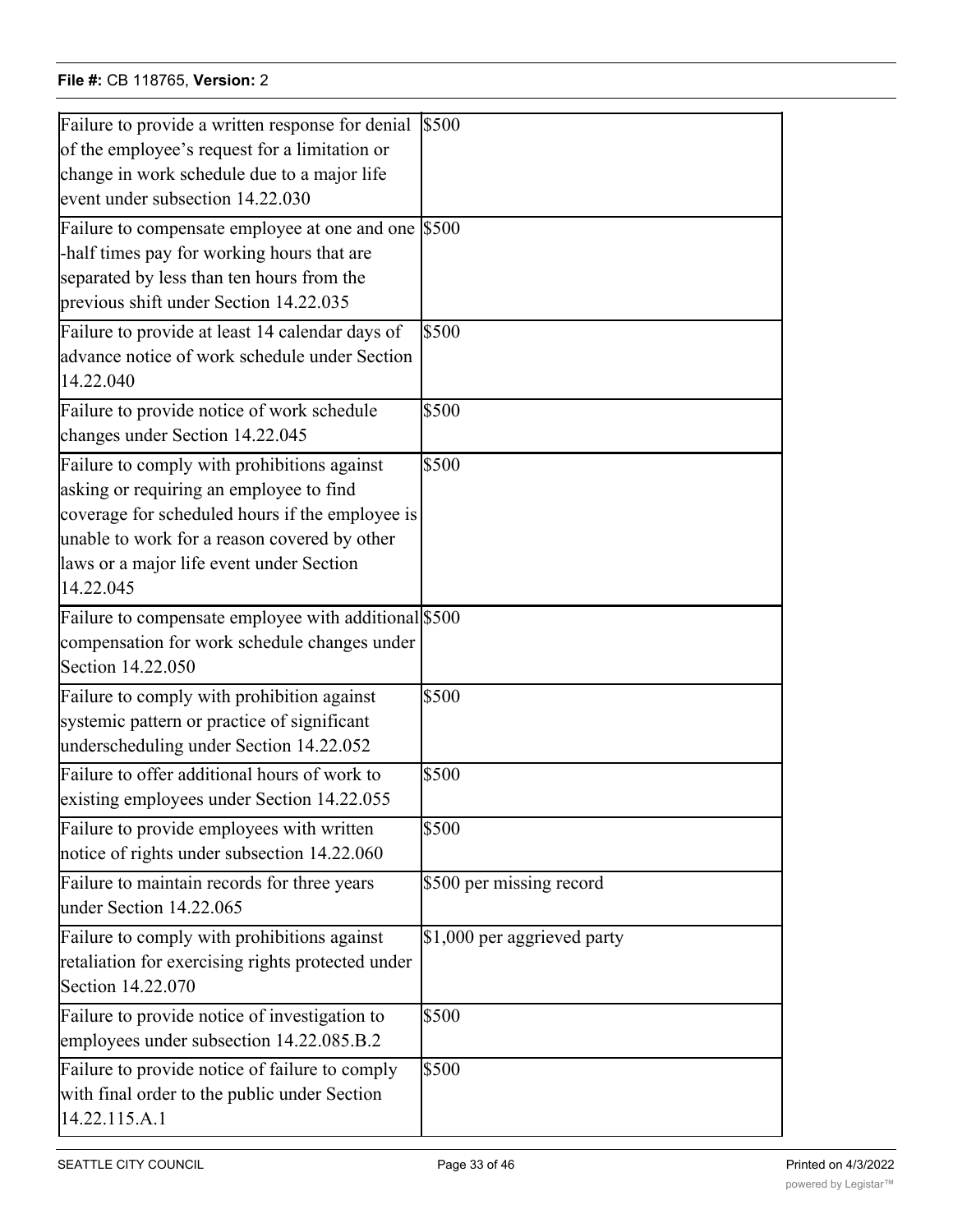The fine amounts shall be increased cumulatively by 50 percent of the fine for each preceding violation for each subsequent violation of the same provision by the same employer or person within a ten year period. The maximum amount that may be imposed in fines in any one year period for each type of violation listed above is \$5,000 unless a fine for retaliation is issued, in which case the maximum amount is \$20,000.

H. In addition to the unpaid compensation, penalties, fines, liquidated damages, and interest, the Agency may assess against the respondent in favor of the City reasonable costs incurred in enforcing this Chapter 14.22, including but not limited to reasonable attorneys' fees.

I. The employer that is the subject of a settlement agreement stipulating that a violation shall count for debarment, or final order for which all appeal rights have been exhausted shall not be permitted to bid, or have a bid considered, on any City contract until such amounts due under the final order have been paid in full to the Director. If the employer is the subject of a final order two times or more within a five-year period, the contractor or subcontractor shall not be allowed to bid on any City contract for two years. This subsection 14.22.095.I shall be construed to provide grounds for debarment separate from, and in addition to, those contained in Chapter 20.70 and shall not be governed by that chapter provided that nothing in this subsection 14.22.095.I shall be construed to limit the application of Chapter 20.70. The Director shall notify the Director of Finance and Administrative Services of all employers subject to debarment under this subsection 14.22.095.I.

# **14.22.100 Appeal period and failure to respond**

A. An employee or other person who claims an injury as a result of an alleged violation of this Chapter 14.22 may appeal the Determination of No Violation Shown, pursuant to the rules of the Director.

B. A respondent may appeal the Director's Order, including all remedies issued pursuant to Section 14.22.095, by requesting a contested hearing before the Hearing Examiner in writing within 15 days of service of the Director's Order. If a respondent fails to appeal the Director's Order within 15 days of service, the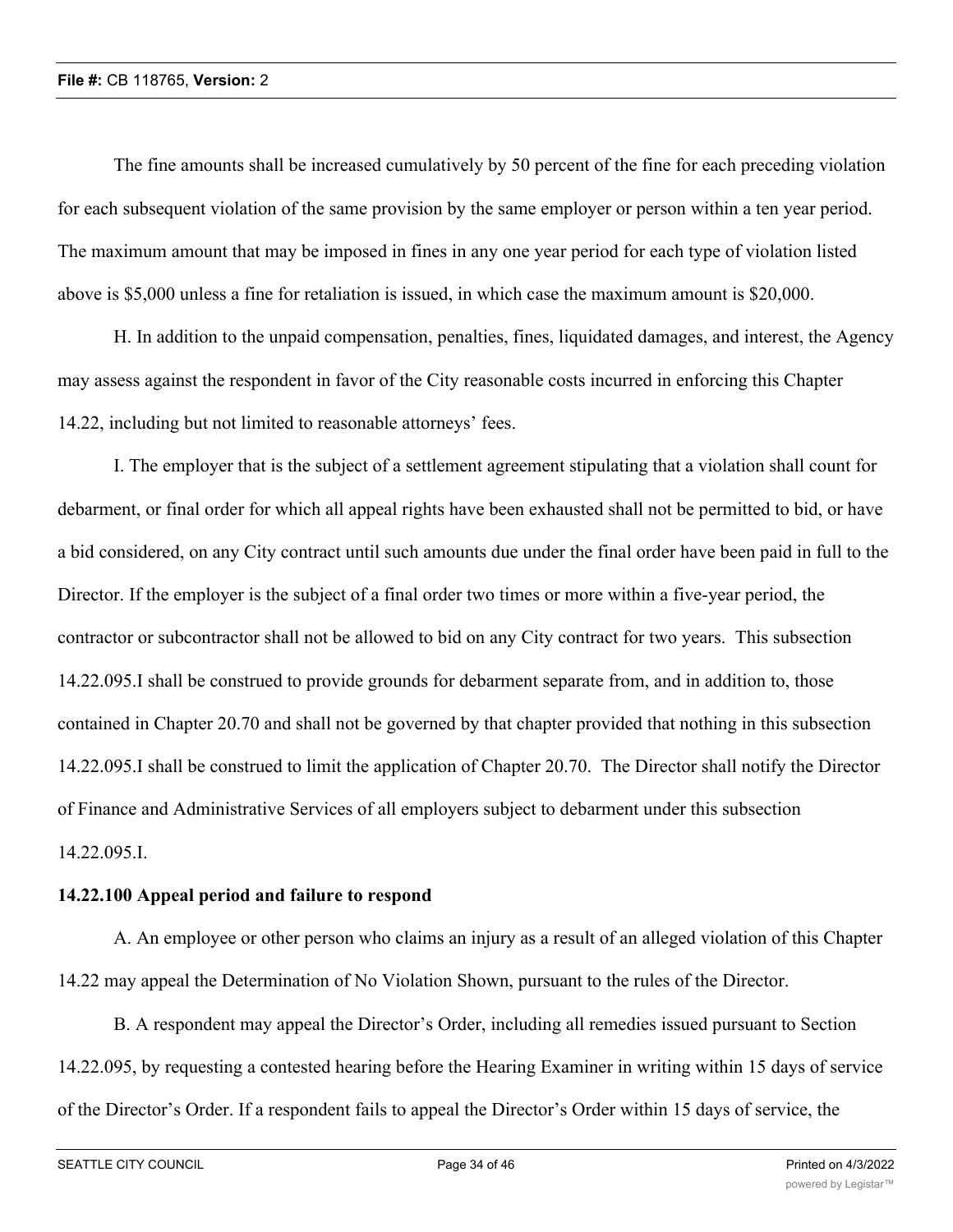Director's Order shall be final. If the last day of the appeal period so computed is a Saturday, Sunday, or federal or City holiday, the appeal period shall run until 5 p.m. on the next business day.

## **14.22.105 Appeal procedure and failure to appear**

A. Contested hearings shall be conducted pursuant to the procedures for hearing contested cases contained in Section 3.02.090 and the rules adopted by the Hearing Examiner for hearing contested cases. The review shall be conducted de novo and the Director shall have the burden of proof by a preponderance of the evidence before the Hearing Examiner. Upon establishing such proof, the remedies and penalties imposed by the Director shall be upheld unless it is shown that the Director abused discretion. Failure to appear for a contested hearing will result in an order being entered finding that the employer committed the violation stated in the Director's order. For good cause shown and upon terms the Hearing Examiner deems just, the Hearing Examiner may set aside an order entered upon a failure to appear.

B. In all contested cases, the Hearing Examiner shall enter an order affirming, modifying or reversing the Director's order.

## **14.22.110 Appeal from Hearing Examiner order**

A. The respondent may obtain judicial review of the decision of the Hearing Examiner by applying for a Writ of Review in the King County Superior Court within 30 days from the date of the decision in accordance with the procedure set forth in chapter 7.16 RCW, other applicable law, and court rules.

B. The decision of the Hearing Examiner shall be final and conclusive unless review is sought in compliance with this Section 14.22.110.

# **14.22.115 Failure to comply with final order**

A. If a respondent fails to comply within 30 days of service of any settlement agreement with the Agency, or with any final order issued by the Director or the Hearing Examiner for which all appeal rights have been exhausted, the Agency may pursue, but is not limited to, the following measures to secure compliance:

1. The Director may require the respondent to post public notice of the respondent's failure to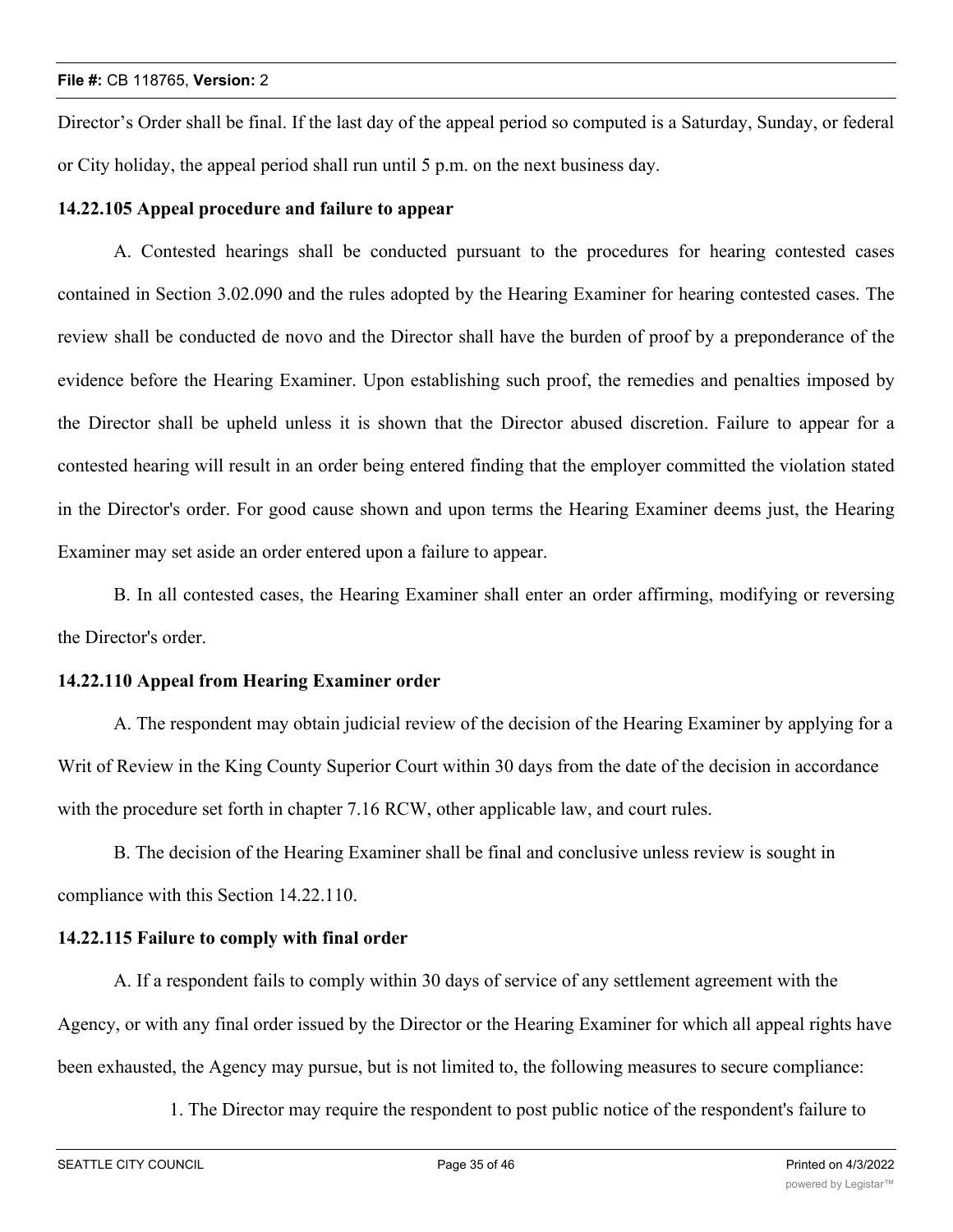comply in a form and manner determined by the Agency.

2. The Director may refer the matter to a collection agency. The cost to the City for the collection services will be assessed as costs, at the rate agreed to between the City and the collection agency, and added to the amounts due.

3. The Director may refer the matter to the City Attorney for the filing of a civil action in King County Superior Court, the Seattle Municipal Court, or any other court of competent jurisdiction to enforce such order or to collect amounts due. In the alternative, the Director may seek to enforce a settlement agreement, Director's Order or a final order of the Hearing Examiner under Section 14.22.120.

4. The Director may request that the City's Department of Finance and Administrative Services deny, suspend, refuse to renew, or revoke any business license held or requested by the employer or person until such time as the employer complies with the remedy as defined in the settlement agreement or final order. The City's Department of Finance and Administrative Services shall have the authority to deny, refuse to renew, or revoke any business license in accordance with this subsection 14.22.115.A.4.

B. No respondent that is the subject of a settlement agreement or final order issued under this Chapter 14.22 shall quit business, sell out, exchange, convey, or otherwise dispose of the respondent's business or stock of goods without first notifying the Agency and without first notifying the respondent's successor of the amounts owed under the final order at least three business days prior to such transaction. At the time the respondent quits business, or sells out, exchanges, or otherwise disposes of the respondent's business or stock of goods, the full amount of the remedy, as defined in the settlement agreement or the final order issued by the Director or the Hearing Examiner, shall become immediately due and payable. If the amount due under the settlement agreement or final order is not paid by respondent within ten days from the date of such sale, exchange, conveyance, or disposal, the successor shall become liable for the payment of the amount due, provided that the successor has actual knowledge of the order and the amounts due or has prompt, reasonable, and effective means of accessing and verifying the fact and amount of the order and the amounts due. The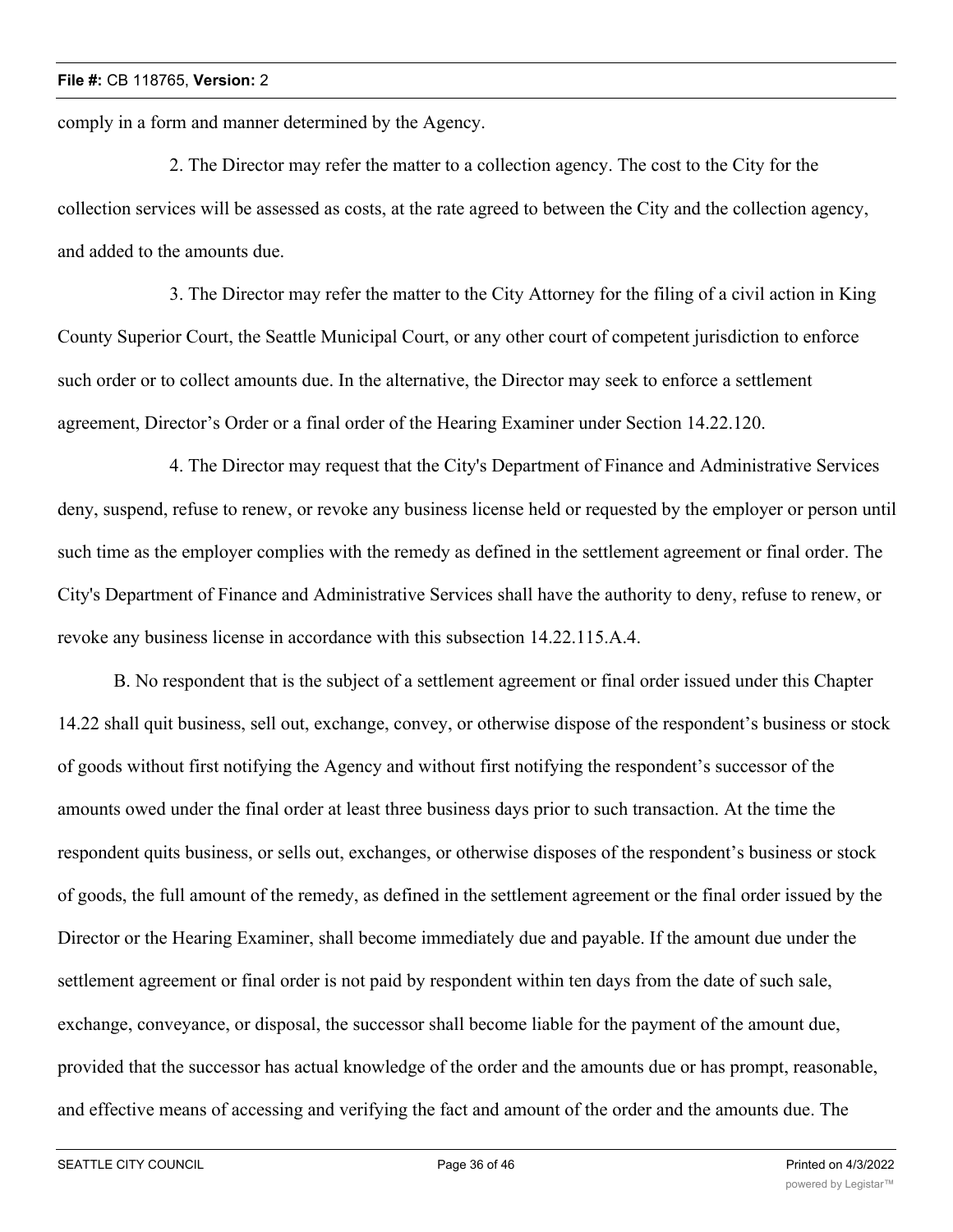successor shall withhold from the purchase price a sum sufficient to pay the amount of the full remedy. When the successor makes such payment, that payment shall be deemed a payment upon the purchase price in the amount paid, and if such payment is greater in amount than the purchase price the amount of the difference shall become a debt due such successor from the employer.

### **14.22.120 Debt owed The City of Seattle**

A. All monetary amounts due under the settlement agreement or Director's Order shall be a debt owed to the City and may be collected in the same manner as any other debt in like amount, which remedy shall be in addition to all other existing remedies, provided that amounts collected by the City for unpaid compensation, liquidated damages, penalties payable to aggrieved parties, or front pay shall be held in trust by the City for the aggrieved party and, once collected by the City, shall be paid by the City to the aggrieved party.

B. If a respondent fails to appeal a Director's Order to the Hearing Examiner within the time period set forth in subsection 14.22.100.B the Director's Order shall be final, and the Director may petition the Seattle Municipal Court to enforce the Director's Order by entering judgment in favor of the City finding that the respondent has failed to exhaust its administrative remedies and that all amounts and relief contained in the order are due. The Director's Order shall constitute prima facie evidence that a violation occurred and shall be admissible without further evidentiary foundation. Any certifications or declarations authorized under RCW 9A.72.085 containing evidence that the respondent has failed to comply with the order or any parts thereof, and is therefore in default, or that the respondent has failed to appeal the Director's Order to the Hearing Examiner within the time period set forth in subsection 14.22.100.B and therefore has failed to exhaust the respondent's administrative remedies, shall also be admissible without further evidentiary foundation.

C. If a respondent fails to obtain judicial review of an order of the Hearing Examiner within the time period set forth in subsection 14.22.110.A, the order of the Hearing Examiner shall be final, and the Director may petition the Seattle Municipal Court to enforce the Director's Order by entering judgment in favor of the City for all amounts and relief due under the order of the Hearing Examiner. The order of the Hearing Examiner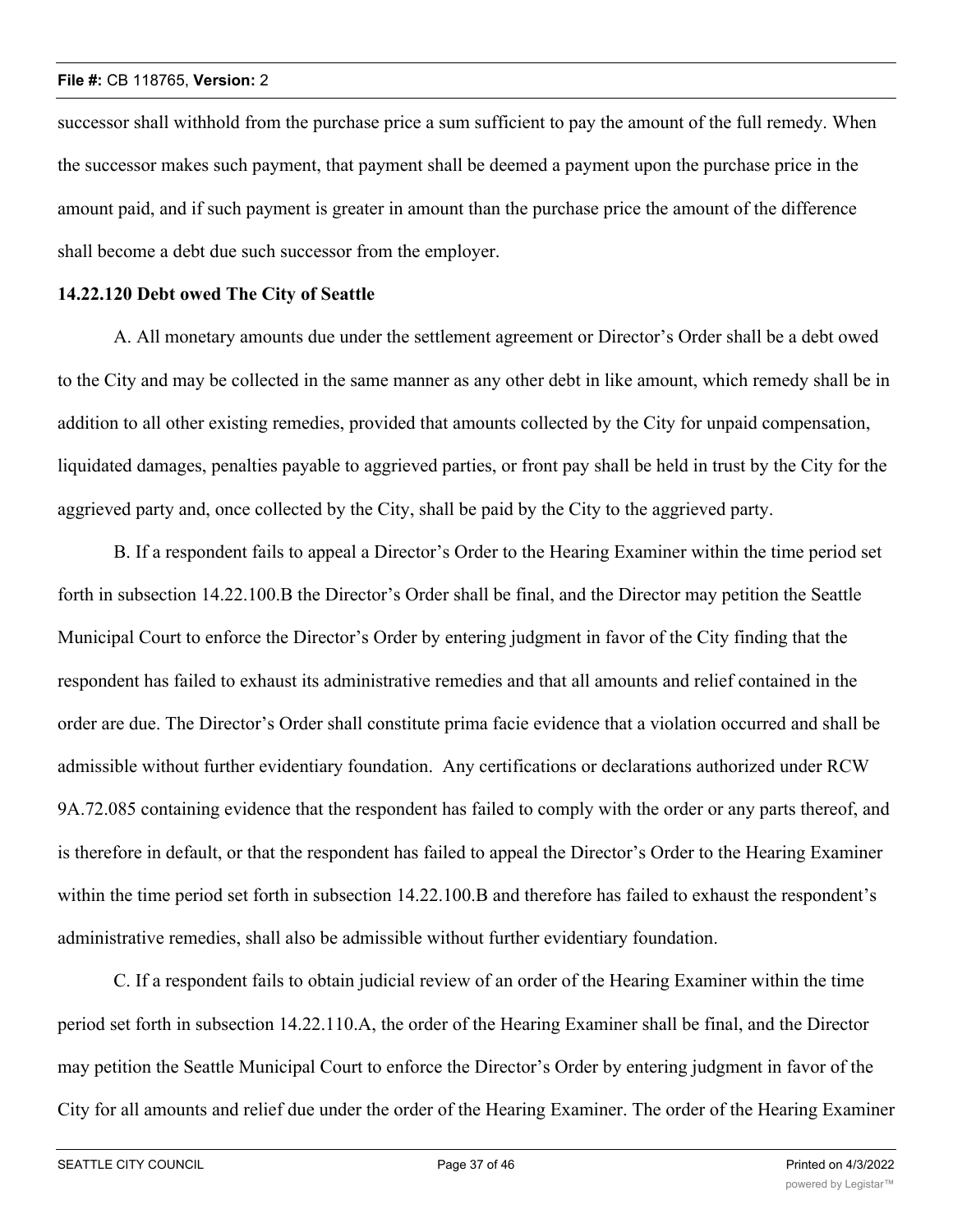shall constitute conclusive evidence that the violations contained therein occurred and shall be admissible without further evidentiary foundation. Any certifications or declarations authorized under RCW 9A.72.085 containing evidence that the respondent has failed to comply with the order or any parts thereof, and is therefore in default, or that the respondent has failed to avail itself of judicial review in accordance with subsection 14.22.110.A, shall also be admissible without further evidentiary foundation.

D. In considering matters brought under subsections 14.22.120.B and 14.22.120.C, the Municipal Court may include within its judgment all terms, conditions, and remedies contained in the Director's Order or the order of the Hearing Examiner, whichever is applicable, that are consistent with the provisions of this Chapter 14.22.

## **14.22.125 Private right of action**

A. Any person or class of persons that suffers financial injury as a result of a violation of this Chapter 14.22 or is the subject of prohibited retaliation under Section 14.22.070, may bring a civil action in a court of competent jurisdiction against the employer or other person violating this Chapter 14.22 and, upon prevailing, may be awarded reasonable attorney fees and costs and such legal or equitable relief as may be appropriate to remedy the violation including, without limitation, the payment of any unpaid compensation plus interest due to the person and liquidated damages in an additional amount of up to twice the unpaid compensation; a penalty payable to any aggrieved party of up to \$5,000 if the aggrieved party was subject to prohibited retaliation. Interest shall accrue from the date the unpaid compensation was first due at 12 percent per annum, or the maximum rate permitted under RCW 19.52.020.

B. For purposes of this Section 14.22.125, "person" includes any entity a member of which has suffered financial injury or retaliation, or any other individual or entity acting on behalf of an aggrieved party that has suffered financial injury or retaliation.

C. For purposes of determining membership within a class of persons entitled to bring an action under this Section 14.22.125, two or more employees are similarly situated if they: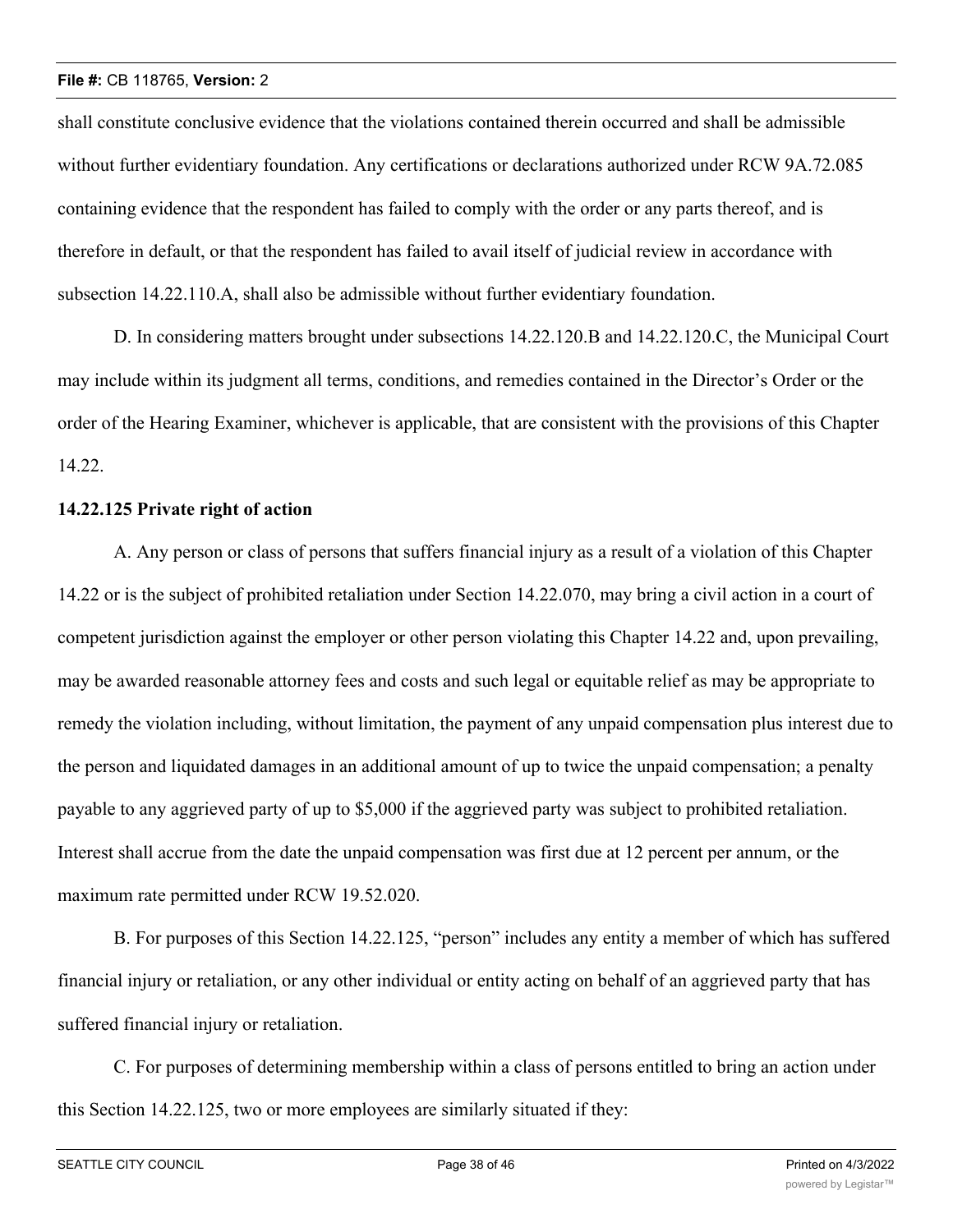1. Are or were employed by the same employer or employers, whether concurrently or

otherwise, at some point during the applicable statute of limitations period,

2. Allege one or more violations that raise similar questions as to liability, and

3. Seek similar forms of relief.

D. For purposes of subsection 14.22.125.C, employees shall not be considered dissimilar solely because their

1. Claims seek damages that differ in amount, or

2. Job titles or other means of classifying employees differ in ways that are unrelated to their

# claims.

# **14.22.130 Study of application of secure scheduling requirements**

A. The Council shall request the City Auditor, in collaboration with the Agency, to contract with academic researchers who have a proven track record of rigorous analysis of the impacts of labor standards regulations to conduct an evaluation of the impacts of the ordinance introduced as Council Bill 118765for the baseline, one-year, and two-year periods following implementation. Areas of evaluation shall include, but not be limited to the impacts to businesses, including costs, and the impacts on employees of the requirements of this Chapter 14.22, differences and challenges between limited and full service restaurants in implementing the ordinance, and the interplay of diversity programs and access to hours lists.

B. The Council shall use the results of the evaluation to identify possible areas for revision to accomplish the goals of Council Bill 118765.

C. Efforts to identify whether other industries have scheduling practices that should be considered for coverage under SMC 14.22 et. seq. could be conducted under a separate study, by contracting with academic researchers who have a proven track record of rigorous analysis of labor standards regulations.

# **14.22.135 Encouragement of more generous policies**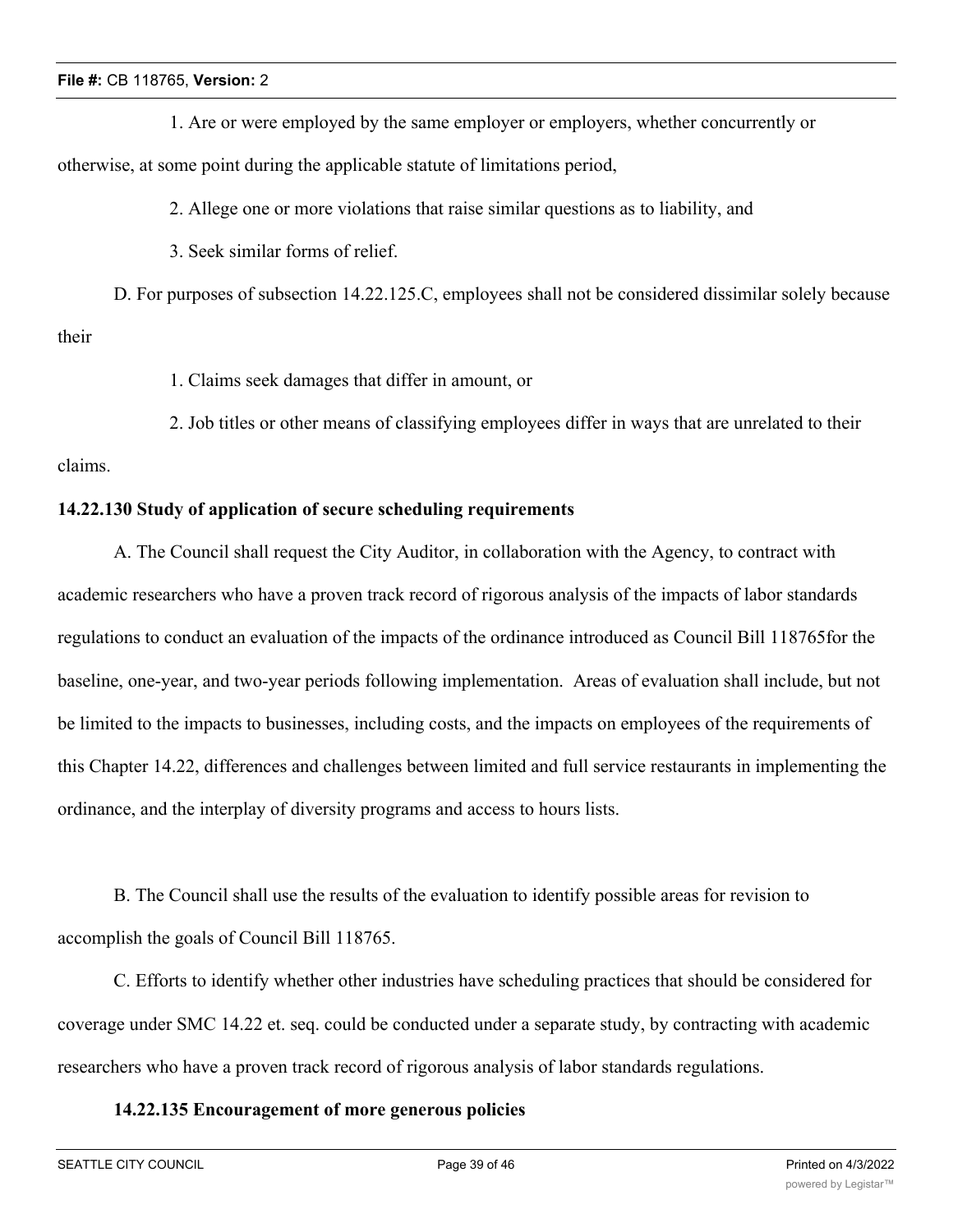A. Nothing in this Chapter 14.22 shall be construed to discourage or prohibit the employer from the adoption or retention of scheduling policies more generous than the one required herein.

B. Nothing in this Chapter 14.22 shall be construed as diminishing the obligation of the employer to comply with any contract, collective bargaining agreement, employment benefit plan, or other agreement providing more generous scheduling policies to an employee than required herein.

C. Nothing in this Chapter 14.22 shall be construed as diminishing the rights of public employees regarding scheduling policies as provided under federal or Washington state law or the Seattle Municipal Code.

## **14.22.140 Other legal requirements**

This Chapter 14.22 defines requirements for secure scheduling and shall not be construed to preempt, limit, or otherwise affect the applicability of any other law, regulation, requirement, policy, or standard that provides for greater requirements; and nothing in this Chapter 14.22 shall be interpreted or applied so as to create any power or duty in conflict with federal or state law. Nor shall this Chapter 14.22 be construed to preclude any person aggrieved from seeking judicial review of any final administrative decision or order made under this Chapter 14.22 affecting such person.

# **14.22.145 Collective bargaining agreement for secure scheduling**

A. The requirements of this Chapter 14.22 shall not apply to any employees covered by a bona fide collective bargaining agreement to the extent that such requirements are expressly waived in the collective bargaining agreement, or in an addendum to an existing agreement including an agreement that is open for negotiation, in clear and unambiguous terms and the employees have ratified an alternative structure for secure scheduling that meets the public policy goals of this Chapter 14.22.

B. Any waiver by an individual employee of any provisions of this Chapter 14.22 shall be deemed contrary to public policy and shall be void and unenforceable.

## **14.22.147 Effective date**

The provisions of this Chapter 14.22 shall take effect on July 1, 2017.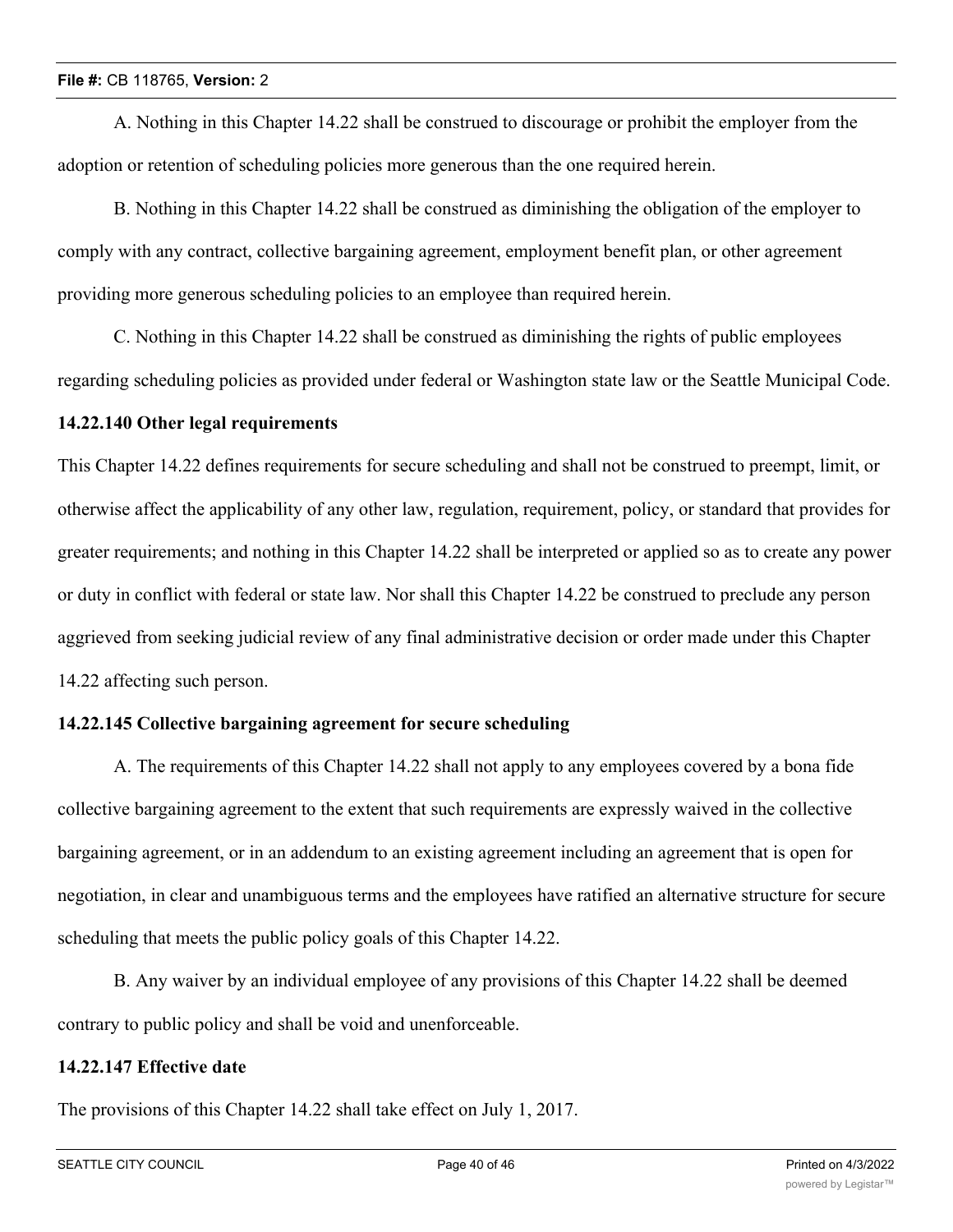#### **14.22.150 Severability**

The provisions of this Chapter 14.22 are declared to be separate and severable. If any clause, sentence, paragraph, subdivision, section, subsection, or portion of this Chapter 14.22, or the application thereof to any employer, employee, or circumstance, is held to be invalid, it shall not affect the validity of the remainder of this Chapter 14.22, or the validity of its application to other persons or circumstances.

Section 2. Subsection 14.20.025.D of the Seattle Municipal Code, which section was enacted by Ordinance 124960, is amended as follows:

### **14.20.025 Notice and posting**

\* \* \*

D. Employers shall give written notice of employment information to employees that contains items listed in subsections  $14.20.025 \cdot D\cdot((1))4$  a through  $14.20.025 \cdot D\cdot((7))4$  in English and in the primary language (s) of the employee(s) receiving the written information.

1. Employers shall give this written notice to employees at time of hire and to all employees who work for the employer as of that date and in the future.

2. Employers shall revise this written notice before any change to such employment information, or as soon as practicable for retroactive changes to such employment information, pursuant to rules issued by the Director. For the written good faith estimate of the employee's work schedule in subsection 14.20.025.4.h, the employer is required to revise the notice once every year and when there is a significant change to the work schedule due to changes in the employee's availability or to the employer's business needs, pursuant to Section 14.22.025. ((Effective April 1, 2016, employers shall give this written notice to all employees who work for the employer as of that date and in the future.))

3. If an employer fails to give this written notice for the items listed in subsections 14.20.025.D.4.a through 14.20.025.D.4.g, the failure shall constitute evidence weighing against the credibility of the employer's testimony regarding the agreed-upon rate of pay.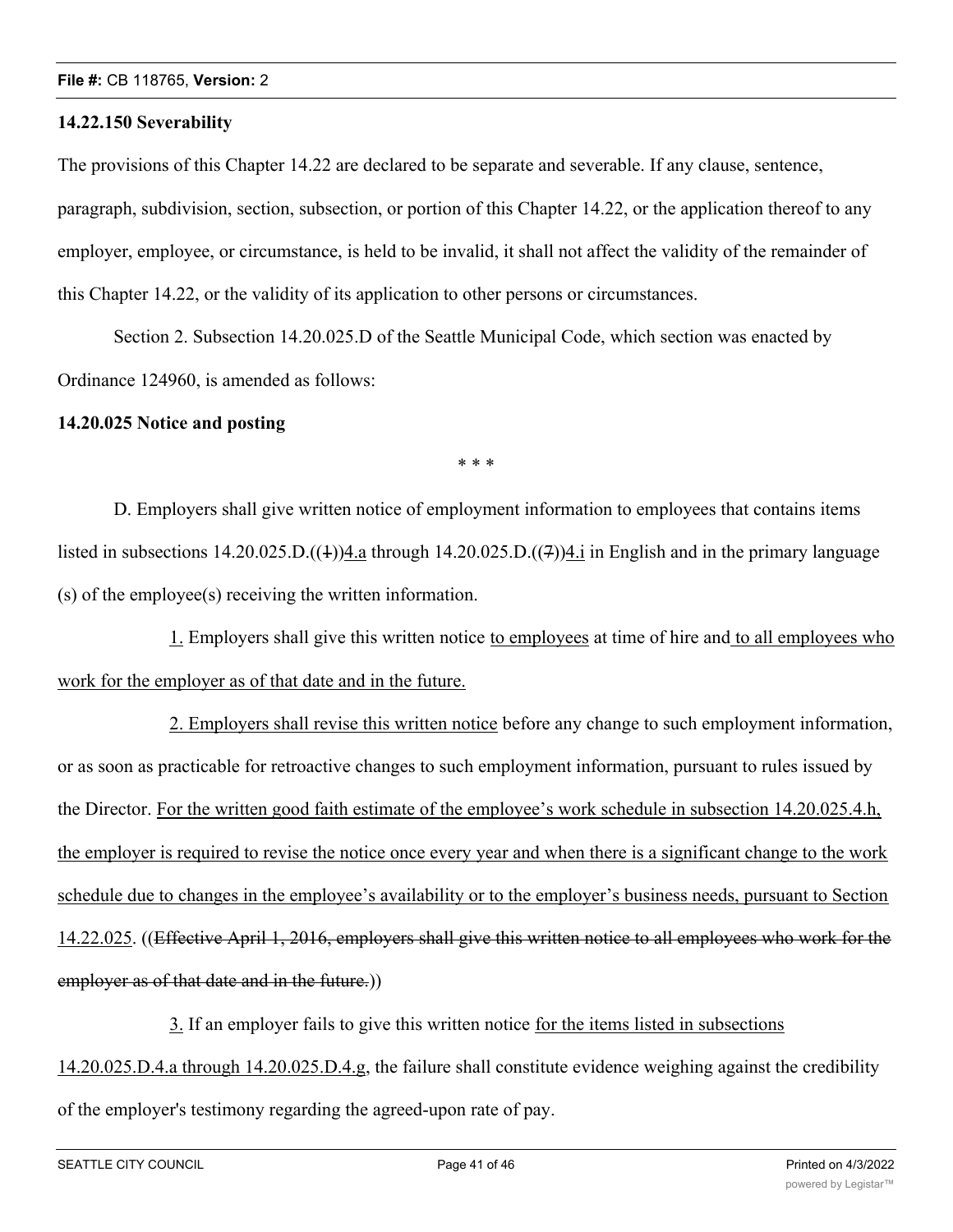| File #: CB 118765, Version: 2                            |                                                                                                         |  |
|----------------------------------------------------------|---------------------------------------------------------------------------------------------------------|--|
|                                                          | 4. The written notice shall include the following items:                                                |  |
|                                                          | $((\text{+}))$ a. Name of employer and any trade ("doing business as") names used by the                |  |
| employer;                                                |                                                                                                         |  |
|                                                          | $((2))$ . Physical address of the employer's main office or principal place of business and,            |  |
| if different, a mailing address;                         |                                                                                                         |  |
|                                                          | $((3))$ . Telephone number and, if applicable, email address of the employer;                           |  |
|                                                          | $((4))$ <u>d.</u> Employee's rate or rates of pay, and, if applicable, eligibility to earn an overtime  |  |
| rate or rates of pay;                                    |                                                                                                         |  |
|                                                          | $((5))$ e. Employer's tip policy, with an explanation of any tip sharing, pooling, or                   |  |
| allocation policies;                                     |                                                                                                         |  |
|                                                          | $((6))$ f. Pay basis (e.g. hour, work shift, day, week, commission);                                    |  |
|                                                          | $((7))$ g. Employee's established pay day for earned compensation due by reason of                      |  |
| employment; ((and))                                      |                                                                                                         |  |
|                                                          | $((8))$ . For employees covered by Chapter 14.22, a written good faith estimate of the                  |  |
|                                                          | employee's work schedule including the median number of hours the employee can expect to work each work |  |
|                                                          | week, and whether the employee will be expected to work on-call shifts; and                             |  |
|                                                          | $((9))$ i. Pursuant to rules issued by the Director, other information that is material and             |  |
| necessary to effectuate the terms of this Chapter 14.20. |                                                                                                         |  |
|                                                          | * * *                                                                                                   |  |
|                                                          |                                                                                                         |  |

Section 3. Subsection 6.208.020.A of the Seattle Municipal Code, which section was last amended by Ordinance 124963, is amended as follows:

# **6.208.020 Denial, revocation of, or refusal to renew business license**

A. In addition to any other powers and authority provided under this Title 6, the Director, or the Director's designee, has the power and authority to deny, revoke, or refuse to renew any business license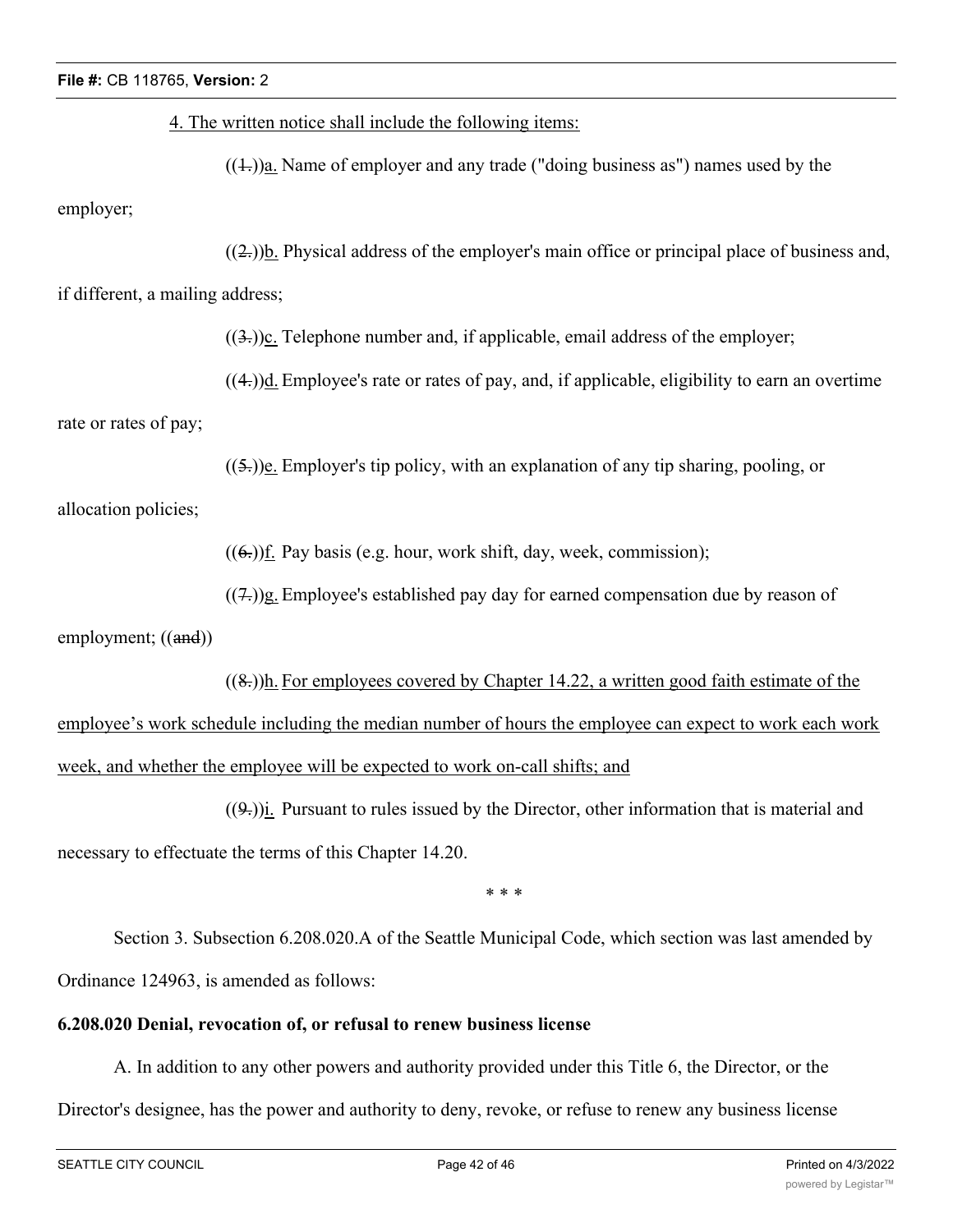issued under the provisions of this Chapter 6.208. The Director, or the Director's designee, shall notify such applicant or licensee in writing by mail of the denial, revocation of, or refusal to renew, the license and on what grounds such a decision was based. The Director may deny, revoke or refuse to renew any license issued under this Chapter 6.208 on one or more of the following grounds:

1. The license was procured by fraud or false representation of fact.

2. The licensee has failed to comply with any provisions of this Chapter 6.208.

3. The licensee has failed to comply with any provisions of Chapters0, 5.35, 5.40, 5.45, 5.46, 5.48, 5.50, or 5.52.

4. The licensee is in default in any payment of any license fee or tax under Title 5 or Title 6.

5. The property at which the business is located has been determined by a court to be a chronic nuisance property as provided in Chapter 10.09.

6. The applicant or licensee has been convicted of theft under subsection 12A.08.060.A.4 within the last ten years.

7. The applicant or licensee is a person subject within the last ten years to a court order entering final judgment for violations of chapters 49.46, 49.48, or 49.52 RCW, or 29 U.S.C. 206 or 29 U.S.C. 207, and the judgment was not satisfied within 30 days of the later of either:

a. the expiration of the time for filing an appeal from the final judgment order under the court rules in effect at the time of the final judgment order; or

b. if a timely appeal is made, the date of the final resolution of that appeal and any subsequent appeals resulting in final judicial affirmation of the findings of violations of chapters 49.46, 49.48, or 49.52 RCW, or 29 U.S.C. 206 or 29 U.S.C. 207.

8. The applicant or licensee is a person subject within the last ten years to a final and binding citation and notice of assessment from the Washington Department of Labor and Industries for violations of chapters 49.46, 49.48, or 49.52 RCW, and the citation amount and penalties assessed therewith were not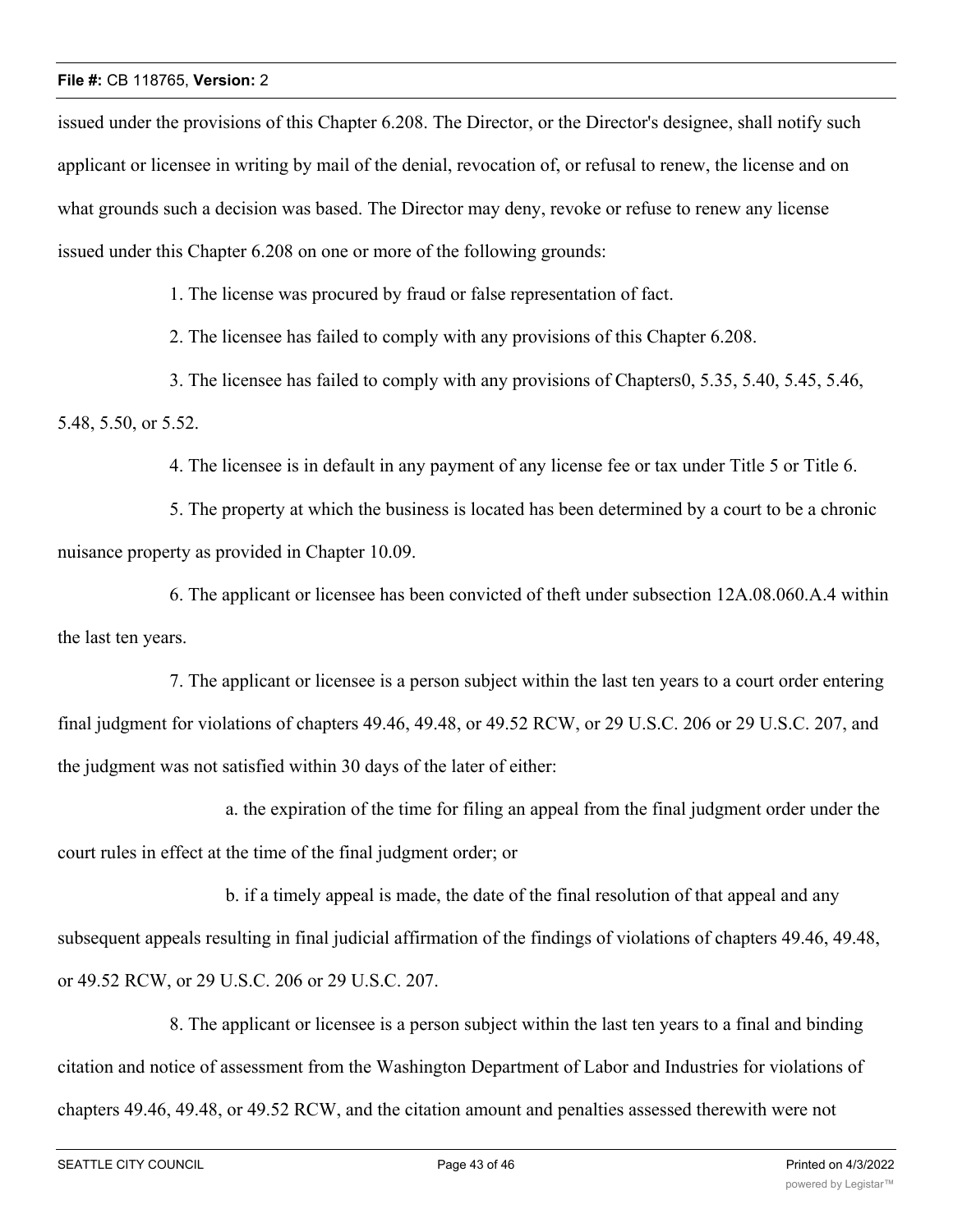satisfied within 30 days of the date the citation became final and binding.

9. Pursuant to subsections 14.16.100.A.4, 14.17.075.A, 14.19.100.A.4, ((and)) 14.20.080.A.4, and 14.22.115.A.4, the applicant or licensee has failed to comply within 30 days of service of any settlement agreement, any final order issued by the Division Director of the Office of Labor Standards within the Office for Civil Rights, or any final order issued by the Hearing Examiner under Chapters 14.16, 14.17, 14.19, ((and)) 14.20, and 14.22, for which all appeal rights have been exhausted, and the Division Director of the Office of Labor Standards within the Office for Civil Rights has requested that the Director deny, refuse to renew, or revoke any business license held or requested by the applicant or licensee. The denial, refusal to renew, or revocation shall remain in effect until such time as the violation(s) under Chapters 14.16, 14.17, 14.19,  $((and))$ 14.20, and 14.22 are remedied.

10. The business is one that requires an additional license under this Title 6 and the business does not hold that license.

11. The business has been determined under a separate enforcement process to be operating in violation of law.

\* \* \*

Section 4. Section 3.14.945 of the Seattle Municipal Code, last amended by Ordinance 124643, is amended as follows:

# **3.14.945 Office of Labor Standards**

There is established in the Office for Civil Rights an Office of Labor Standards, under the direction of the Mayor. There shall be a Division Director to manage the Office of Labor Standards. The Director of the Office for Civil Rights shall appoint the Division Director subject to the approval of the Mayor. The mission of the Office of Labor Standards is to protect workers' wages, working conditions, and safety and health, and to end barriers to workplace equity for women, communities of color, immigrants and refugees, and other vulnerable workers. The functions of the Office of Labor Standards are as follows: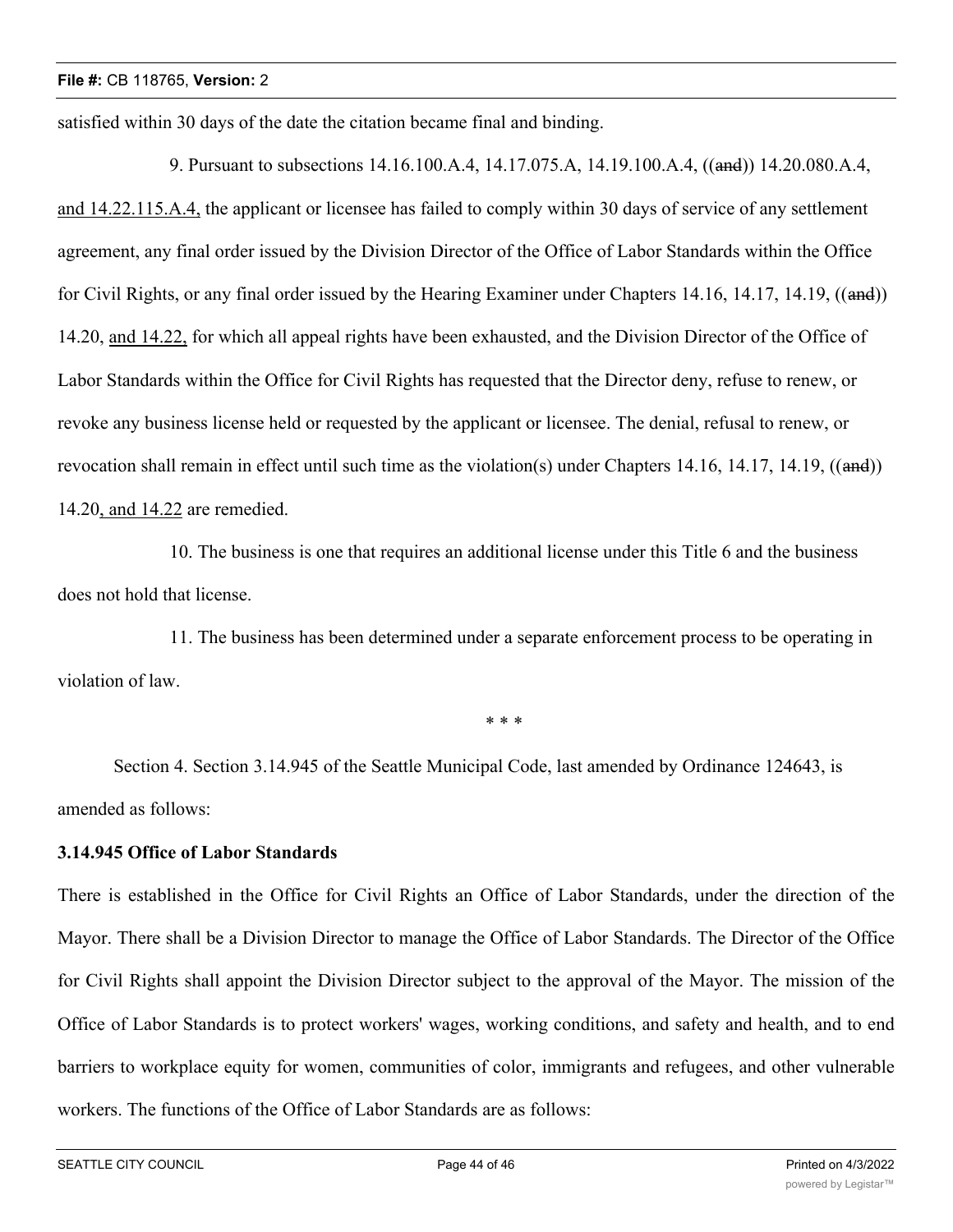A. Promoting labor standards by means of outreach and education and technical assistance and training;

B. Collecting and analyzing data on the city's work force and workplaces;

C. Administering and enforcing City of Seattle ordinances relating to minimum wage and minimum compensation (Chapter 14.19), paid sick and safe time (Chapter 14.16), use of criminal history in employment decisions (Chapter 14.17), ((and)) wage and tip compensation requirements (Chapter 14.20), and secure scheduling (Chapter 14.22).

Section 5. Sections 2 through 4 of this ordinance shall take effect on July 1, 2017.

Section 6. This ordinance shall take effect and be in force 30 days after its approval by the Mayor, but if not approved and returned by the Mayor within ten days after presentation, it shall take effect as provided by Seattle Municipal Code Section 1.04.020.

Passed by the City Council the day of the case of the case of the case of the case of the case of the case of the case of the case of the case of the case of the case of the case of the case of the case of the case of the

signed by me in open session in authentication of its passage this

\_\_\_\_\_ day of \_\_\_\_\_\_\_\_\_\_\_\_\_\_\_\_\_\_\_, 2016.

President \_\_\_\_\_\_\_\_\_\_of the City Council

Approved by me this day of 3016.